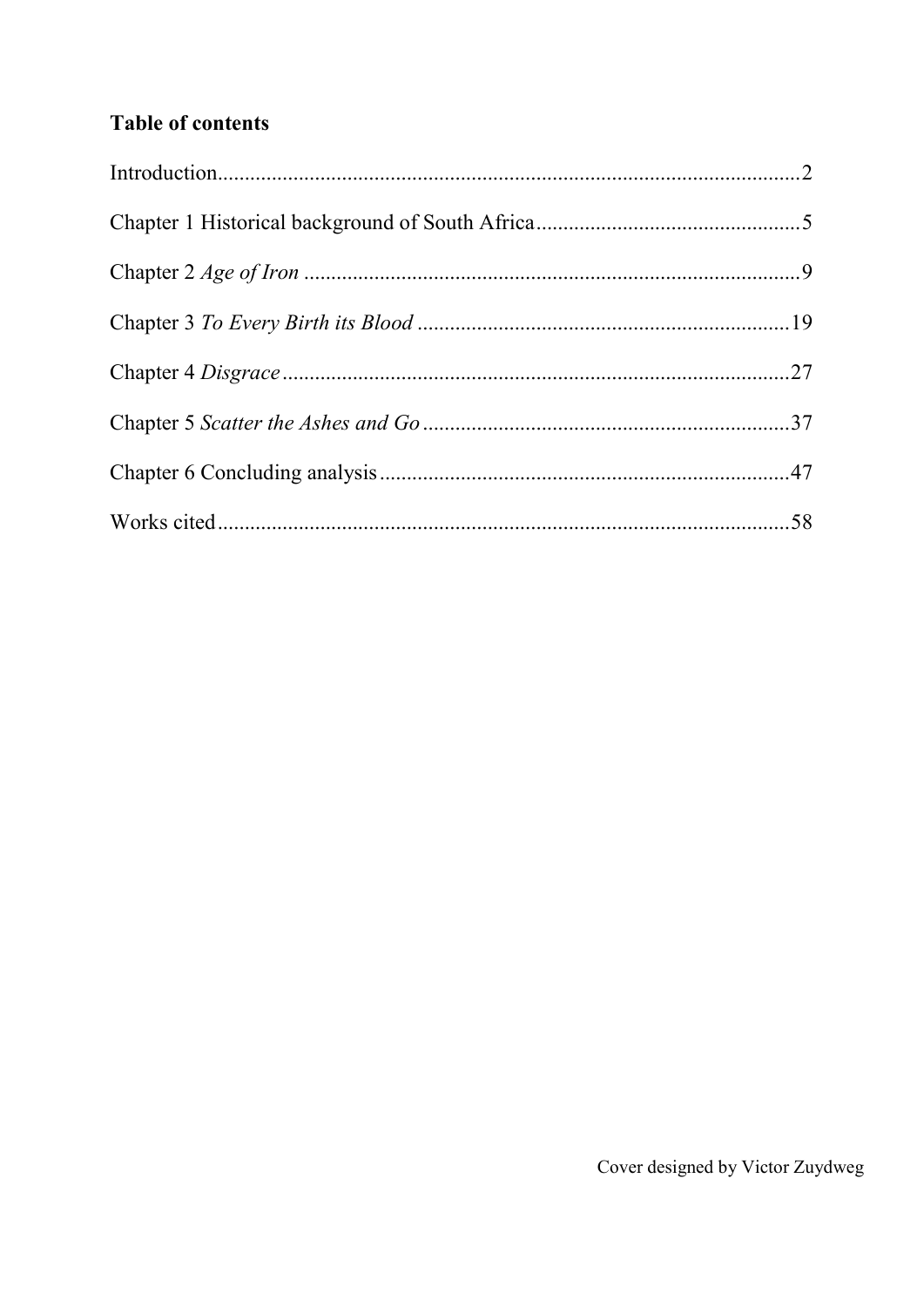# **Introduction**

**I**n the twentieth century more and more South African writers "found fruitful inspiration in the emerging injustices of white minority rule" (Baxter, par.4). Alongside names as Sol Plaatje, Alan Paton and Nadine Gordimer, the black South African writer Mongane Wally Serote is mentioned as a writer of protest literature in Peter Baxter's article "South African Literature." J.M. Coetzee, probably South Africa's most famous writer, is not categorized as a writer of protest literature. According to Clive Barnett and other critics Coetzee's books can be valued not only as political statements but first and foremost as works of art. Although his work is usually associated with traditional politically engaged fiction, he escapes "the received conventions of politically committed literature" (Barnett, 1999) by not explicitly discussing politics. In this thesis a comparison will be made between several novels of Mongane Wally Serote and J.M. Coetzee. Although both South African writers have written about apartheid they are not likely to have the same point of view, one writer being black and the other being white.

In his article "J.M. Coetzee's *Foe*: A culmination and a solution to a problem of white identity" G. Scott Bishop raises the colour question. Coetzee's work offers the reader the white point of view: "Besides his political sympathy for blacks, his work reflects a concern for the whites' precarious position at the top of the social order" (Bishop, par. 3). Serote, on the other hand, is a black South African, who joined the liberation struggle not only as a writer but also as an MK comrade. The MK was the military wing of the ANC.

Both writers wrote a novel before 1994, during apartheid. Serote wrote *To Every Birth its Blood* in 1981 and Coetzee published several novels, one of which is *Age of Iron* in 1990. Interesting questions that arise from these novels are: How do the writers depict South Africa under apartheid? And how do they see the future post-apartheid state?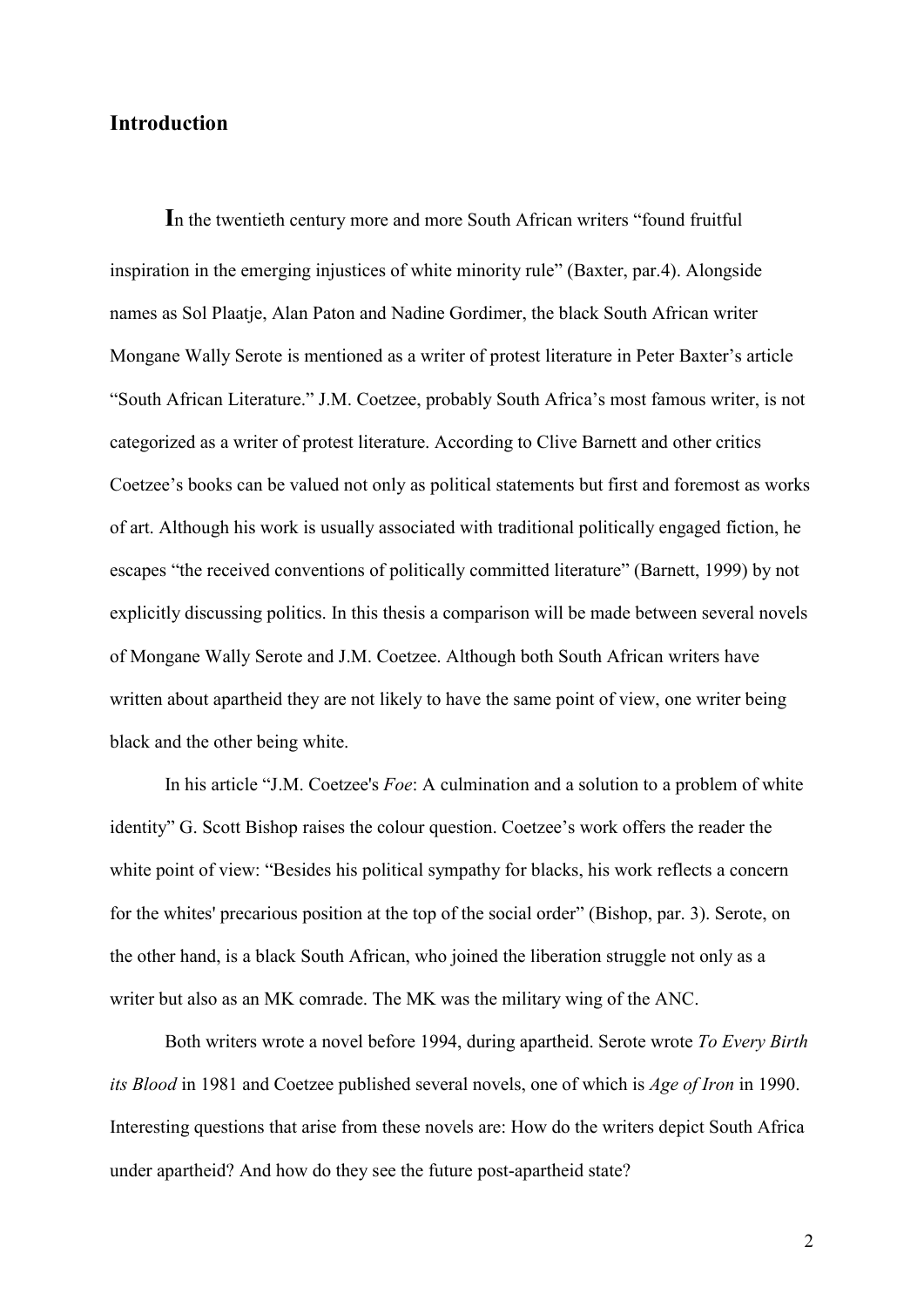In 1999, five years after the abolition of apartheid, Coetzee published the novel *Disgrace*. Serote's latest novel on South Africa is *Scatter the Ashes and Go*, published in 2002. How do both writers view post-apartheid South Africa? Did their fears or hopes for the future prove to be true?

To cover all the questions posed above, the following research question was formulated: **How do the novels of J.M. Coetzee and Mongane Wally Serote depict South Africa under apartheid, the transition period and post-apartheid South Africa?**

In order to be able to answer this question the historical background of South Africa will be given in chapter one. Additionally, the novels *Age of Iron*, *To Every Birth its Blood*, *Disgrace* and *Scatter the Ashes and Go* will be analysed in chapters two to five. Finally, chapter 6 contains a concluding analysis of the four novels and thereby answers the research question. But first of all, the two writers concerned will be briefly introduced.

**M**ongane Wally Serote was born in 1944 in Sophiatown, Johannesburg. When Sophiatown was demolished in the sixties, Serote moved to Alexandra, the township that features in his novels. Before Serote started writing novels he was a celebrated protest poet. He had published several collections of poems like *Yakhal'inkomo* (1972) and *Freedom Lament and Song* (1997). During the sixties, Serote joined the Black Consciousness Movement, "which spoke of black identity, resistance and revolt" (UKZN, par.1). In 1969, he was jailed by the apartheid regime for nine months without having been charged. During the mid-seventies, Serote received a Fulbright Scholarship and studied in the US. When he returned to Africa he remained in exile in Botswana. Then Serote moved to London to work for the ANC from 1986 until 1990. In 1990, the ANC was no longer banned. Serote returned to South Africa and became a Member of Parliament in 1994. Nowadays, Serote lives in Pretoria and he is head of the Arts and Culture department and CEO of the Freedom Park that was opened in 2009. His first novel *To Every Birth its Blood* was published in 1981, followed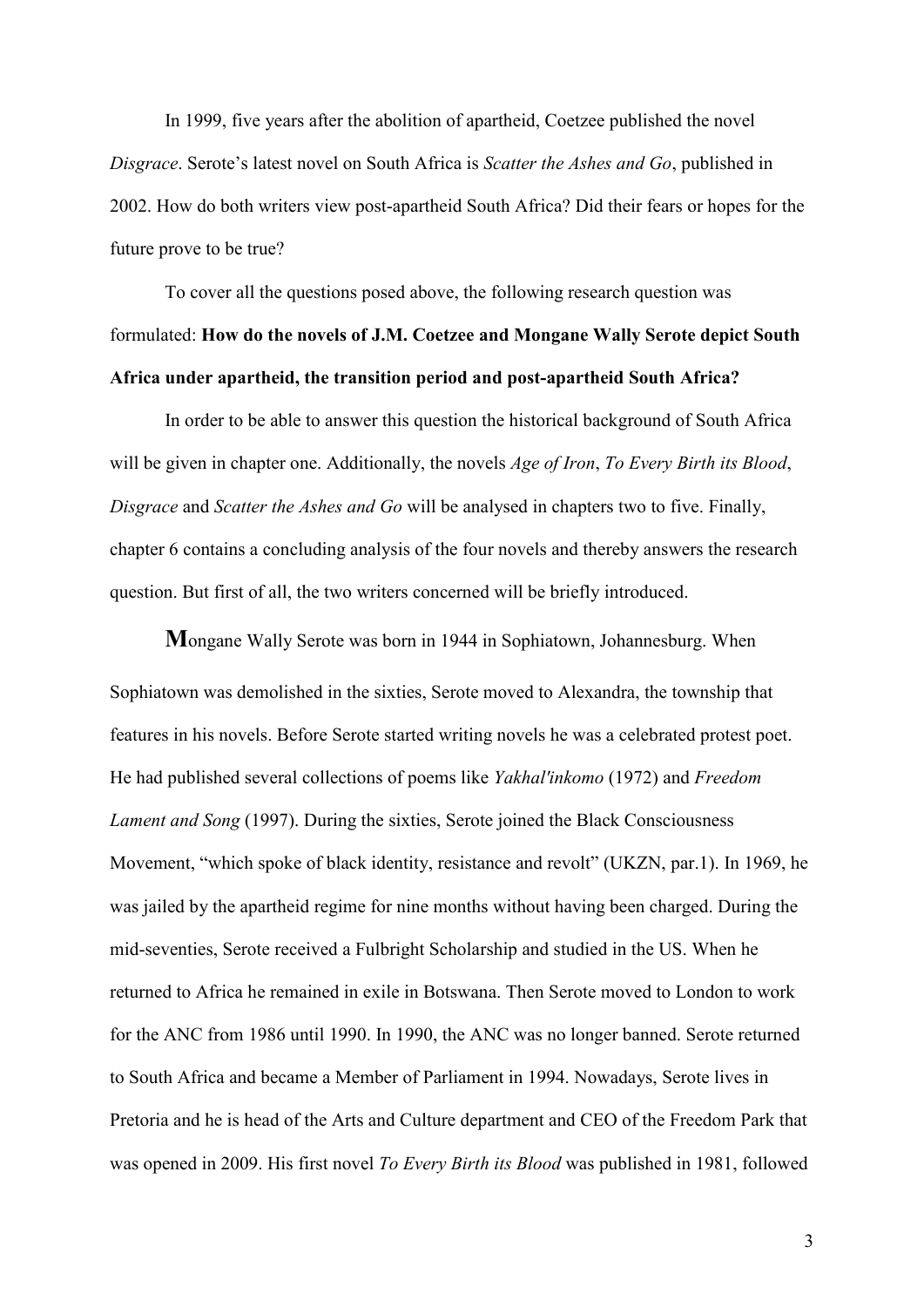by *Gods of Our Time* in 1999 and his latest novel is *Scatter the Ashes and Go*, published in 2002. Mongane Wally Serote is praised for his capacity to articulate the feelings of many of his fellow black South Africans:

[...] if hope is a tool, language is its implement, and, again, Serote would effect transformation through language. His war against apartheid has been a way of words, in the most literal sense, and the world has witnessed that such a war can influence hearts and minds. (Jobson, par.14 , quoting Meihuizen)

**J**ohn Maxwell Coetzee was born in Cape Town in 1940. Coetzee graduated with honours degrees in English and mathematics in 1960 and 1961. After graduating Coetzee went to England for a few years and then studied and worked in the US from 1965 until 1971 when he returned to South Africa. "From 1972 until 2000 he held a series of positions at the University of Cape Town, the last of them as Distinguished Professor of Literature" (Frängsmyr, par.6). In 2002 he emigrated to Australia. Coetzee started writing in 1969 and his first novel *Dusklands* was published in 1974. Other award winning books written by Coetzee are *In the Heart of the Country* (1977), *Life & Times of Michael K* (1983), *Age of Iron* (1990) and *Disgrace* (1999). J.M. Coetzee's "[…] narratives, cruel at best, and bitingly clear in their perception, offer no more than a critique on the general peculiarities and contractions of South African life, with no particular concession made to modesty" (Baxter, par.4).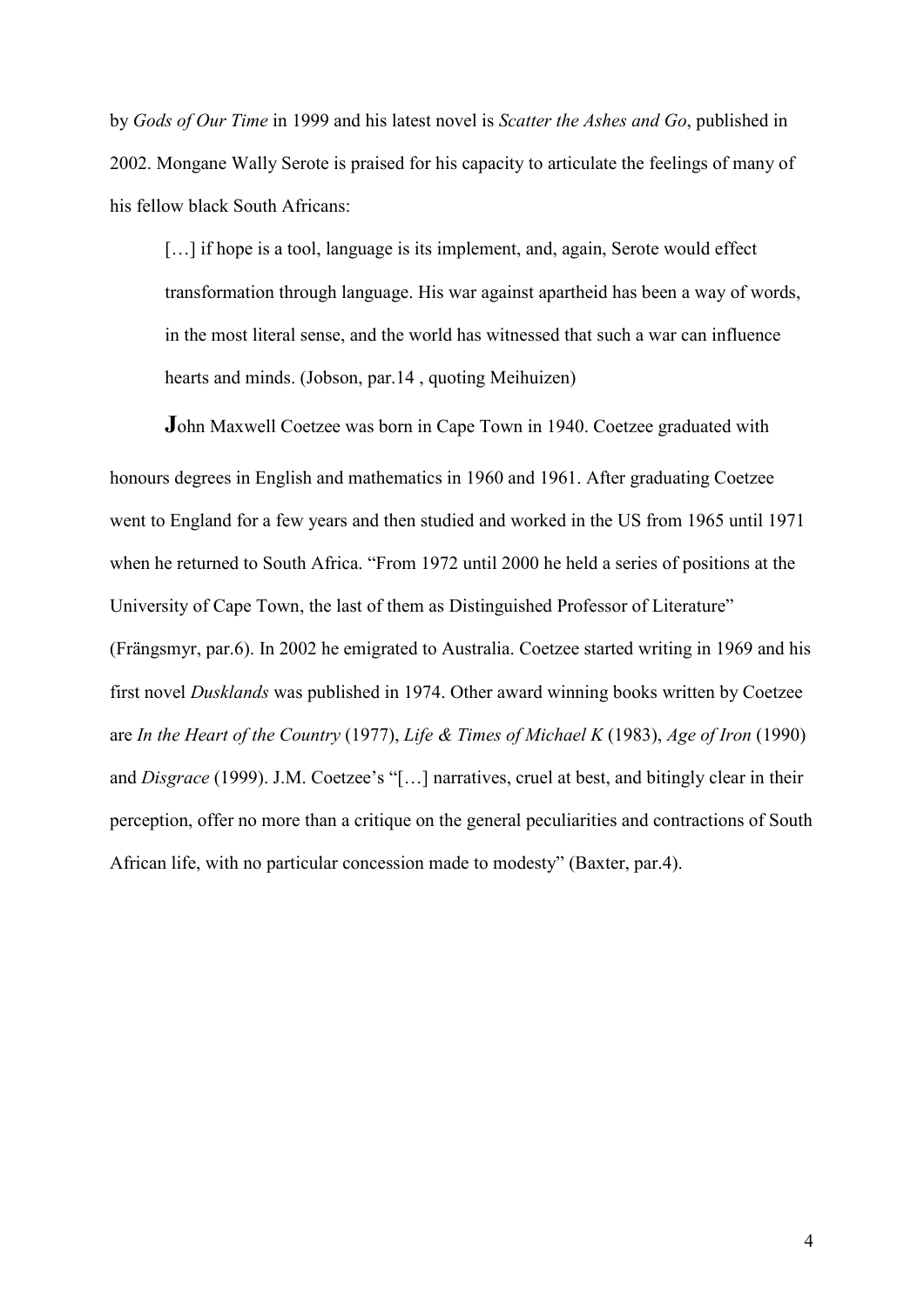# **Chapter 1 Historical background of South Africa**

**I**t was 1652 when Jan van Riebeeck arrived in South Africa with the assignment of the VOC, the Dutch East India Company, to start a way-station for its trade route between the Netherlands and the East Indies. This settlement was the start of increasing contact between the indigenous black people and the western white people. From that moment on there was a continuous stream of western Europeans moving into these newly discovered territories.

As a result of the Napoleonic wars, the English overpowered the Dutch colonists in 1806. Living areas of white colonists at the Cape of Good Hope were separated from those of indigenous black people. According to B.J.H. de Graaff, some people mark this as the beginning of apartheid. Others point out the year 1857 as the starting point because then the "Nederduitse" reformed church decided to hold separate services for black and white people. In his book *Apartheid, Een Aanzet tot Begripsbepaling*, De Graaff explains that it is difficult to determine which event or date marks the beginning of apartheid. He himself considers it a 20<sup>th</sup> century political phenomenon. In 1910, under the leadership of the English colonists, the Union of South Africa was realized and segregation was established in the constitution. It was decided that black people were excluded from national elections in most of the provinces. At that point, the living conditions of most Afrikaners (white South Africans with mainly Dutch, German and French roots) were equally bad as those of black Africans. This did not, however, lead to a feeling of brotherhood, because the Afrikaners felt superior to the poor black people. This feeling of superiority led to the foundation of the Nasionale Party (NP, also known as the ANP).

Far into "the 1930s blacks were seen as part of the African landscape, just as the plants and animals" (Graaff, 17). Both the NP and the Suid Afrikaanse Party (SAP, which was mainly supported by English colonists) were of the opinion that political and/or social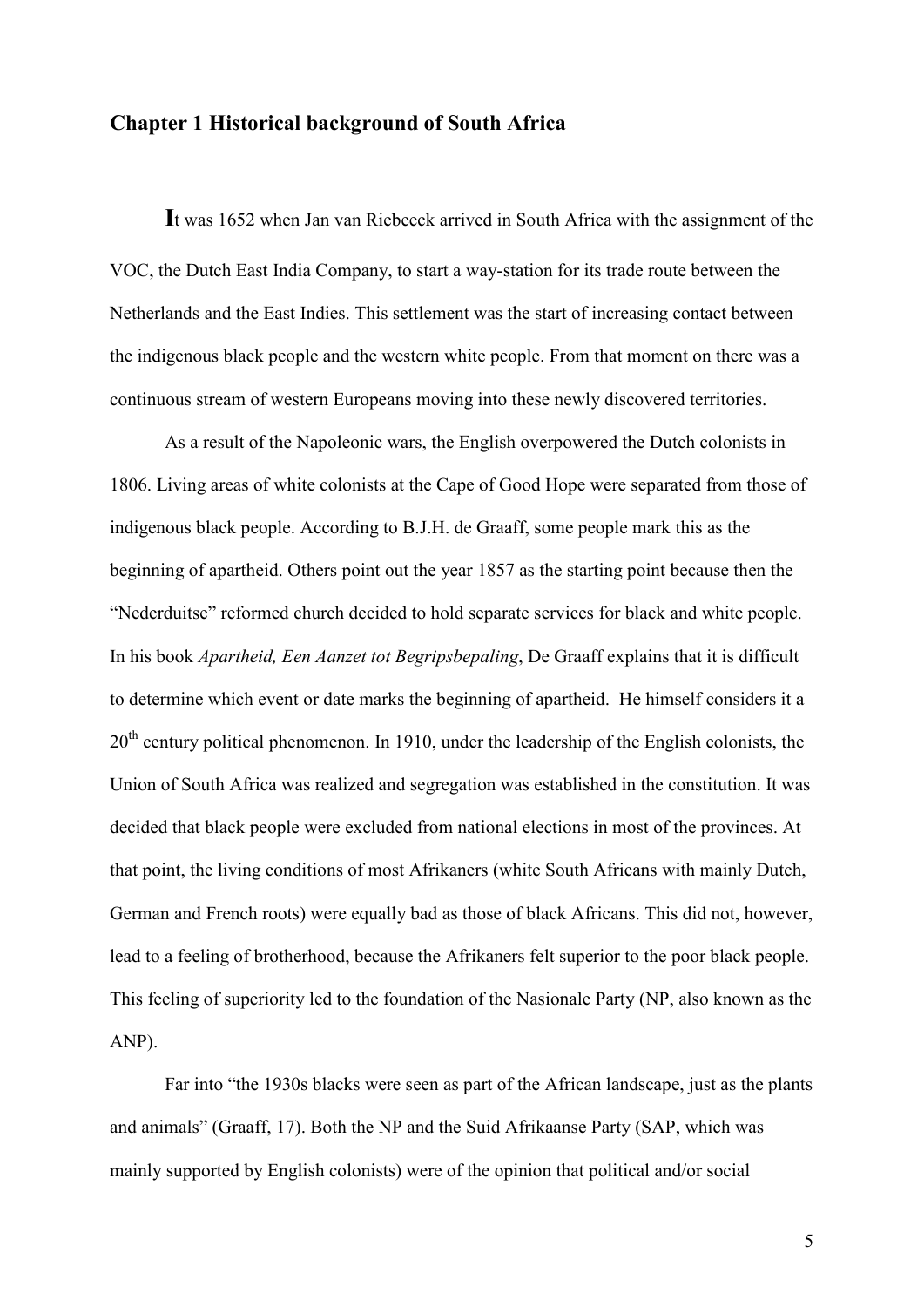equality for the two races was impossible. Segregation was necessary **"**to ensure the safety of the white race and of Christian civilization by the honest maintenance of the principles of apartheid and guardianship" (Shepherd, 3, quoting Malan). This is what Dr Malan, member of the NP, stated in 1944 about the system of apartheid. In 1948, the NP won the elections and the system of apartheid was immediately brought into operation. The apartheid regime severely restricted the rights of black people. Examples of this are that no marriages between white and black people were allowed, that black people had to enter public buildings through the back door or had to go to different buildings, they had to take different buses and were not allowed to own land or property.

During the 1950s, resistance to the racist policy was a common phenomenon. The most important organization behind these protests was the ANC (African National Congress). The MK (Umkhonto we Sizwe) was the active military wing of the ANC, which was founded by Nelson Mandela. The first MK guerilla attacks were launched in 1961. From the 1960s onward, Western governments began to change their attitude towards the Afrikaner government. While they first regarded the situation as a matter of "domestic jurisdiction", they eventually tried to put pressure on the Afrikaner government to stop the repression and apartheid. Since the 1960s (especially in European countries), the belief that a nation should not be based on race, ethnicity or religion, but on equality for all citizens gained importance. Human rights became the basis for a democratic nation. One of the main turning points in the way European countries reacted to the apartheid regime was the Sharpeville Massacre of March 1960, a mass killing of unarmed black South Africans. This was one of the most striking acts of the apartheid regime. In order to maintain grip on the country, the government banned the ANC.

"I believe it is time to question ourselves where these politics lead to", wrote Cosmas Desmond in 1971 in his book, *The Discarded People*, about South African politics. As a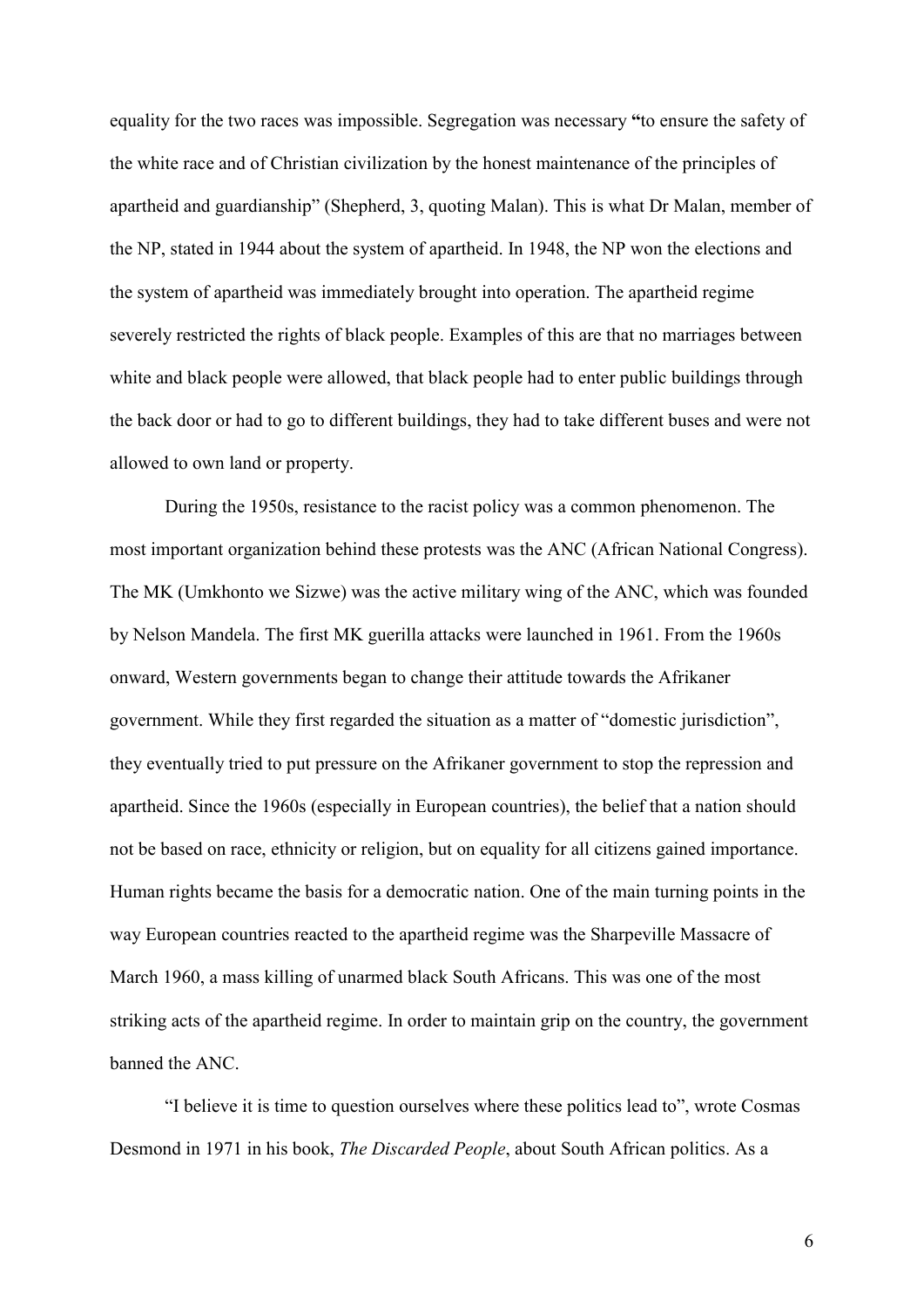white priest, he visited several living areas for black people that were introduced in the 1960s, the so called homelands. Black South Africans were sent off to these homelands. In these homelands there were no houses, schools, shops or sanitary facilities. Desmond saw how people were delivered into a deteriorating situation of malnutrition, while the white people in South Africa enjoyed remarkable wealth and rising incomes (Desmond, 1972). Because of its critical stance against the Afrikaner government *The Discarded People* was banned.

It was in the 1970s that one of the most dramatic actions was taken in order to break the black resistance. Heavy protests were held by black students in the South Western Township near Johannesburg. The police actions to stop these riots killed about 700 black people. At that time, the Afrikaner government lost support of some white people (even in the government). They experienced great difficulty in tackling the apartheid system. According to them, gradual reform and time were needed to change the system into a "more equitable social system" (Shepherd, 1977). The NP started to realize they had to change their policy.

It was not until the beginning of the 1990s, that the apartheid system was abolished. Members of anti-apartheid parties were freed and the ANC gained power. In 1994, the first multi-racial election was held in South Africa. The ANC, with Nelson Mandela as their leader, won the elections.

Then "the dilemma of how to deal with politically motivated human rights violations of the apartheid period" (Wilson, 2002) raised its head. Taking into consideration the above mentioned belief about the importance of human rights, a remarkable decision was made. It was decided to grant amnesty to human rights offenders of the apartheid period. This led to the establishment of the Truth and Reconciliation Commission in 1995. The thought behind the commission was that national unity in the new South Africa could only be feasible through reconciliation. The South African term that covered this thought is *ubuntu*. The word "is an expression of community, representing a romanticized vision of 'the rural African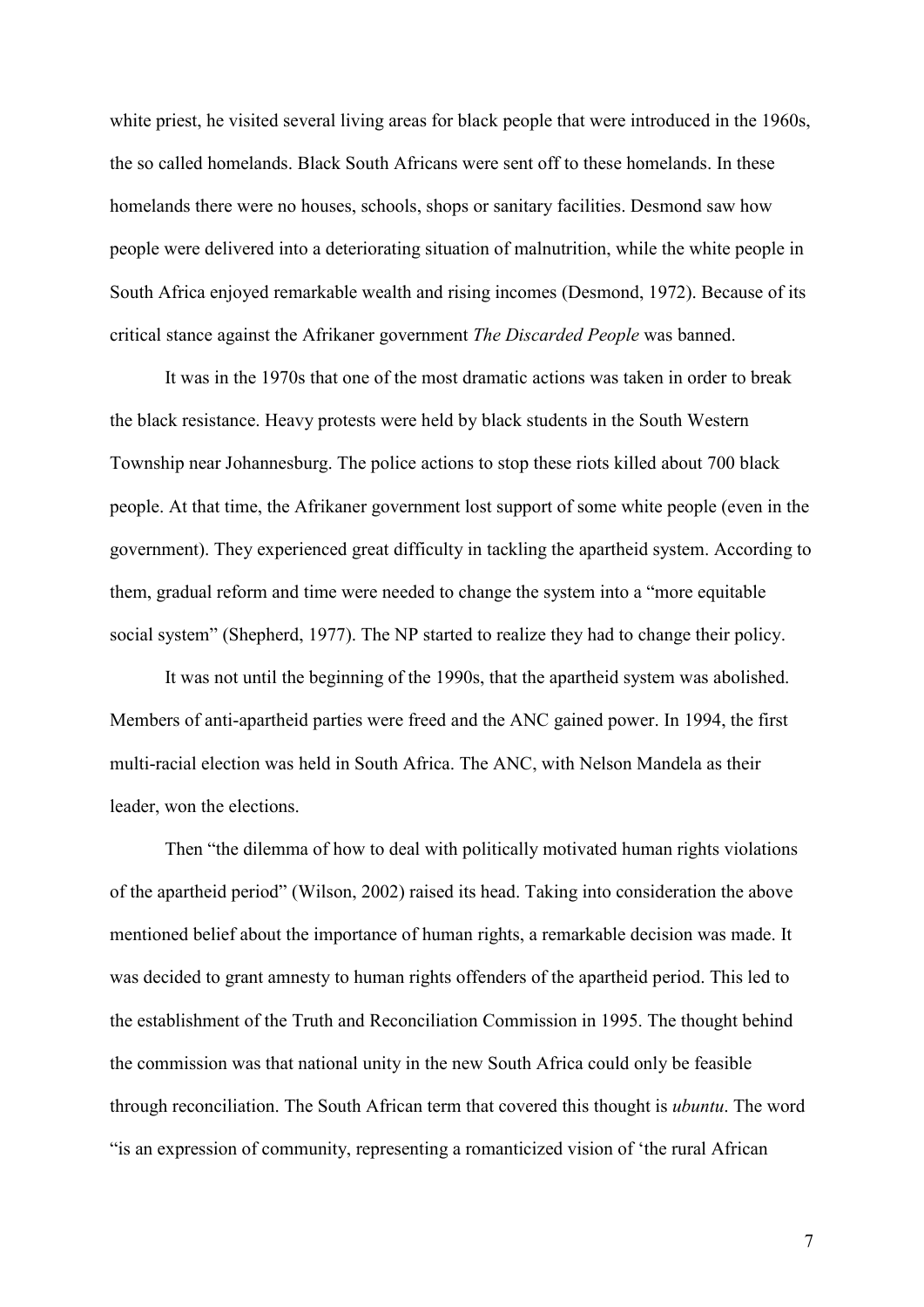community' based upon reciprocity, respect for human dignity, community cohesion and solidarity" (Wilson, 9). It was introduced by the leader of the Truth and Reconciliation Commission, Desmond Tutu.

In practice, the implementation of the reconciliation system was not as easy as it was in theory. Wilson says in his book about the commission: "It remains to be seen whether they have altered, over the long term, concrete social practices and discourses of violent conflict, justice and punishment" (Wilson, xxi).

The situation in South Africa remains problematic and "the cost of the years of conflict will be paid for a long time yet, not least in terms of lawlessness, social disruption and lost education"(BBC, par. 4). It is questionable whether the ANC has been able to greatly increase the country's prosperity. First of all, the unemployment rate remains high. Secondly, land distribution is still problematic because most of the land is still owned by white people. "The government aims to transfer 30% of farmland to black South Africans by 2014" (BBC, par. 8). Finally, another problem which complicates the rehabilitation of South Africa is HIV/AIDS. South Africa has the world's highest number of infected people. Solving this problem has proven to be problematic, mainly because for a long time the ANC government refused to face the facts and take proper actions to tackle the problem.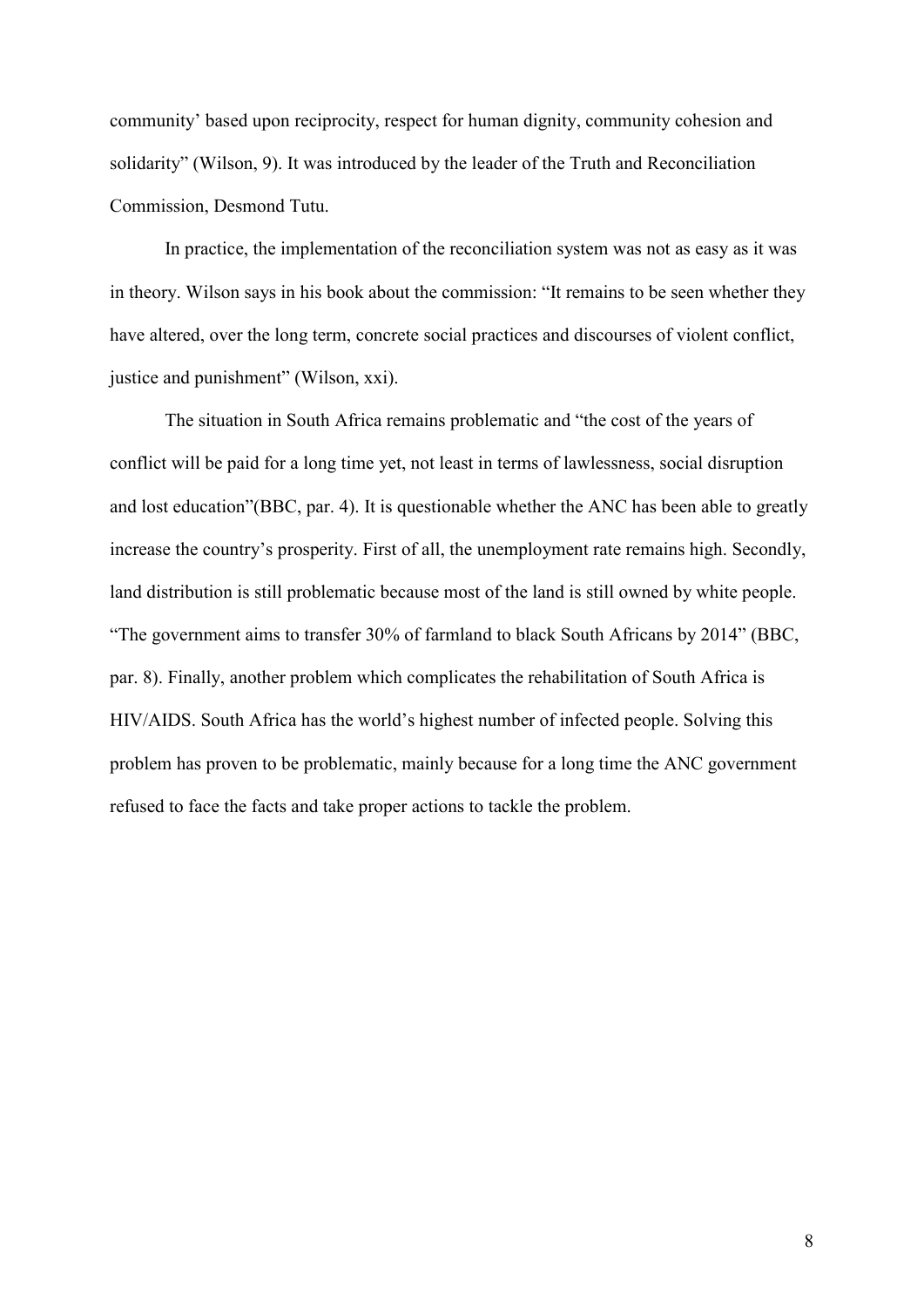# **Chapter 2** *Age of Iron*

*"How long, how long before the softer ages return in their cycle, the age of clay, the age of earth?" (50).* 

**I**n Coetzee's novel *Age of Iron*, the future of South Africa after the abolition of the Apartheid state appears to be at issue. Through the eyes of a female protagonist dying of cancer, and eager to face up to the full truth about her country in the face of death, Coetzee gives a very disillusioned analysis of South Africa's present, but also of the future that is likely to grow out of this present, and that is already announcing itself. Could that future be an age of clay or earth?

**T**he novel, published in 1990, features protagonist and narrator Elizabeth Curren, a middle-aged white South African woman with English roots. The novel is a letter to her daughter. When the protagonist hears she has been diagnosed with terminal cancer she starts writing a letter to her daughter, who lives in America. The writing itself is more important than whether her daughter reads it. "Private papers. These papers, these words that either you read now or else will never read. Will they reach you? Have they reached you?" (32). As Dominic Head says in his book *J.M. Coetzee*: "The letter is a confession for the self" (Head, 139). By writing everything down, in the face of death, Mrs Curren tells the truth about South Africa. Although "Coetzee steadfastly refuses to provide authoritative interpretations of his novels or to reduce them to political statements" (Barnett, 1999), it is most likely that Coetzee wrote the novel for the same reason. "I [Mrs Curren and Coetzee] tell you this story not so that you will feel for me but so that you will learn how things are" (103). Coetzee alludes to the age Mrs Curren lives in as the Age of Iron.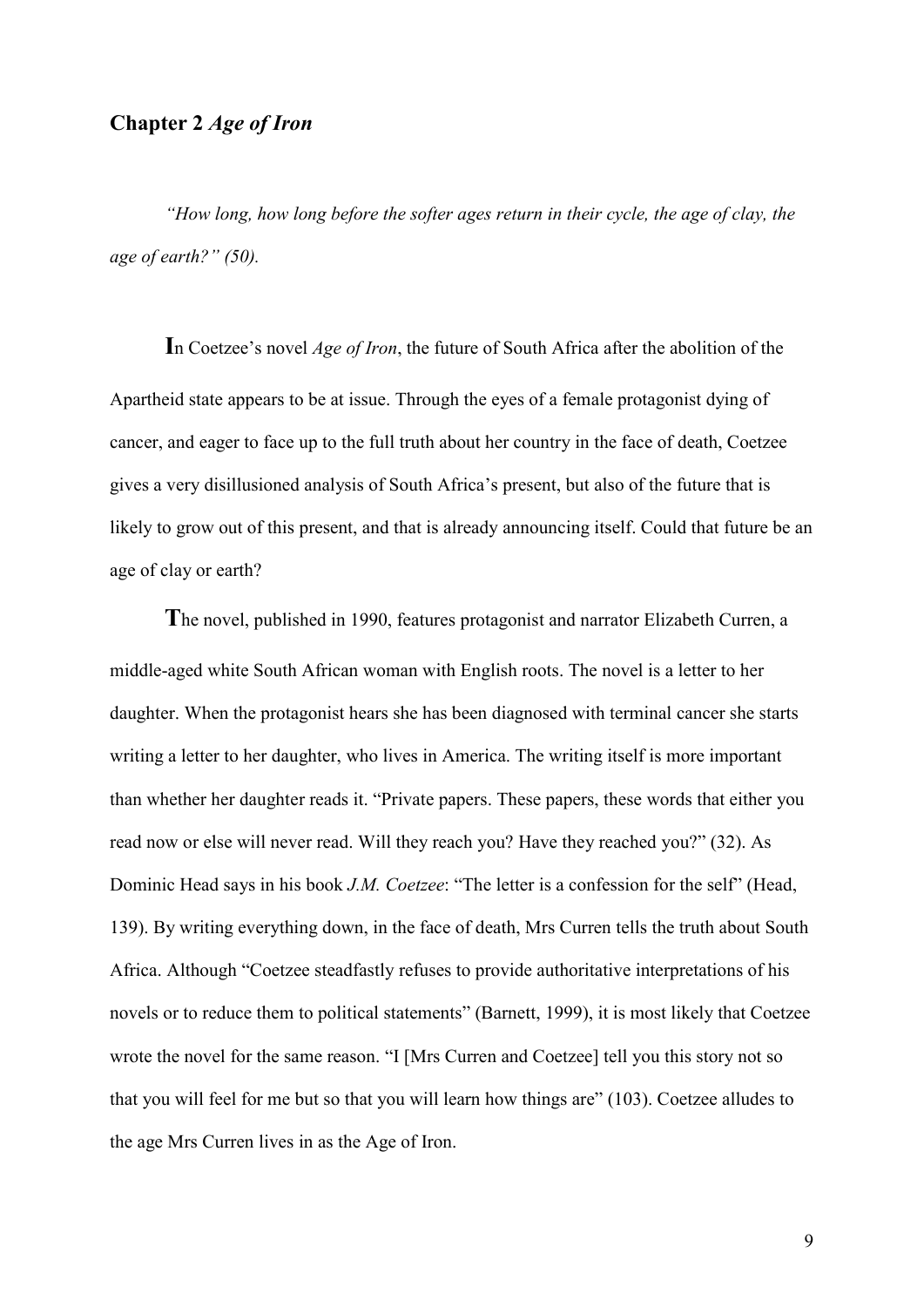**T**he Afrikaner government's attitude and actions are like iron, they seem unbreakable and unbendable. According to the novel, South Africa, and especially its government, is living in a state of denial, and refuses to acknowledge its problems, as seen from the description of the functioning of the media. The protagonist is staging a silent protest against the regime of the Afrikaner government, which uses the media for propaganda:

I was watching television. One of the tribe of *Ministers* and *Onderministers* was making an announcement to the nation. I was standing, as I always do when they speak, as a way of keeping what I can of my self-respect (who would choose to face a firing squad sitting down?). *Ons buig nie voor dreigemente nie*, he was saying: we do not bow to threats: one of those speeches. (9)

Mrs Curren keeps standing as a way of protesting against the government. She compares them with a firing squad who eliminate people who are in their way. By standing up she is saying that if they take her down she will go proudly.

Mrs Curren comments on the misuse of the media by the Afrikaner government: "Governmental control of media was another essential part of the ideological struggle, registered clearly in Mrs Curren's reactions to television and newspaper coverage of politics" (Head, 132). Near the end of the novel, Mr Vercueil, a vagrant living in Mrs Curren's garage, is helping Mrs Curren who through her illness is no longer able to take care of herself. Mr Vercueil suggests bringing the television up to Mrs Curren's bedroom. She refuses, because she says it will make her feel sick. Mr Verceuil answers: "Television can't make you sick. It's just pictures" (180), to which Mrs Curren replies: "There is no such thing as just pictures. There are men behind the pictures. They send out their pictures to make people sick" (180). This underlines how the narrator detests the way in which the government influences people through television.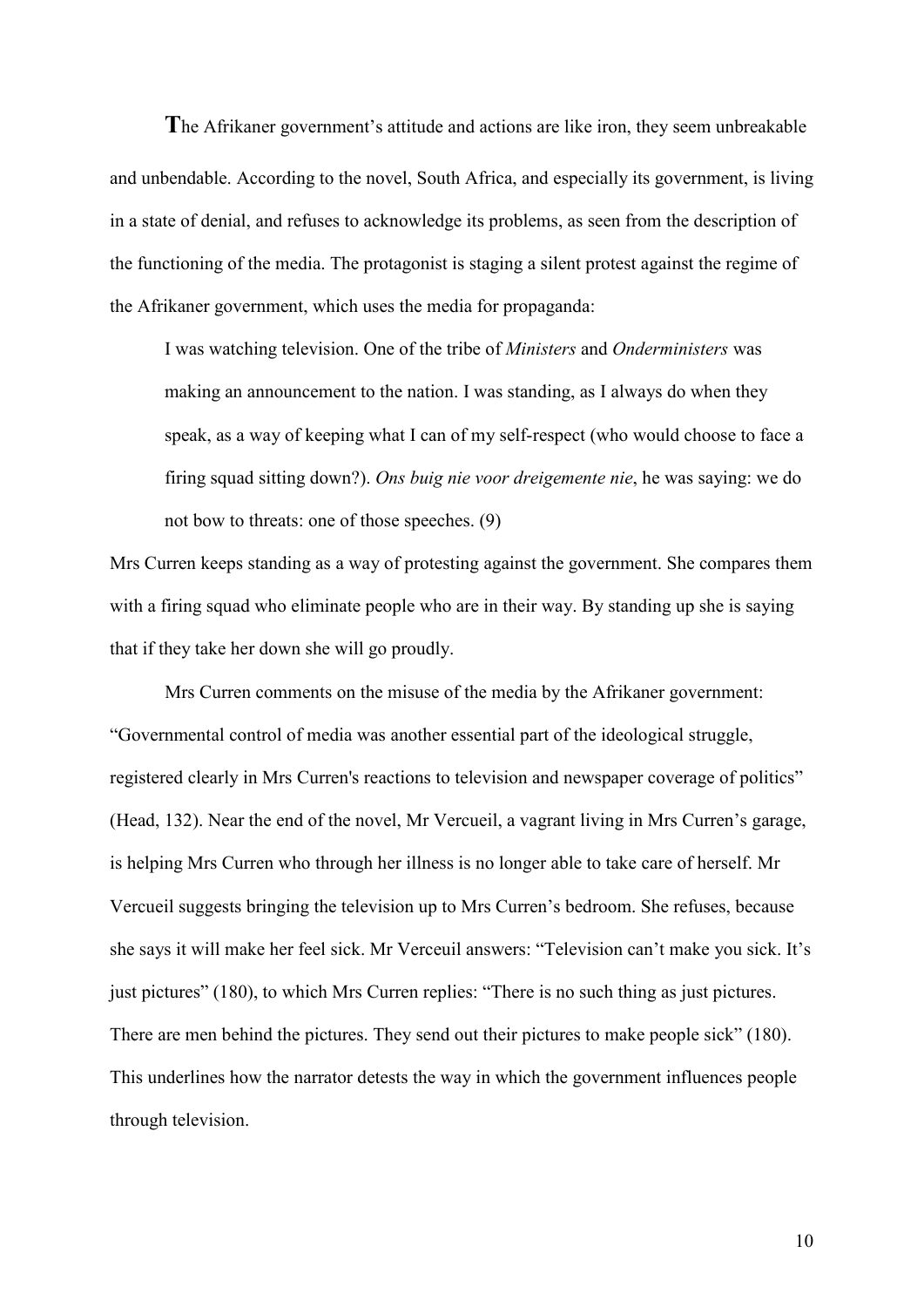The media are also employed to keep people ignorant of the struggle going on, as appears on page 39. Florence, Mrs Curren's black housekeeper, tells Mrs Curren that in certain areas in South Africa, black teenagers have burned down their schools out of protest against the apartheid regime. Mrs Curren realizes she would not know about these riots if Florence had not told her: "Of trouble in the schools the radio says nothing, the television says nothing, the newspapers say nothing. In the world they project all the children of the land are sitting happily at their desks" (39). This passage explains how the apartheid government tried to keep their citizens ignorant of the entire situation of a smoldering civil war by providing them with incorrect information. The media are used by the government as a means to hold a tight grip on the people in order to remain in charge.

**T**hrough the narrator Coetzee seems to show his disapproval of the current situation in South Africa. The determination of the government to rule South Africa with an iron hand creates a hell on earth. However, it is only when the protagonist realizes the end of her life is near that she starts to see South Africa's worst realities.

At the beginning of the story, Mrs Curren's doctor tells her she is going to die of cancer. The day after she receives the bad news, she notices Mr Verceuil in her garage. She starts to wonder whether he was sent by God to guide her through her last months. "I wondered whether you were not, if you will excuse the word, an angel come to show me the way. Of course you were not, are not, cannot be – I see that. But that is only half the story isn't it? We half-perceive but we also half-create" (168). Vercueil's name seems to be a reference to Virgil, from Dante's *La Divina Commedia*. Similar to Virgil giving a guided tour through hell, Vercueil receives the task to guide Mrs Curren through the living hell, namely South Africa. "The idea that Vercueil may represent an angel of death to Mrs Curren introduces an allegorical dimension to the novel" (Head, 129). Vercueil is the angel of death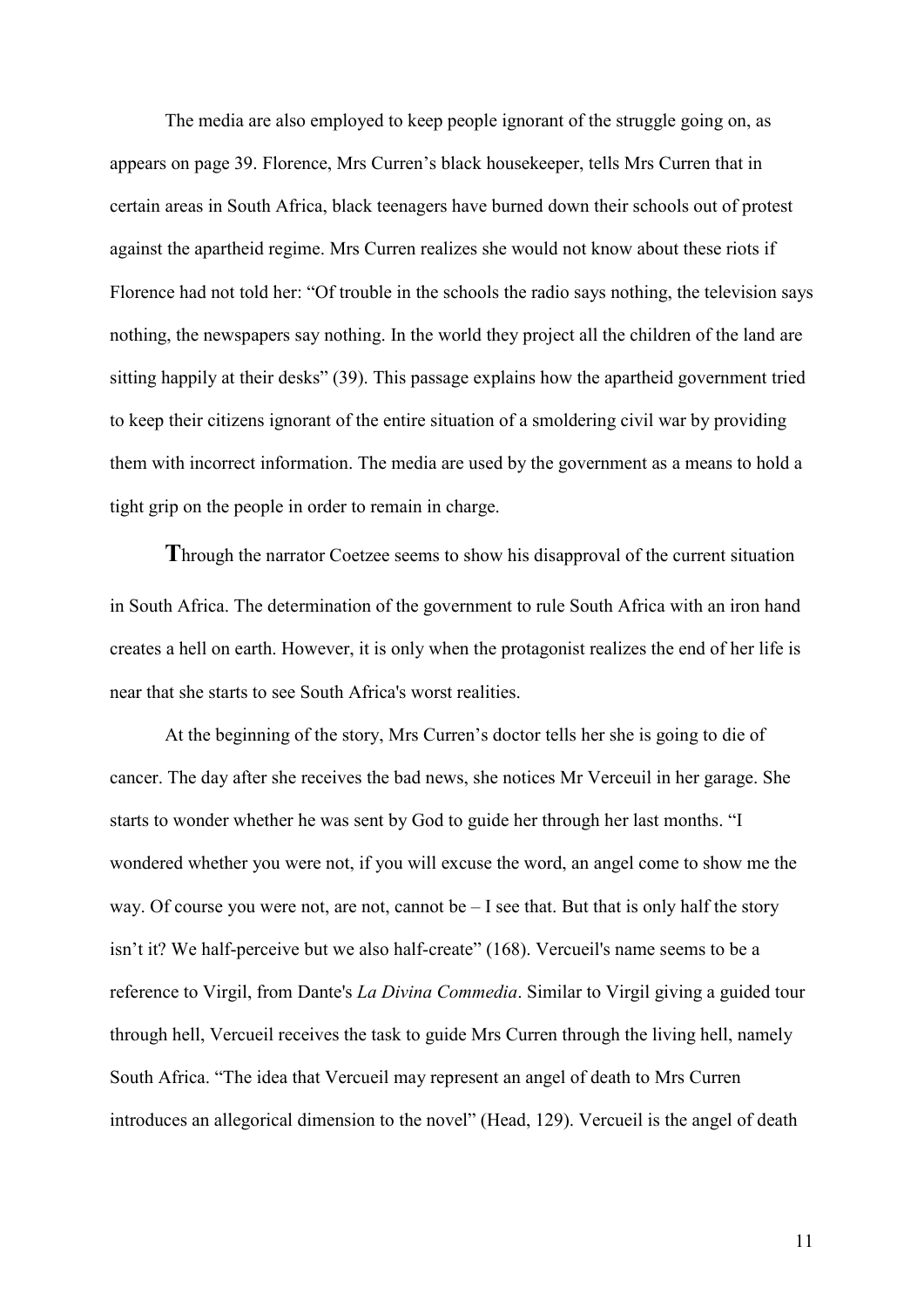who drives the car when he and Mrs Curren go to the township where the riots have been and where they find Florence's son, Bheki dead.

Towards the end of the novel, an implicit but very strong remark is made about the Afrikaner government. After Bheki gets killed Mrs Curren thinks about life, death and hell. She considers hell as the domain of ideas. "Why can hell not be at the foot of Africa, and why can the creatures of hell not walk among the living?" (110). This is a strong accusation towards the Afrikaner leaders. According to Mrs Curren (and Coetzee?), the men who invented the idea of apartheid must be creatures from hell who are apparently still alive and living in South Africa.

Mrs Curren feels ashamed of the white people of South Africa. Several incidents in the novel increase this feeling of shame. Bheki and his friend are deliberately hit by a police car. Bheki's friend ends up in hospital. Mrs Curren witnesses the crash and goes to the police to tell what she saw. They are uninterested and ask why Mrs Curren came to them because she was not affected. Mrs Curren replies: "But I am affected, very directly affected. Do you understand what I'm saying?" (86). This incident affects her because she is white like the racist policemen. She is ashamed of the white people in South Africa, of the race she belongs to: "Perhaps I should simply accept that that is how one must live from now on: in a state of shame" (86).

Mrs Curren's daughter "had simply had enough" (75) of the situation in South Africa and moved to America. At some point, Mr Vercueil suggests Mrs Curren phone her daughter to ask her to come back to South Africa to take care of her. Mrs Curren says her daughter made the vow that she is not coming back before things have changed. She says: "She is like iron. I am not going to ask her to come back on her vows" (75). Then Mr Vercueil replies that Mrs Curren is like iron herself too. Mrs Curren is hurt by this remark and answers: "If I were made of iron, surely I would not break so easily" (75). And Mrs Curren does break.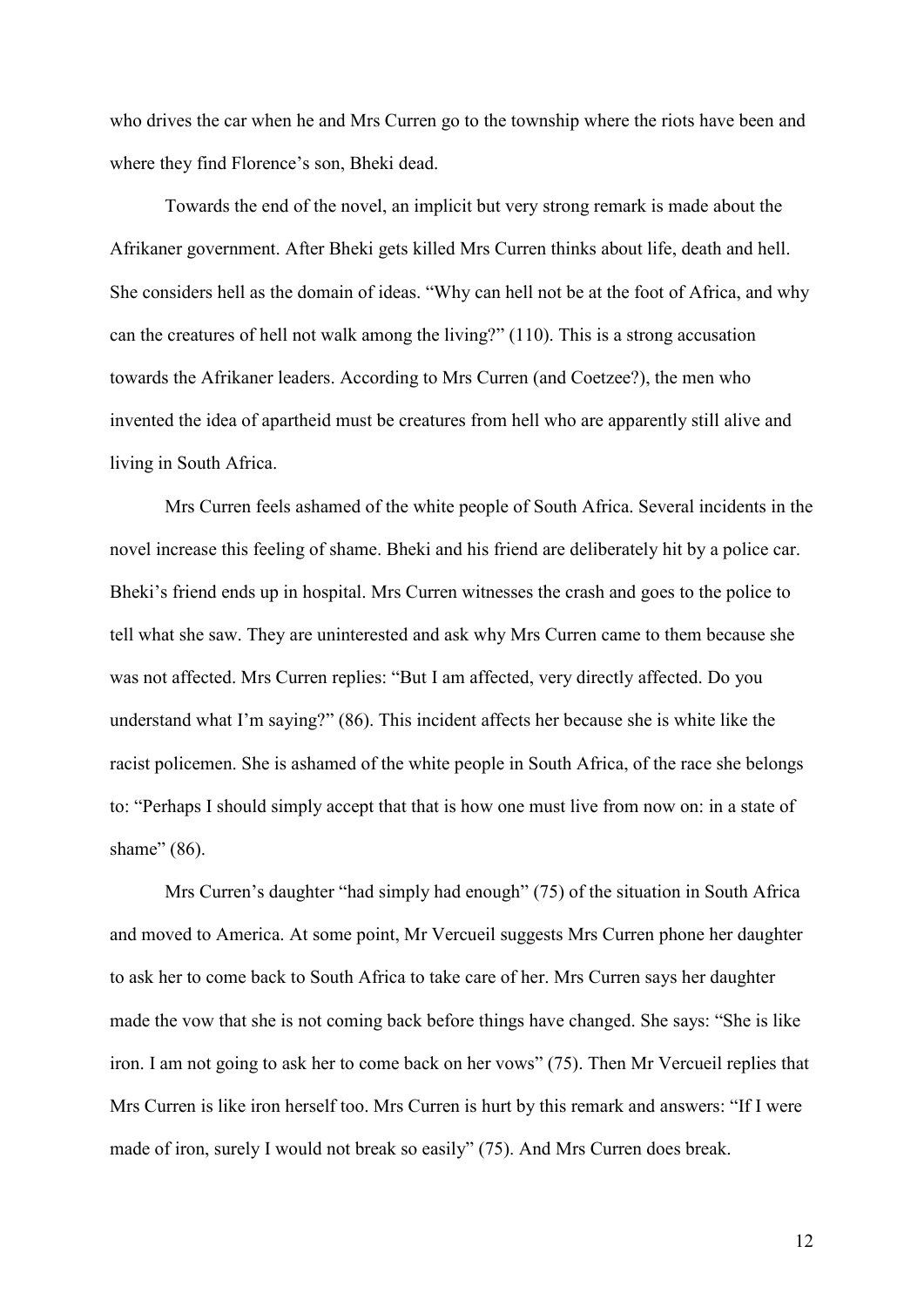Her personal, and especially her emotional state of mind is affected more and more during the novel. Towards the end of the book the police come to search Mrs Curren's house to find Bheki's friend (who left the hospital). Mrs Curren is not willing to cooperate and uses her illness to prevent herself from being moved out of the house. A woman is called in for assistance. "Where is the pain? asked the woman, frowning. In my heart, I said. […] I have cancer of the heart. […] I caught it by drinking from the cup of bitterness […] you will probably catch it too one day. It is hard to escape" (155). Only the reader, not the woman understands the irony in Mrs Curren's remark. With the cup of bitterness Mrs Curren is referring to her experiences with the malpractices of the Afrikaner government. The pain in her heart might even be worse than the pain of cancer.

 Another comparison shows that Mrs Curren becomes more emotionally involved with the situation. In the beginning of the novel Mrs Curren's attitude seems relatively indifferent. She is aware of the situation in the country: "There were not so many of these homeless people in your time. But now they are part of life here. Do they frighten me? On the whole, no" (7). When she has bars installed on her windows she does feel like a caged bird. A bird that has to watch out for the wild predators outside. "Now you are safe. The words of a zookeeper as he locks the door for the night on some wingless, ineffectual bird" (28). In short, initially Mrs Curren tries to keep reality out of her perception of the environment. It is only when she sees Bheki's dead body that her attitude changes radically: "And I thought: Now my eyes are open and I can never close them again" (103).

All these realizations make Mrs Curren "want to rage against the men who have created these times" (117). She realizes it is childish to blame others for the situation, but she is convinced that power is the mechanism that creates such disgrace and shameful times. Power is the mechanism and the government is the machine. Mrs Curren wants to rage against the machine, rage against its steely operators.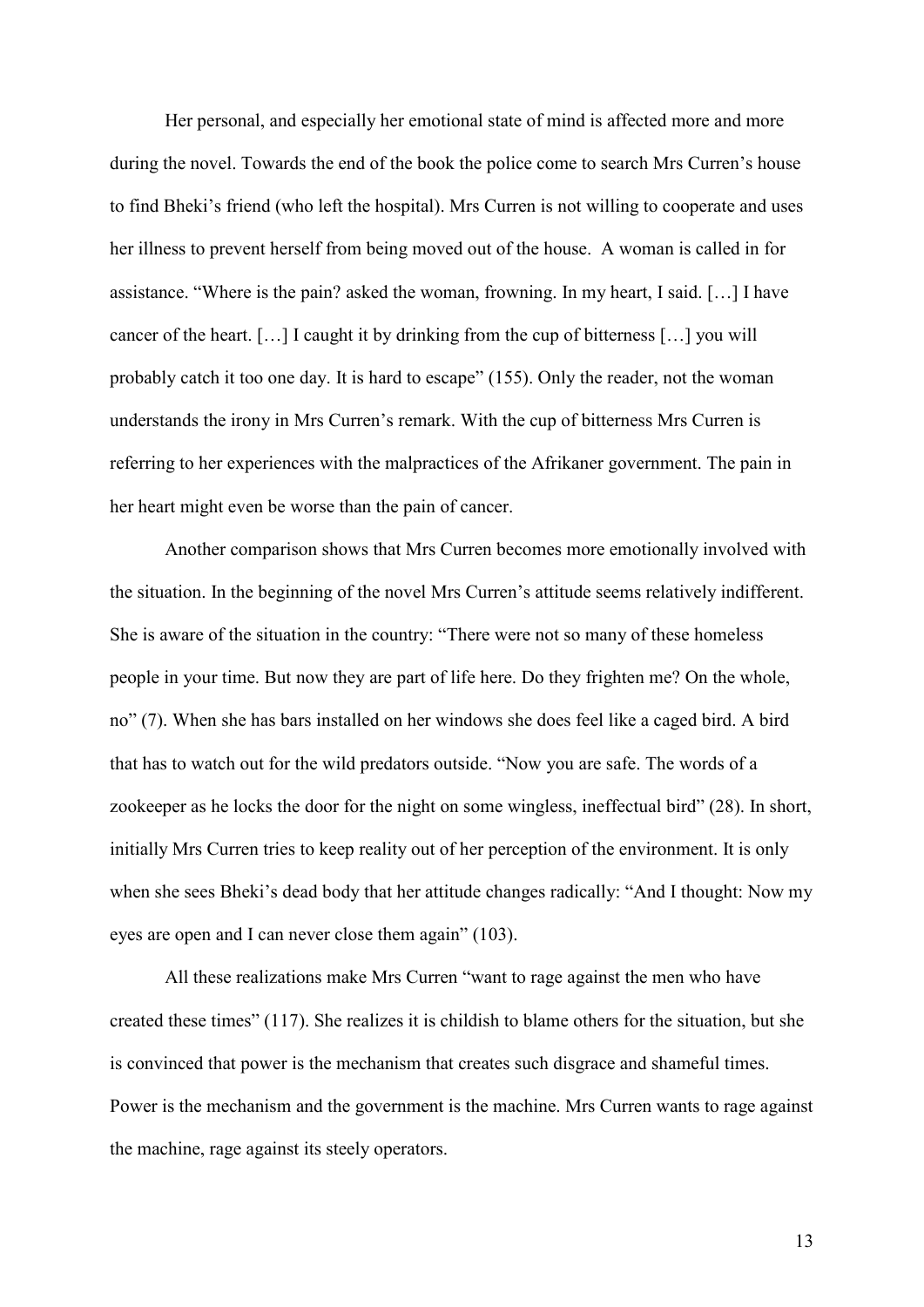Coetzee uses many metaphors in his book to express his worries about the direction the country seems to be going. Mrs Curren herself is used as an allegory for the nation. She "stands for the nation as a whole, the cancer within mirroring the metaphorical cancer outside" (Head, 132). Her body is ill, and so is the country. Just as there is no cure for the cancer, there seems to be no cure to turn the tide for South Africa. The actions of the apartheid regime are like growing cancer cells that cause irreversible damage.

 "This emphasis on embracing the damaging truth establishes a principle of facing up to difficult self-knowledge" (Head, 137). When the doctor tells Mrs Curren that she is suffering from terminal cancer, she says the devastating news is "for me, mine only, not to be refused. It was for me to take in my arms and fold to my chest and take home, without headshaking, without tears" (4).

Mrs Curren's pessimism about South Africa's future is underlined by the following quotation: "life in this country is so much like life aboard a sinking ship" (22). She is fully aware things are headed in the wrong direction, but she feels unable to prevent the ship from sinking, unable to stop the malpractices of the Afrikaner government which are destroying South African society. This powerlessness discourages Mrs Curren from putting some effort into improving South African society: "the spirit of charity has perished in this country" (22). In Mrs Curren's opinion, the people who need charity despise it and the people who give charity are desperate.

About her house Mrs Curren says: "A house built solidly but without love […]. Whose walls the sun, even the African sun, has never succeeded in warming" (16). Her house resembles the country, which is also built without love. The house is slowly falling apart and the question arises to whom it will belong when Mrs Curren dies. The same question rises for South Africa. Who will own South Africa after apartheid?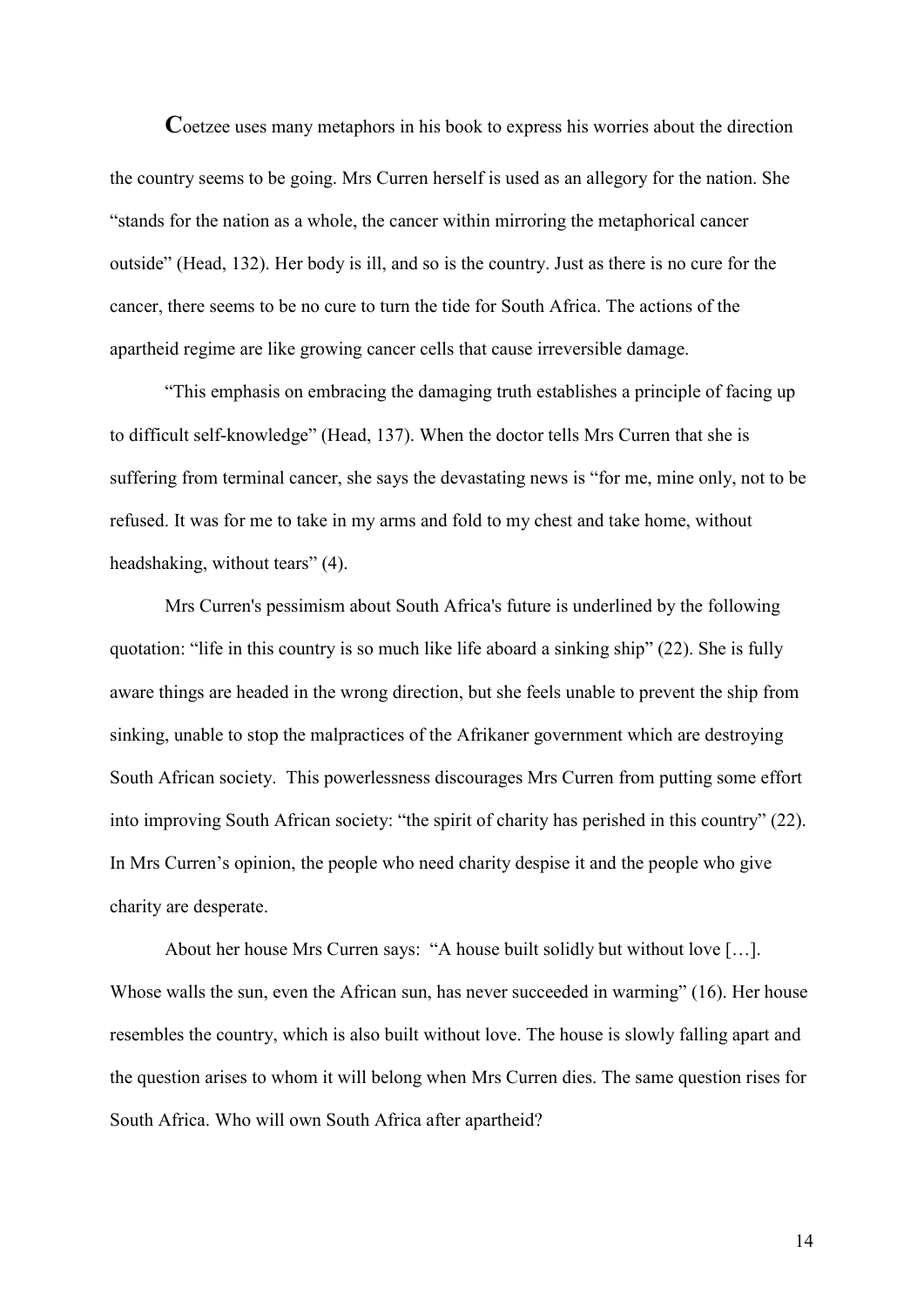A land in process of being repossessed, its heirs quietly announcing themselves. A land taken by force, used, despoiled, spoiled, abandoned in its barren late years. Loved too, perhaps, by its ravishers, but loved only in the bloomtime of its youth, and therefore, in the verdict of history, not loved enough. (25)

South Africa is exploited by its colonizers and they do not love it enough to keep it from devastation. A softer age should set in, an age of clay or earth to bring back warmth and love for South Africa. The time has come for a new generation to take over and start over. The heirs who will inherit the country are the young black South Africans. But will they introduce a softer age?

**T**he repression practiced by the apartheid state is creating a new generation of black youngsters whose radicalism bodes a long period of extreme violence. The protagonist is longing for better times for South Africa. The children raised in this age are hard as iron. "How long, how long before the softer ages return in their cycle, the age of clay, the age of earth?" (50). Society is hardened and it is difficult to turn the tide. By society she does not only mean white people. It is also the young black radicals who drive the community apart by their violent escalations. Mrs Curren hungers for love: "Hunger, I thought: it is the hunger of the eyes that I feel  $[...]$  I am hungry with love of this world" (18).

But it is difficult for Mrs Curren to break through the walls of prejudices. While Mrs Curren tries to make a distinction between black South Africans, Bheki has the tendency to generalize about white people. When his friend John comes along to Mrs Curren's house, Mrs Curren asks why they let a stranger into her house. "He is not a stranger, he is visiting, said Florence. Must we have a pass to come in here? said Bheki. He and John exchanged glances. Must we have a pass?"(47). This incident indicates that while Mrs Curren has the right to ask about the people who enter her house, Bheki and John immediately consider her a racist. During the apartheid system black people needed a pass to get access to certain areas of the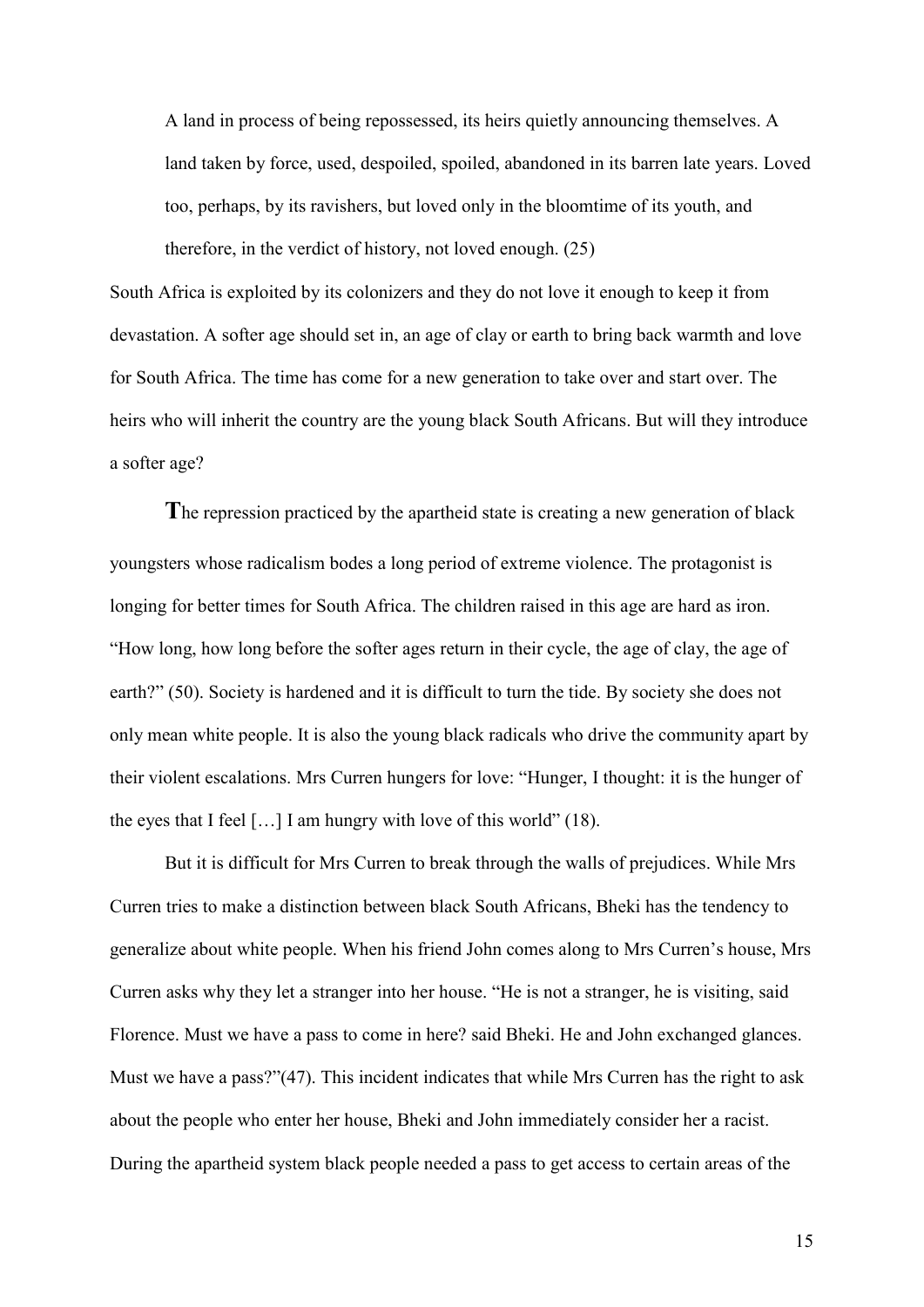country. By asking her whether they need a pass to enter the house they depict her as a person who feels superior to black people.

Mrs Curren might feel a distance between herself and black South Africans, but that does not mean she does not feel equal. The famous Shakespeare passage from *The Merchant of Venice* fits the context of discrimination perfectly: "Do I not eat, sleep, breathe like you? cries Shylock the Jew: Do I not bleed like you?" (40). When after the crash Bheki's friend is lying on the ground wounded, Mrs Curren tries to stop the bleeding. She dislikes the friend, because of his aggressive and unintelligent attitude, but at that moment she only sees him as a person in need. She realizes "blood is precious, more precious than gold and diamonds" (63).

It is through Florence, that Mrs Curren witnesses the cruelty of the apartheid regime. Of course, this cruelty provokes a response from black South Africans. Especially black youngsters start to fight back. Although Mrs Curren herself never experienced any violent incidents she fears the young black rioters: "It is the roaming gangs I fear, the sullen-mouthed boys, rapacious as sharks, on whom the first shade of the prison house is already beginning to close" (7). The aggressive attitude of black youngsters makes Mrs Curren worried about Bheki, who has dropped out of school.

 She asks Florence why she does not intervene and send him back to school. Florence argues that Bheki can decide for himself about what to do with his life. Bheki's argument for quiting school is that school is there to make black people fit into the apartheid system. "'Liberation before education' was a keynote phrase [....] one which characterizes Bheki's attitude in the novel" (Head, 131). School boycotts by black youngsters commenced in 1983 and became more widespread during 1984 and 1985.

Florence respects her son's decisions and admires his generation for being brave enough to stand up against the government. "These are good children, they are like iron, we are proud of them" (50). Mrs Curren is of the opinion that education is most important to fight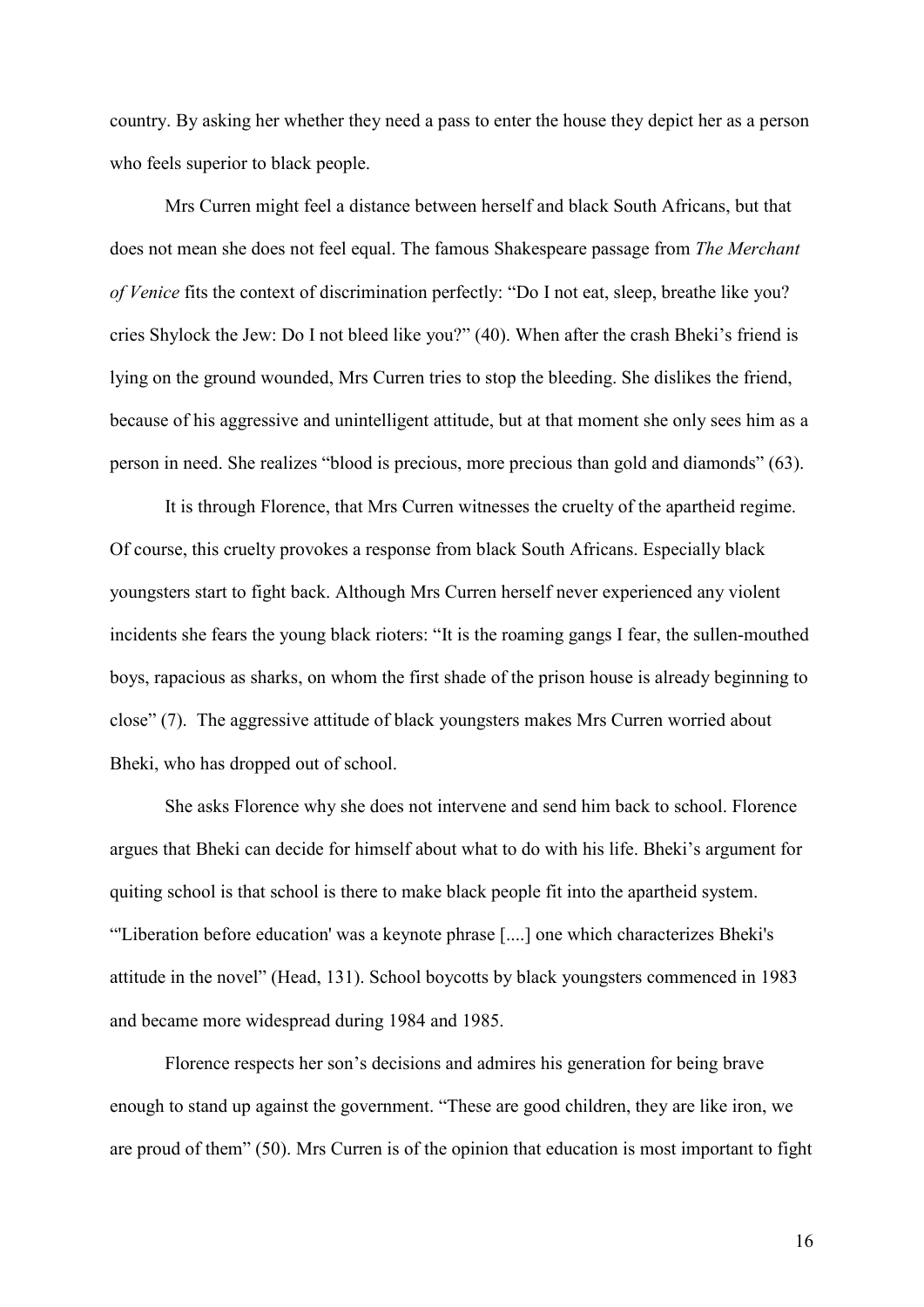injustice. This uneducated aggressive group of rioters is dangerous: "You told me you admire your son's generation because they are afraid of nothing […] What you admire in them is not necessarily what is best" (48). According to Mrs Curren bravery can be good but in this case it has created cruelty. Florence replies: "But who made them so cruel? It is the whites who made them so cruel!" (49). To Mrs Curren this is not a valid argument for a parent to let go of the responsibility for one's child's actions: "Their hearts are turning to stone before our eyes, and what do you say? You say, This is not my child, this is the white man's child, this is the monster made by the white man" (50).

The radicalism of the young black South Africans does not seem to herald a softer age. But is it possible to change the current situation without using violence? At first the liberal protagonist disagrees with the young radicals, and pleads for a more gradual transfer of power; but more and more, under the pressure of her experiences, she comes to see the need for radical revolutionary change.

Mrs Curren realizes the people of South Africa themselves should stand up against the wrongdoings of their leaders. Although she is convinced that apartheid will come to an end, she knows it will take time: "Apartheid is not going to die tomorrow or the next day" (67). A similar example is found on page 70: "South Africa: a bad-tempered old hound snoozing in the doorway, taking its time to die. And what an uninspired name for a country! Let us hope they change it when they make their fresh start". The Afrikaner government is compared to an old dog. Like an old dog the apartheid system is only slowly willing and able to let go of its existence. It is coming to its end like a dog that gets grumpy and mean towards the end as well.

In short, the seventies and eighties of  $20<sup>th</sup>$  century South Africa are described as an age of iron. Apartheid holds the country in a tight grip. The media are controlled by the Afrikaner government to keep the people ignorant. The narrator refers to South Africa as a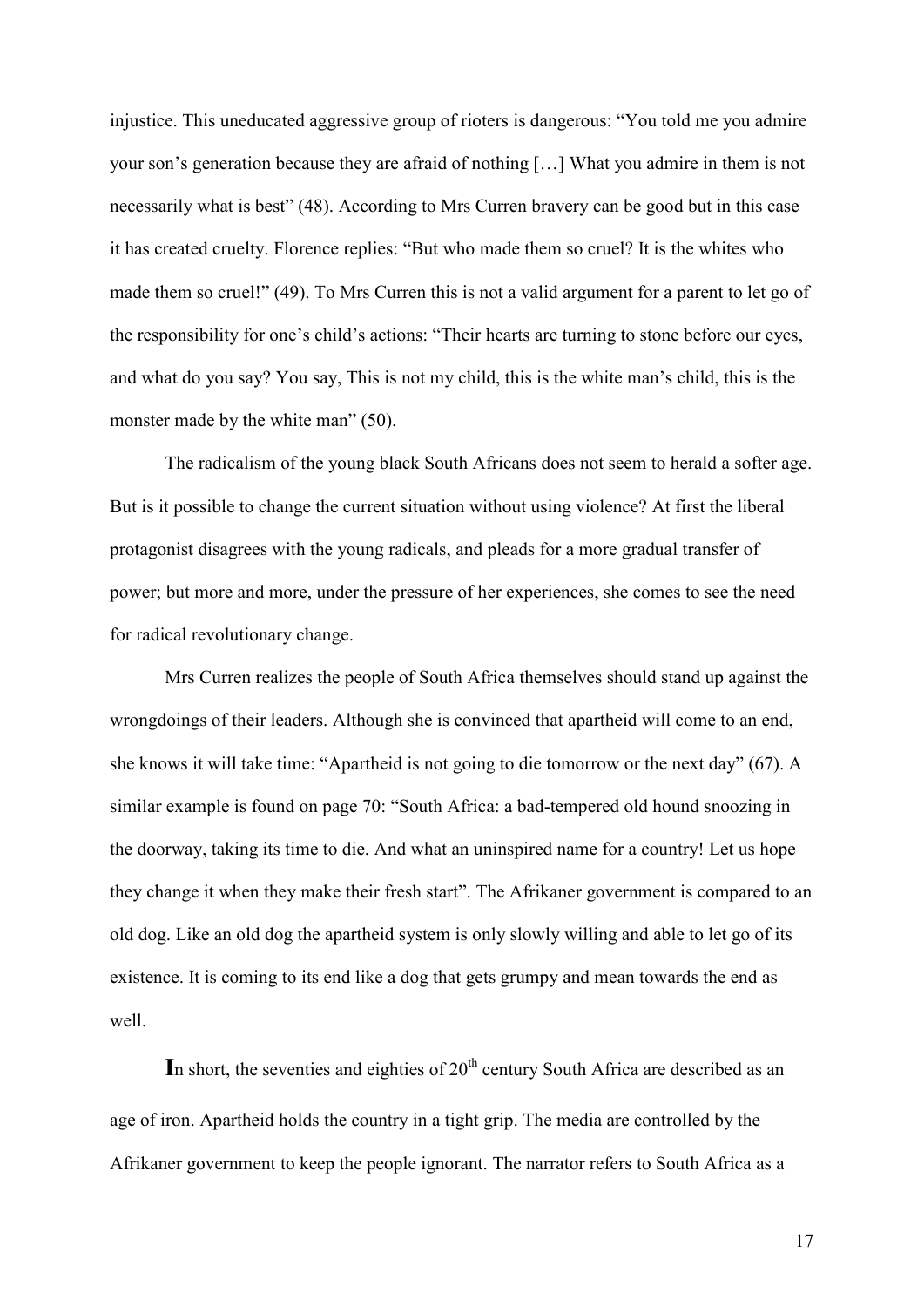hell on earth, through which she gets a guided tour by Mr Vercueil. Mrs Curren wants to rage against the machine, against the iron age. But like there is no medicine against the cancer in Mrs Curren's body, it is impossible to cure the country.

Mrs Curren is dying and wondering who will inherit her house, just like the Afrikaner government is slowly dying and wondering who will take over South Africa. The protagonist longs for a softer age. But will that be introduced by the young black South Africans, who are gradually taking over the country?

Although Mrs Curren rejects the violence used by the black rioters, she understands that this government needs to be fought against. Still, to the protagonist (and to the writer?) this need for violence and intolerance to bring about the regime change remains a matter of great worry. What, after all, will black radicalism mean for well-meaning whites like herself? Or for drop-outs like Mr Verceuil? The only hope for people like them is that the new generation of black South Africans will introduce an age of clay or earth.

How are these young black South Africans depicted by the black writer Serote? How do these youngsters see South Africa's future? In the following chapter, in which Serote's first novel *To Every Birth its Blood* is analysed, Serote shows the reader his point of view.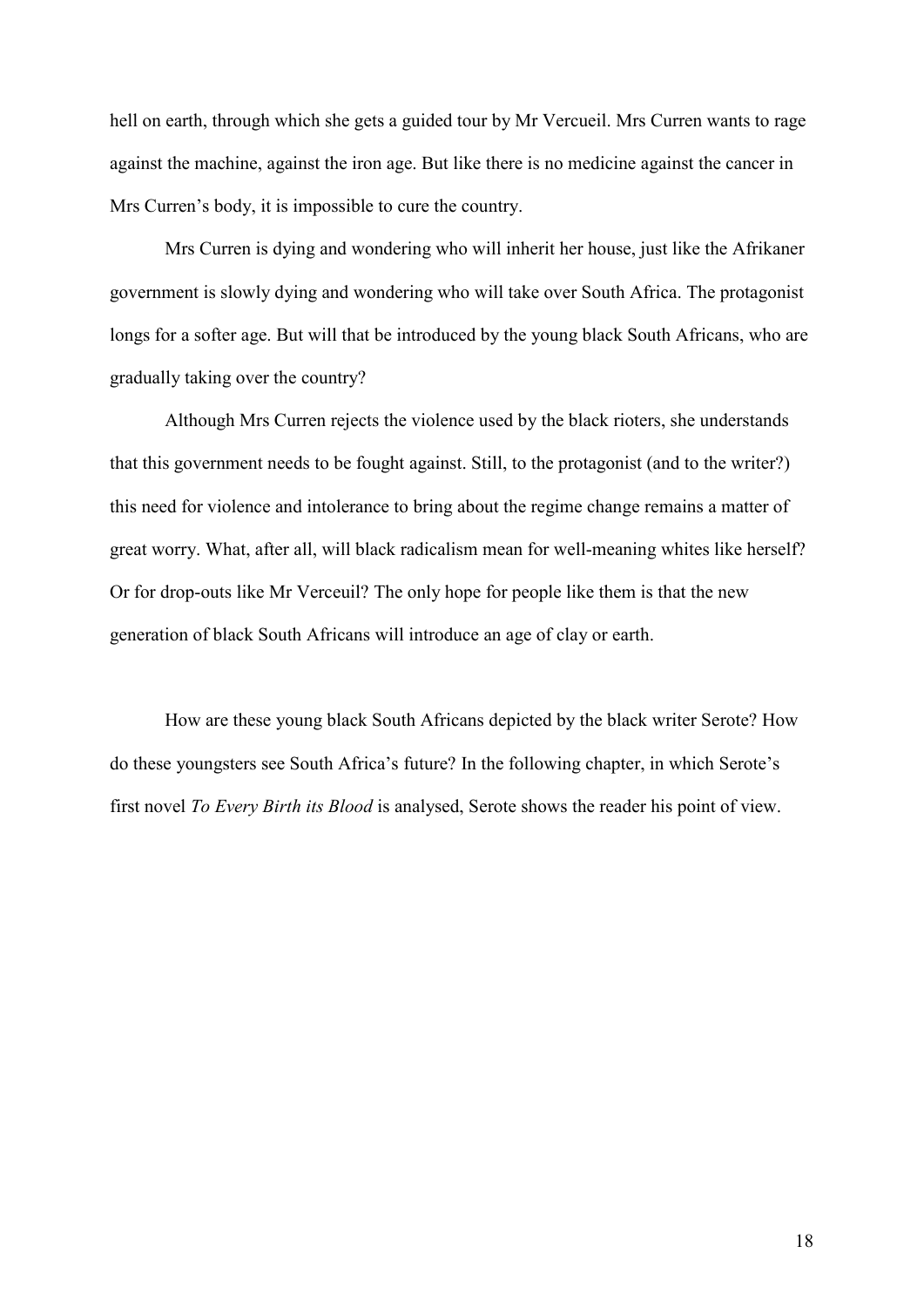## **Chapter 3** *To Every Birth its Blood*

*"It is a world of burdened, complex people struggling to give life to something new under the African sun" (Finnegan, par. 9).* 

*To Every Birth its Blood* is the first novel written by Mongane Wally Serote in 1981. The novel tells the story of Tsi Molope, a journalist and actor living in one of Johannesburg's townships, Alexandra. The second part of the novel features several other young black South Africans from Alexandra. Most of them become active members of the Movement, an antiapartheid organisation operating underground. The novel gives a realistic impression of the freedom struggle black South Africans started in the seventies and "Serote paints vividly the sights, sounds, smells and energy of life in the townships in revolutionary times" (Weston, par. 2). In his article "A Distant Rumbling in the Township", William Finnegan comments that Serote's novel, as that of any black South African writer, cannot be a remembrance in tranquility. He adds: "Neither is this a novel necessarily directed at the elite international readership addressed by South African writers such as J. M. Coetzee and Nadine Gordimer"(Finnegan, par. 8). Serote has written many poems about South Africa, apartheid and the liberation struggle and, according to Essop Patel, Serote can be called revolutionary: "Within the context of liberation and literature, Mongane Wally Serote is indeed a revolutionary poet, rooting his poetry in a higher priority: that of the national liberation struggle" (Patel, 193). The questions concerning Serote's first novel raised in this chapter are the following: How do black South Africans in the novel experience South Africa under apartheid? How do the characters see the future of their country? And how do they think that future can be attained? And most importantly, how do the opinions of the characters differ on these matters?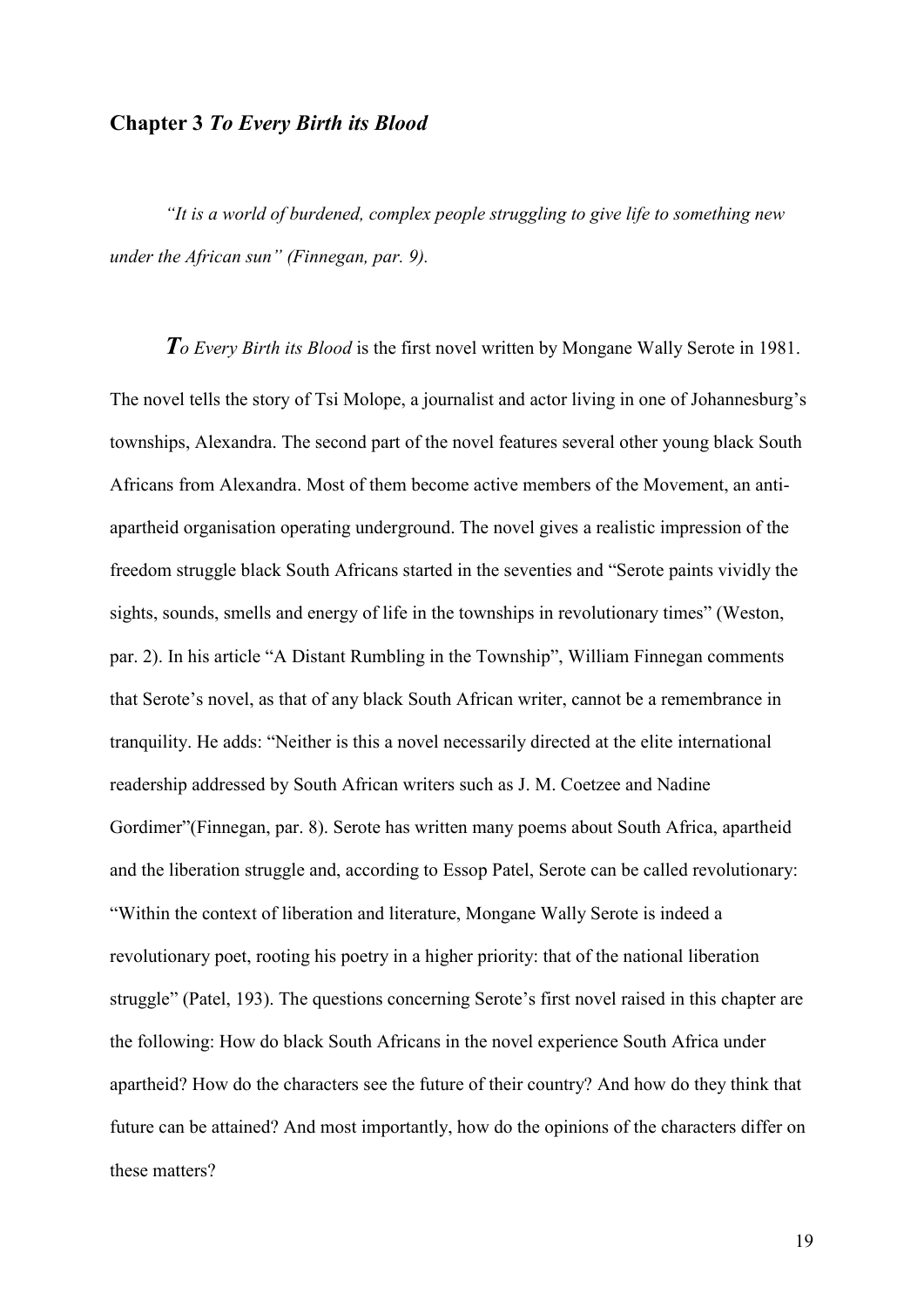The answer to the first question, "how do black South Africans in the novel experience South Africa under apartheid?" is evident. Frustration, disbelief, sorrow are words that typify the feelings of black South Africans featuring in the novel. However, hope and strength and commitment are important terms as well.

Part one of the novel merely shows Tsi's frustration about the situation. Frustrations about the living conditions black South Africans have to cope with: "The devil's kitchen. Township. Alex. What is this mess? Our home. Our country. Our world" (36). Alexandra is the Johannesburg township where the story takes place. All characters are born and raised in this turbulent area. The township stands for hope and courage on the one hand and on the other hand the situation in Alexandra creates frustration and sorrow: "[…] an ambivalent symbol of both mothering and oppression" (Attwell, 292). Patel quotes Serote on living in Alexandra: "My background of Alex made me feel extremely disenchanted, like everybody else. I wanted to use writing as a medium to express this disenchantment. Alexandra was for me a definition of the way blacks lived in our country as a whole" (Patel, 188, quoting Serote). This feeling of disenchantment can indeed also be found in the novel. The township is labelled by the Afrikaner government as a breeding ground of evil. People in Alexandra are well aware of this. Tsi comments: "I grew up in Alexandra. I am a curious and dangerous combination, if we are to take Verwoerd's dream of South Africa seriously" (22). All the rules and restrictions even in the townships fill people with despair. It is hard to find a proper job and part of the money earned has to be spent on a permit to live in Alexandra: "A shit piece of paper, which was supposed to allow me to live in Alexandra. Permit. I had lived all my life in Alexandra" (35). Like many others Tsi has difficulty coping with the situation: "Molope […] is alienated, humane, inept and chronically depressed; he seeks his solace in booze and jazz" (Finnegan, par. 3).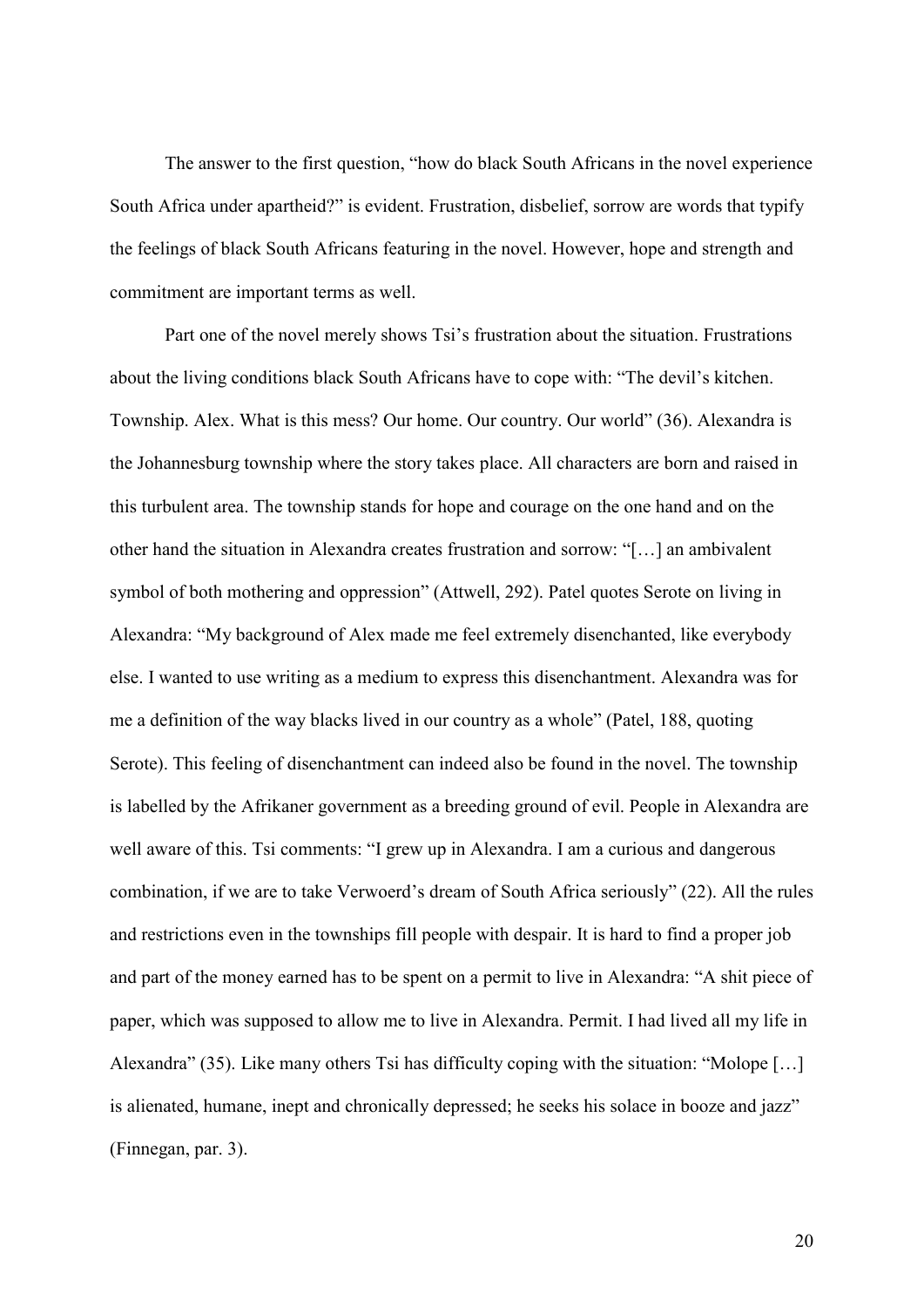The ill-treatment of black South Africans by the Afrikaner government is frequently raised in the novel. In the beginning of the novel, Tsi and a colleague are commanded out of their car by policemen and assaulted for no reason. In the second part, Oupa is assaulted and eventually killed by the police. These episodes show how the apartheid system is enforced by the police. After the assault Tsi runs into an old acquaintance, Zola, who comments on the violations: "when you defeat someone and while he is lying on the ground, you continue to beat him, it just shows you are not a man. Men don't fight like that. That is fear"(16). Zola wonders why these men do not have conscientious objections to fighting that way. In a battle, fighters should be equal in order to make it a fair battle. Zola refers to Hitler: "You must have read about Hitler. […] Hitler put people in an oven […] How can a man fight like that?" (16). These episodes of the display of power by white men show that black South Africans did not even get a fair chance to defend themselves from being humiliated. It also underlines the pessimistic state of mind Tsi finds himself in.

In the second part of the book the feeling of hopelessness is replaced by a feeling of commitment and determination. While in the first part the focus was on Tsi, in the second part we are introduced to several other young black South Africans from Alexandra. According to Dorian Barboure, the story shifts "from an individual to a collective focus, and from alienation to commitment" (Attwell, 294). The shift in the novel from one character to many characters and from depression to commitment alludes to the shift of mentality after the Soweto uprisings of 1976. The Soweto uprisings brought about this feeling of community and hope. That is what the characters in part two represent. Oupa, Oni, Yao, Dikeledi, and John all become active members of the Movement. A clear example of how the characters motivate each other to fight for freedom is the following. John is one of the many people in Alexandra who lost a loved one through a riot with the police. His attitude is marked by the loss of his girlfriend. According to Dikeledi and Oni, John is "drowning in self-pity" (104). His attitude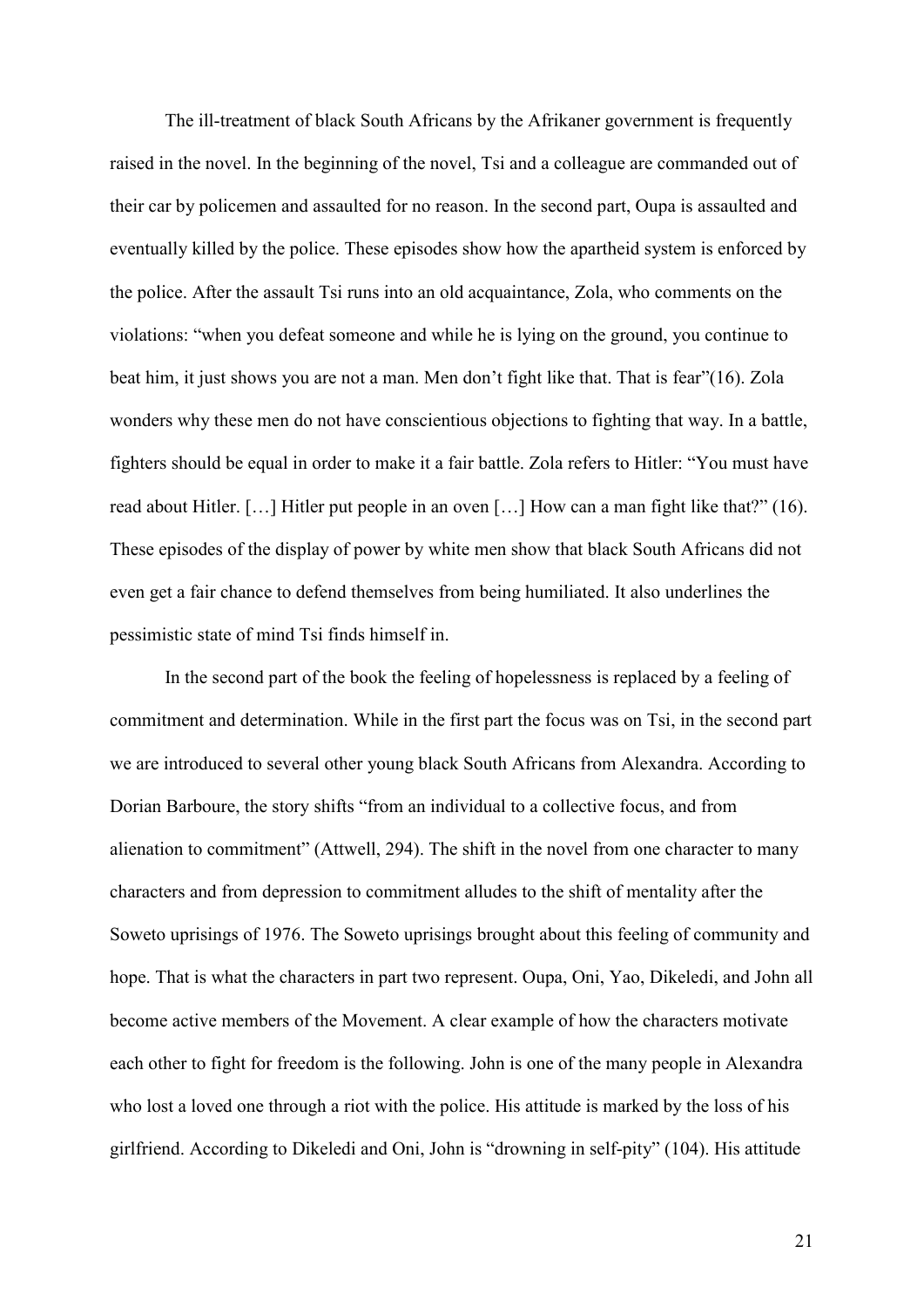changes slowly when Oni tells him he should learn a lesson from Nolizwe's death, a lesson to defend himself. John comes to understand what Oni means: "I am hurt that Nolizwe died. I am horrified that she died the way she died, but I realise something else has to happen" (105). John realizes what a beautiful country South Africa is, despite the miserable situation:

The people of this country are locked in a tight embrace which is going to destroy them. The white people. The black people. The gold. The diamonds. The guns. The bombs. South Africa, such a beautiful country. The bright sun, the warm days and nights, the rainy days, the mountains, trees, rivers, such a unique country. (107) Another example of commitment in part two which underlines Barboure's opinion, is when Oupa asks Oni why she thinks South Africa is a beautiful country. Oni answers: "[...] the people who run this country are selfish, dogs in the manger, making everyone miserable to satisfy their avarice and greed. Only the landscape is beautiful" (162). Oni's love for her country makes that she is willing to fight to free her people from the oppressor.

**T**he story is set in the seventies when the end of apartheid is not yet in sight. How do the characters in the novel see their future? Again, there is a difference between the vision on the future in the first and second part of the novel. Tsi is pessimistic about the future. When his parents ask him whether they will have grandchildren, Tsi answers: "You ask me if you will have grandchildren. What for? Where is the future they will take in their hands?" (39). When Tsi is with friends, he asks a girl whether she would consider being his wife and she answers: "No, you are the educated type, I don't like those, they end up on Robben Island" (26). In the novel, several people, like Tsi's brother and Dikeledi's father, have been sent to prison on Robben Island. While Tsi is pessimistic about the future, Dikeledi becomes combative and takes over her father's role by joining the Movement. She does not know what should be done after apartheid and focuses on the revolution: "She [Dikeledi] wondered how this system could be destroyed, what system would replace it" (132). That the characters in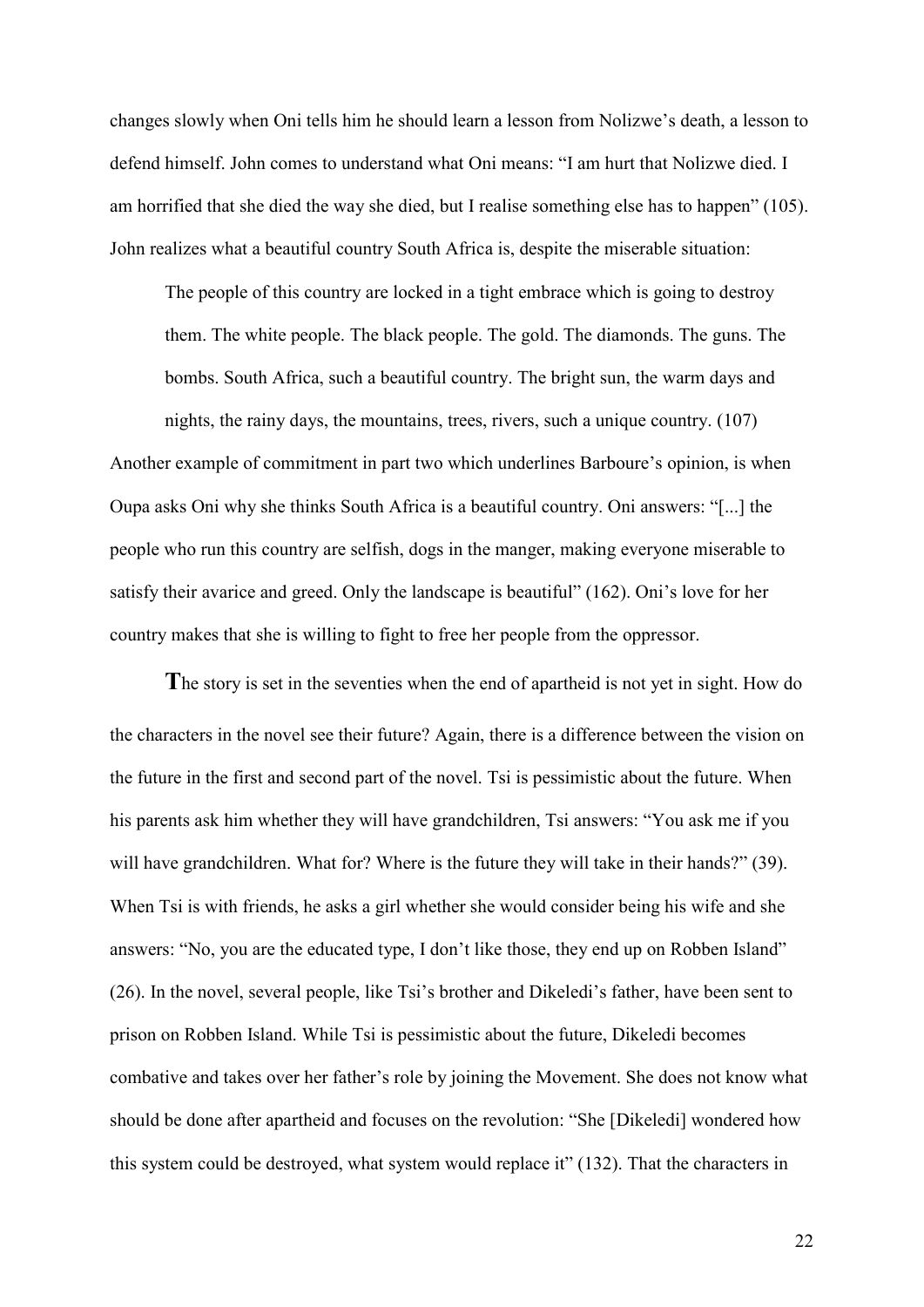part two are more concerned about how to change the current situation than about what will happen afterwards is underlined by the following passage. Oni and John are having a discussion and John asks: "Oni tell me, what do you think is going to happen to this country eventually?" (104). Oni answers: "I think the right question would be, if you don't mind correcting you, what can we do to change what is going on?" (104).

All that the characters know is that they will fight for change and they are convinced their future will be better. Oni is talking to her old neighbour when she realizes a lot has changed since that lady was born and more is about to change: "Oni also knew that if she was going to live to the age of this old, tired, but forever fighting lady, she would live in a different country" (160).

Oupa is probably the most optimistic and fanatical character in the novel. He is convinced the Movement will tear down the Afrikaner government: "[…] the African people are going to win this war, about that there is no question" (141). And although they do not speculate about a new South Africa, in the anticipation of freedom they picture their future:

For over four centuries we have fought, man after man, woman after woman, fought with everything we had, for what seemed to us a very simple and easily understood reality: this is our land, it must bear our will. South Africa is going to be a socialist country, this is going to come about through the will, knowledge and determination of the people. (185)

**A**n interesting question to add at this point is: Is this how Serote himself saw South Africa's future? We see parts of Serote's life reflected in the novel. Like Tsi, Serote worked as a journalist. Like Yao, Serote travelled to America. And just like Serote, Yao preferred to come back to South Africa. According to David Attwell: "some of the anguish of what was surely Serote's own sense of isolation comes through in the portrayal of Yao" (Attwell, 293). A striking difference, however, is that in the novel South Africa is pictured as a socialist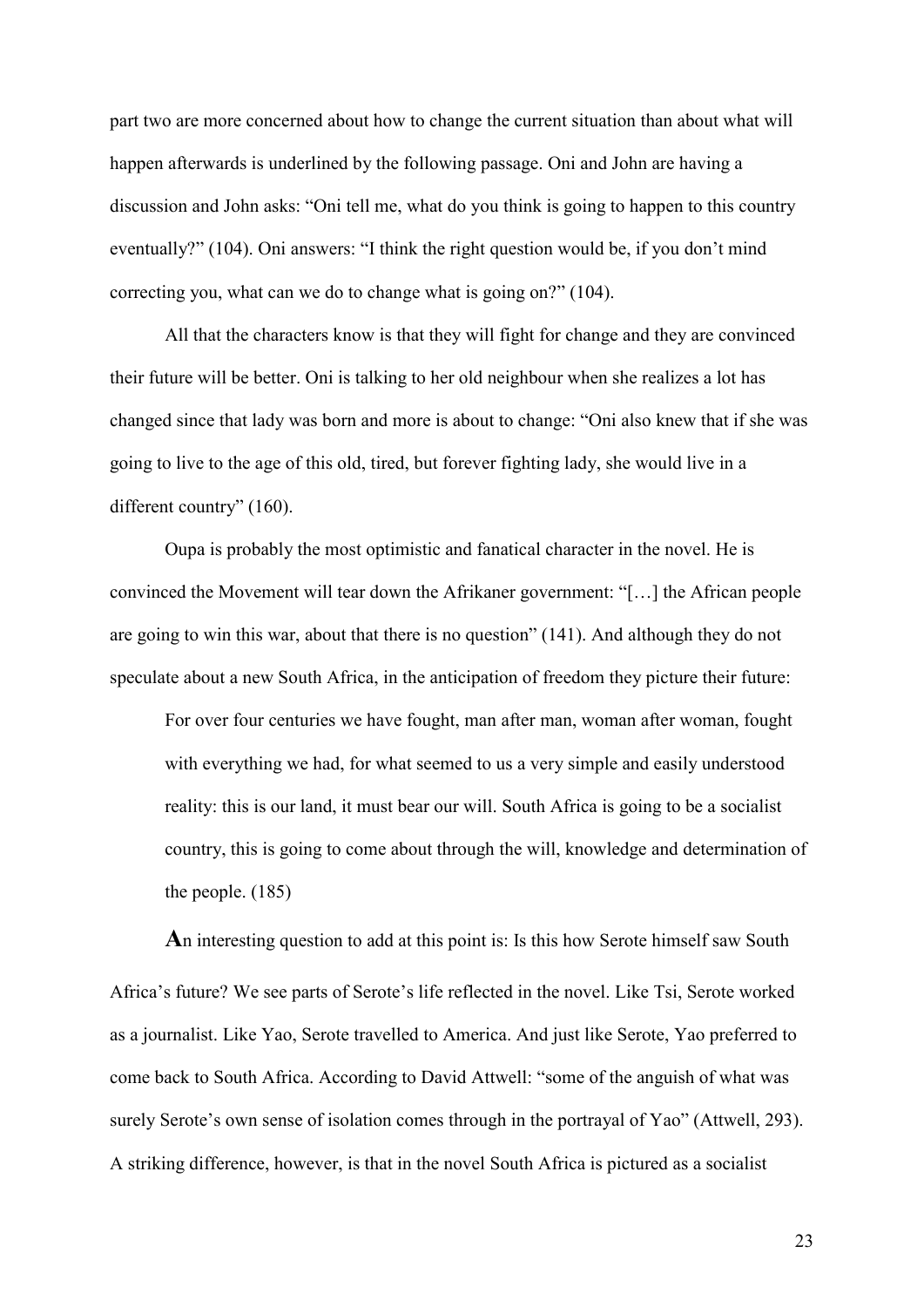country, while Serote was a member of the Black Consciousness movement. This movement's aim was to create a black South Africa.

What emerges in *To Every Birth Its Blood*, however, is an uneven process in which the struggle is seen to be most usefully advanced by a secular ideology – rather than the racial or cultural characteristic of Black Consciousness – and a form of collectivization that is most obviously represented by the ANC. (Attwell, 295)

This socialist ideology is best explained by Dikeledi's father, Ramono, "whose political wisdom carries most weight in the novel" (Attwell, 295). He says: "I want you to understand that colour here must not be the issue. […] I am afraid that you have put too much emphasis on the colour question" (142). Not the system of segregation, but rather the system of oppression and exploitation should be destroyed. In this novel, Serote's opinion remains ambiguous on this matter.

**W**hat the novel is most concerned with is the fight for freedom, the revolution. The question of how to attain this freedom is answered throughout the novel. Most characters are in some way active members of an anti-apartheid organisation. Boykie, Tsi's colleague, states in the beginning of the novel: "I am with the BSO [Black Students' Organization] right now, but I realise that is only a stage, just a stage in our battle to reclaim a home for ourselves" (49).

Tsi's father is sceptical about the anti-apartheid actions his sons support. His eldest son has been captured and Tsi might be the next to disappear. According to him, the young radical people are not capable of standing up against the regime. "He [Tsi's father] had to believe that one day, his heroes, his supermen, were going to fly into South Africa and seize it out of the terrible grip that now held it" (63). Those supermen were men of his generation, who knew and respected the law and who would free the country by reason instead of violence.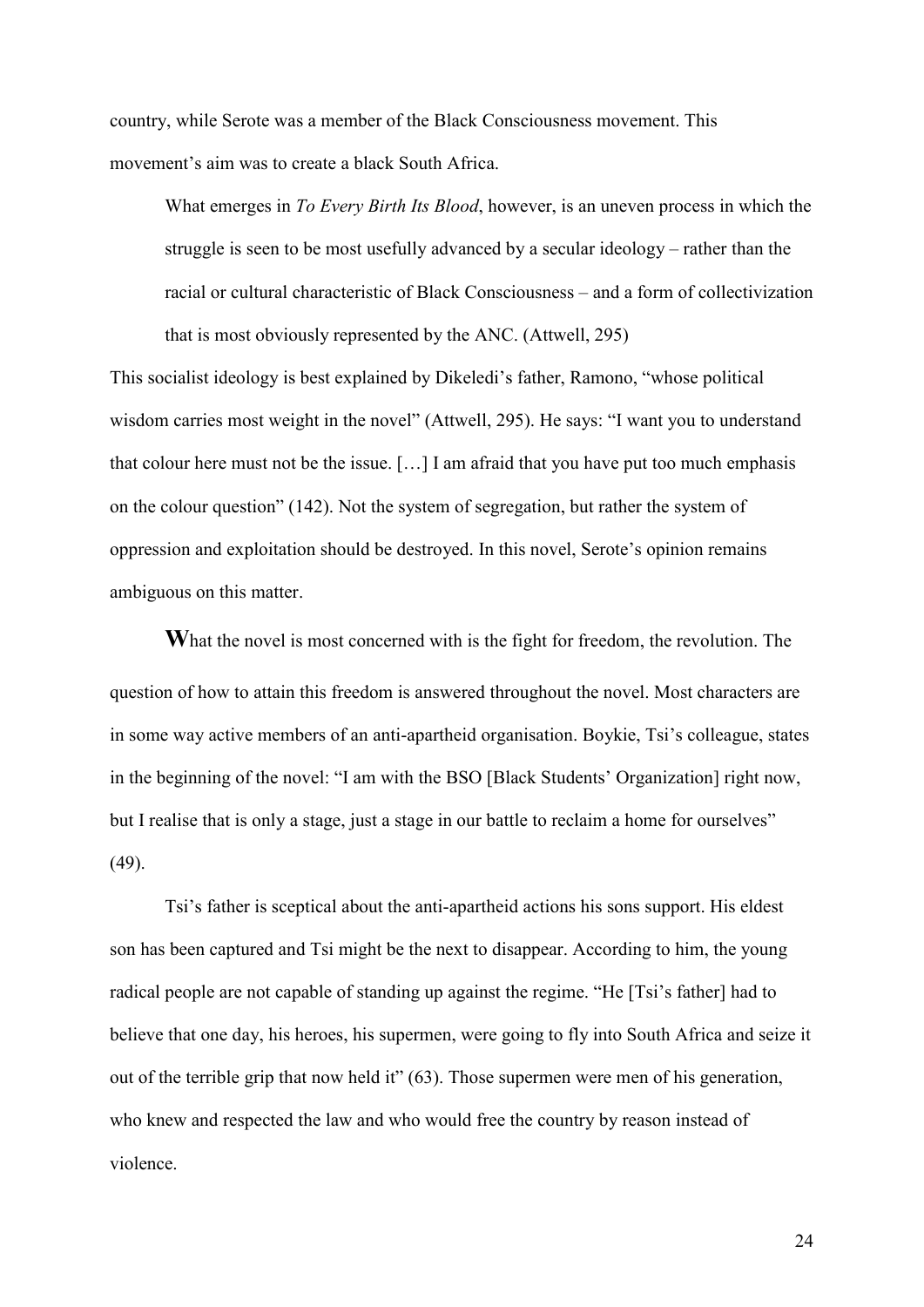The young people in the novel are convinced waiting is not an option. After Dikeledi's father is sent to Robben Island she is determined:

There was only one way left – people had to fight. She understood now that there was no such thing as people being born free. She understood that there was no such thing as freedom being asked for, that freedom must be fetched, must be won, must be fought for. (132)

An important factor for black South Africans in their fight for freedom is education. The Afrikaner government was well aware of that and made sure the educational system enforced segregation. Tsi comments on the educational system of South Africa:

Education is a socialising agency: in South Africa, black children are subjected to an education which is instrumental in imparting the dominant ideology of apartheid or separate development, a system which the black people in general abhor […]. History is taught, in both white and black schools, to distort the reality of South Africa; enforced segregation in schools entrenches the segregation system as a whole. (92)

It was through the implementation of the policy that all black children should be taught Afrikaans instead of English that in 1976 the Soweto uprisings started. Many students protested against the implementation. The students were violently suppressed by the police. The conviction that education is an important means of defence is underlined in the novel. Tsi and Tuki are in the elevator at their office when the white lift man comments that it is dangerous to educate people like them. Tuki says laughing: "Oh, is that what's going through your head? There will be thousands of us educated soon, and you won't be here, Mr Koek" (76). After Tsi quits his job as a journalist, he starts working at McLean's College. Working at McLean's gives him the feeling of doing something constructive:

Visiting these centres we saw young boys and girls who otherwise would have been in the streets, exposed to Afro-American literature, Afro-Caribbean literature, African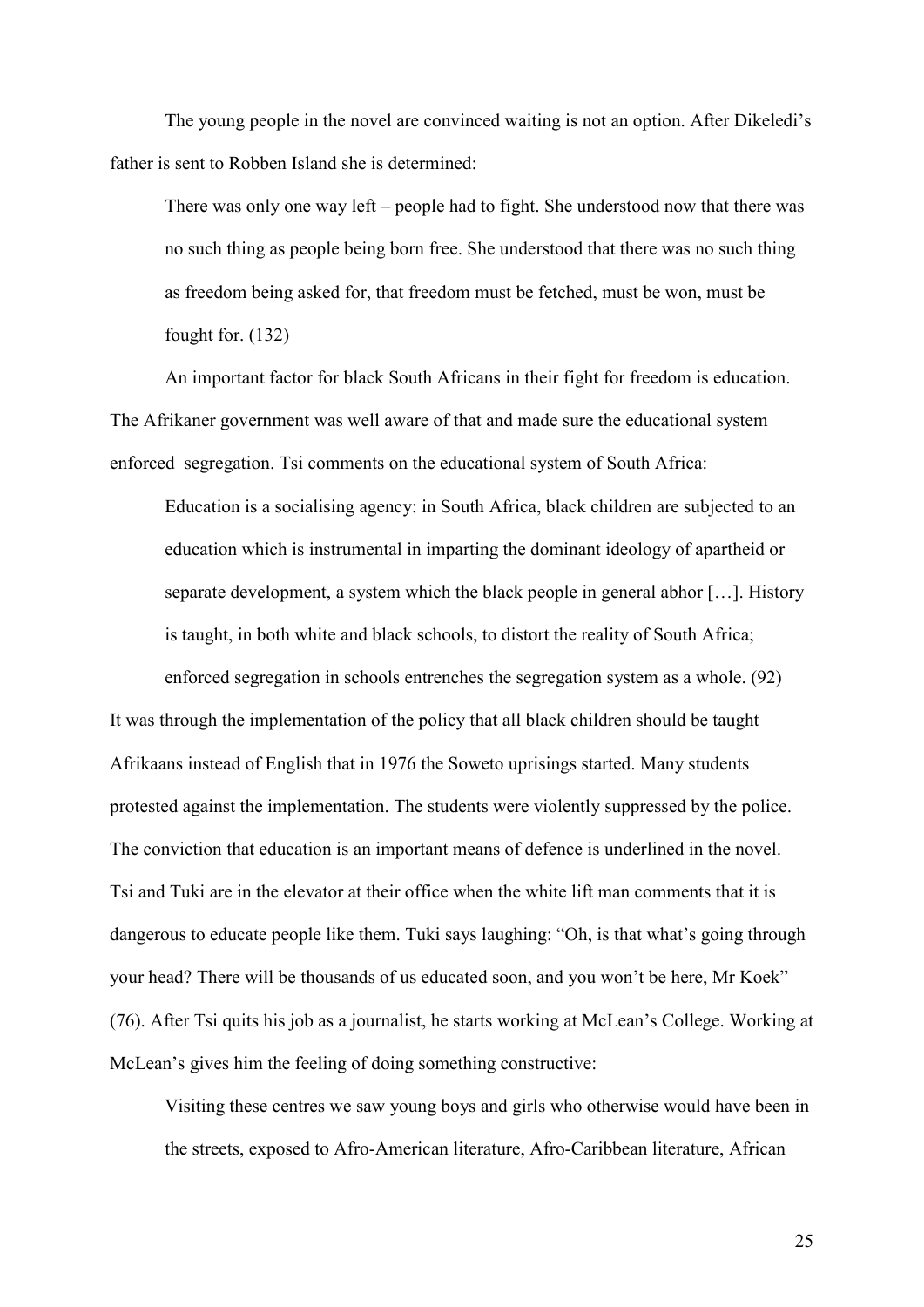writers. We were watching what we believed to be the crumbling of the walls of ignorance. (86)

**T**he novel's title underlines the revolutionary spirit of the story. *To Every Birth Its Blood* refers to the fact that a new South Africa can only come about through the sacrifices of black South Africans. On the last page Tsi comments: "The strongest will win this game. It is costly. But the strongest will win it. Who is the strongest?" (206). This question is not answered directly, but the narrator continues with the description of a birth: "Her vagina, open like the lip of the earth, the lip of the sky when the sun pours out, was red with blood" (206). This brings together the sorrow of the ones lost through the battle on the one hand and the strength to continue the fight on the other hand. Blood is shed in order to attain freedom. Finnegan comments: "It is a world of burdened, complex people struggling to give life to something new under the African sun" (Finnegan, par. 9).

*To Every Birth its Blood* is a revolutionary novel which shows the combative spirit of many young black South Africans in the 1970s. It visualizes "the waste and suffering that are encountered in the midst of ordinary, daily experience under apartheid" (Attwell, 292).

The division of the novel emphasizes the different ways of thinking about and coping with the situation. Tsi Molope represents a depressed people who see no way out of their misery. The characters in part two represent the young belligerent black South Africans, who are convinced that, through determination, cooperation and violence, South Africa can be freed from its oppressor.

"The strongest will win" Serote says in *To Every Birth its Blood*. But after that he raises the question "who is the strongest?". Coetzee's novel *Disgrace* is set in post-apartheid South Africa and the main characters witness the power shift that takes place. The strongest make their powers felt.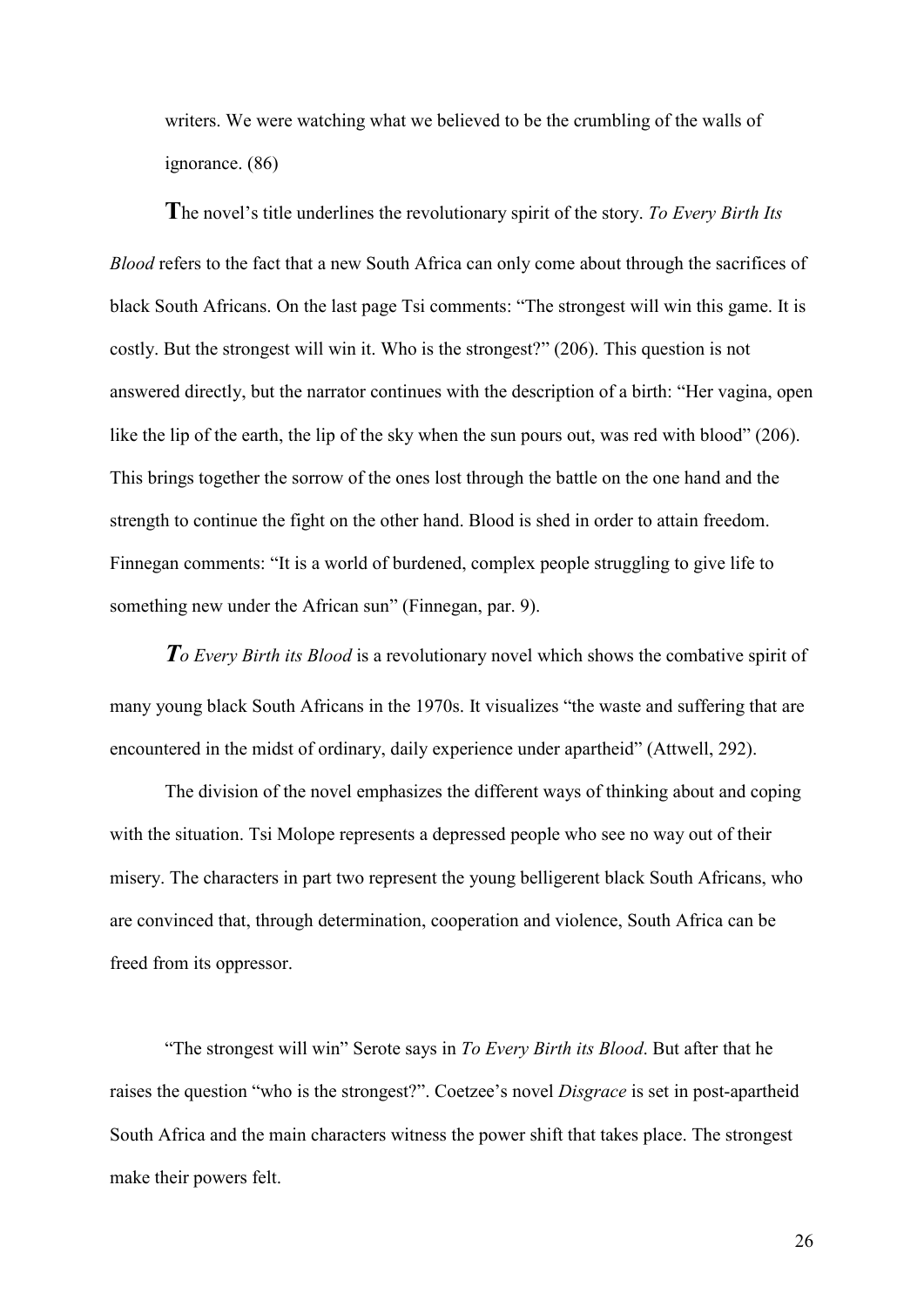#### **Chapter 4** *Disgrace*

*"I am not any more the dog-man" (129).* 

*Disgrace* tells the story of David Lurie, a divorced professor teaching Romantic poetry at Cape Town University, who has an affair with a student. The affair sours and David is summoned before a committee of inquiry. David is willing to admit his guilt and resigns. To leave it all behind, David travels to his lesbian daughter Lucy, who lives in the countryside. All is going well until one occurrence radically disrupts their lives. They become fully aware of the power shift in South Africa. Three black African men appear on their doorstep. They attack father and daughter and Lucy is gang raped by the three. This incident drives a wedge between David and Lucy and their opinion on South Africa's future.

*Disgrace* was published in 1999, five years after the abolition of apartheid. In his earlier novels, Coetzee always speculated about the future of South Africa. He raised questions like: What will happen to the country after apartheid? How will black and white South Africans respond to the shifting power relations? In this novel, set in post-apartheid South Africa, the answers to the above formulated questions are conceptualized. Of course, only five years after the abolition of apartheid the new setting is still under construction. Therefore, one question still remains unanswered: what will be the future of South Africa?

**U**nlike many of Coetzee's other novels, *Disgrace* is not an allegory. Examples of allegories in his earlier novels are Magda's father in *In the Heart of the Country*, who represents the Afrikaner government during apartheid and Mrs Curren's body dying from cancer in *Age of Iron*, representing the illness that is destroying South Africa. *Disgrace* is viewed as a realistic novel: "Although there is little trace in Coetzee's novel of 'smelly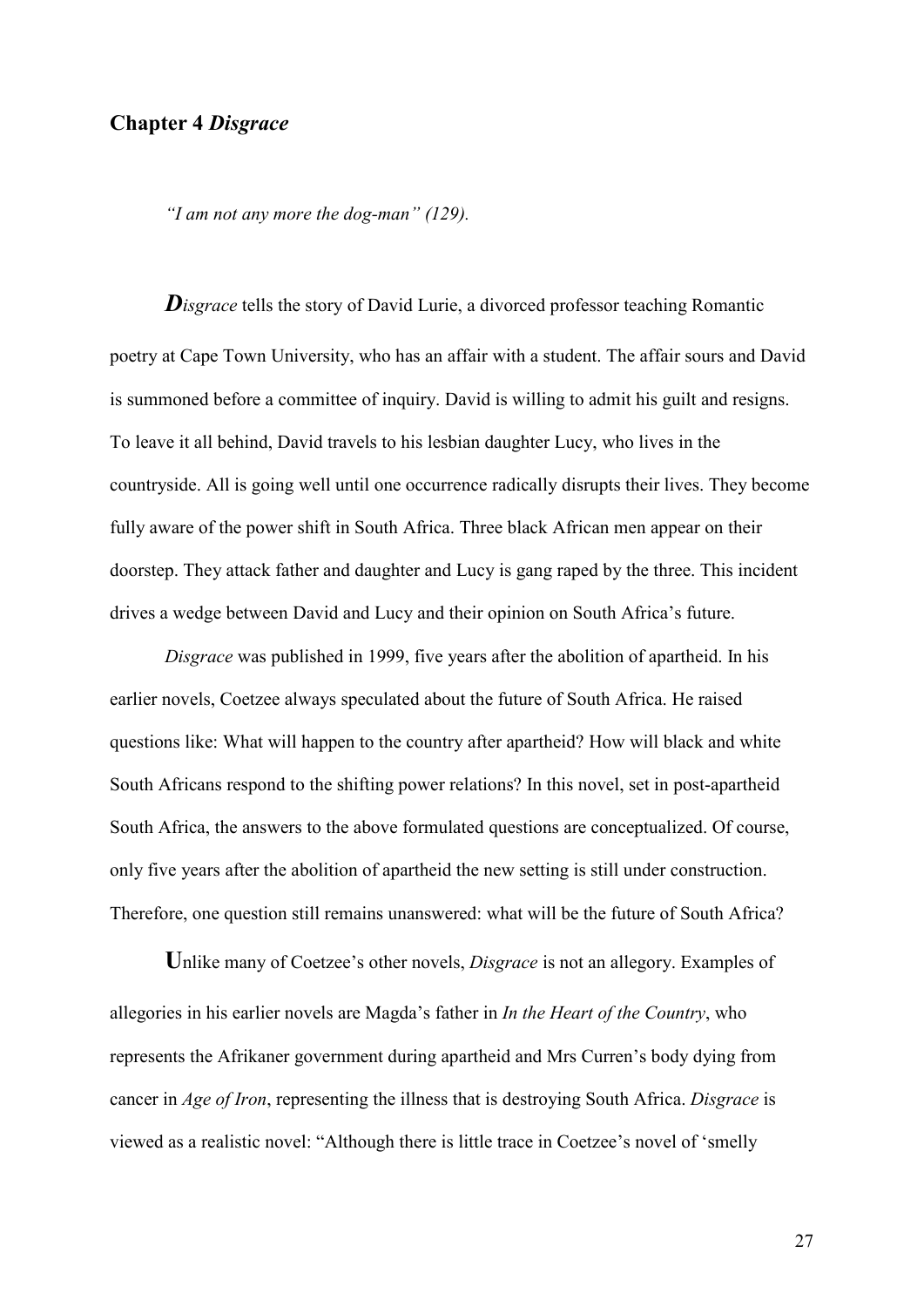underwear' or 'people picking their noses', it is safe to say that *Disgrace* has every appearance of being a realist text" (Cornwell, 313).

Although *Disgrace* is not an allegorical novel, there are several connotations in it. David Lurie's character resembles many features of the older white generation of South Africans who (consciously or unconsciously) allowed apartheid to exist. However, David Lurie does not represent the Afrikaner government. One argument to support this is that the name Lurie implies his ancestors were English and not Afrikaners. Another argument is that the text seems to suggest David was not a supporter of the apartheid regime. His preference for dark, exotic women supports this claim. In the beginning of the story David weekly visits an escort girl, called Soraya. David remarks: "she was on their books under 'Exotic'" (7). Melanie is the student David has an affair with. She has black hair and her eyes are large and dark. David changes the meaning of her name by altering the intonation. From Mélani: meaning melody, her name becomes "Meláni: the dark one" (18).

The traditionally dominant white attitude is visible in his attitude towards women. Especially his affair with Melanie exemplifies this. David likes the feeling of superiority to these women. Melanie is overruled by David's advances. David is aware of this: "She will not know how to deal with him; he ought to let her go. But he is in the grip of something" (18). David ignores Melanie's hesitations and forces himself on to her. A few days later, during one of his lectures, he explains the expression 'to usurp upon': "usurp upon means to intrude or encroach upon" (21). This is exactly what he does to Melanie. In her article "The Politics of Shame and Redemption in J. M. Coetzee's *Disgrace*" Sue Kossew describes David "as a repulsive/attractive 'serpent' corrupting innocence while excusing his actions via confession" (Kossew, 157). Even though David is fully aware of his actions he does not restrain himself. He realizes that what he does is wrong: "Not rape, not quite that, but undesired nevertheless, undesired to the core" (25). David weakens the impact of his actions by calling them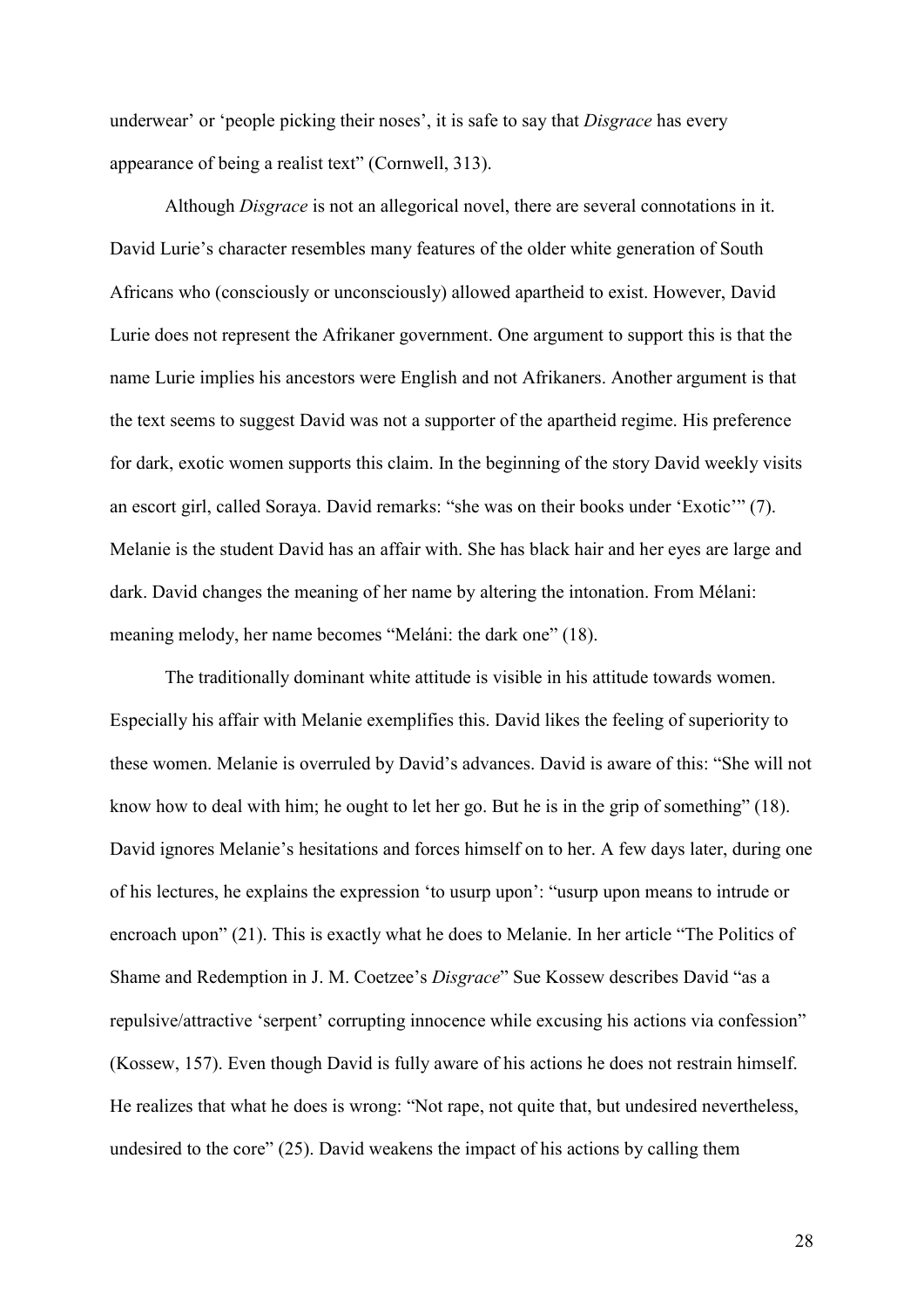undesired instead of rape. He refers to Blake when he says: "sooner murder an infant in its cradle than nurse unacted desires?" (69). David justifies his actions by arguing that men have certain needs they cannot (and seemingly should not) withstand. Impulse is an important term in the novel. It seems to be the word that justifies the actions. An impulse comes from one's instinct, a natural drive to act a certain way. In one of his lectures David refers to Lucifer: "Good or bad, he [Lucifer] just does it. He doesn't act on principle but on impulse, and the source of his impulses is dark to him" (33). Indirectly, David refers to himself with this citation. So, although David is against apartheid and repression, he is unaware he acts upon these principles. In the first part of the novel, David seems convinced he is doing nothing wrong: "it is not abuse of a young woman he [David] is confessing to, just an impulse he could not resist" (53). He compares these impulses with those of a dog. He refers to the story of a dog that gets punished because it chases female dogs. According to David a dog can be punished for chewing a slipper, but not for having desires: "No animal will accept the justice of being punished for following its instincts" (90).

David is forced to end his 'abuse' of Melanie and has to appear before a committee that is set up especially for this trial: "The body here gathered […] has no powers. All it can do is make recommendations" (47). This is likely to be an allusion to the Truth and Reconciliation Commission (Kossew, 159). This commission was set up in South Africa after the end of apartheid to come to an amnesty agreement with human rights offenders. Like David is being questioned for his abuse of Melanie, many people were questioned for the abuse of black Africans. David's treatment of Melanie appears to allude to the treatment of black South African women by white colonizers: "no mention of the pain he has caused, no mention of the long history of exploitation of which this is part" (53). According to Cornwell, in his article "Realism, Rape, and J. M. Coetzee's *Disgrace*", David and Melanie's encounter "is contextualized within the several centuries of colonial history in which white men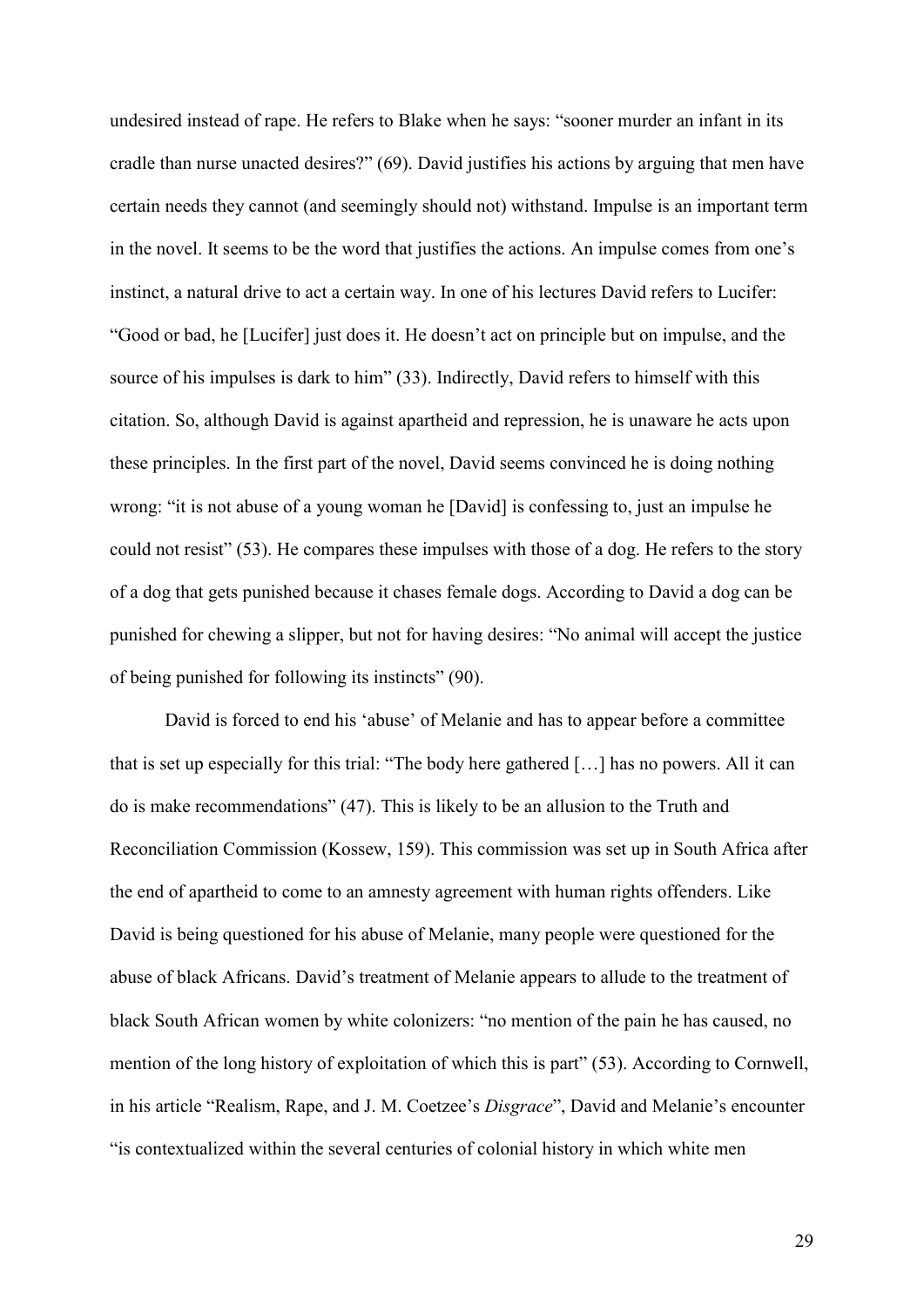debauched black women with impunity" (Cornwell, 315). Elaine Winter is one of the committee members in the novel and she strongly disapproves of David's actions: "She regards him as a hangover from the past; the sooner cleared away the better" (40). This hangover could not only refer to David and his actions, but also to the white male dominance that should be cleared away as soon as possible.

In order to leave it all behind and to get on with his life, David immediately pleads guilty to the charges. He comments: "pass sentence, and let us get on with our lives" (48). Further on in the novel, David calls himself old fashioned because he would rather be put against a wall and be shot than having to plead guilty and apologize publicly. When he is asked whether he would consider counselling he says: "I am beyond the reach of counselling" (49). This citation refers to the attitude of the older white generation after apartheid and their difficulty to adjust to the new setting. Coetzee formulates it as follows: "His [David's] temperament is not going to change; he is too old for that. His temperament is fixed, set. The skull, followed by the temperament: the two hardest parts of the body" (2). It seems that this feeling represents the feeling of many of the older generation of white South Africans. They find it difficult to accept the shift of power that throws them down from their pedestal, difficult to adapt to the new way of life in South Africa. David does not care for his country anymore. He feels defeated. "Lucy's future, his future, the future of the land as a whole – it is all a matter of indifference, he wants to say; let it all go to the dogs, I do not care" (107).

Near the end of the novel, David visits Mr Isaacs, Melanie's father. About David's resignation from the university Mr Isaacs says: "how are the mighty fallen!" (167). David is surprised, because he does not consider himself a mighty person. However, as an older, white university professor, he did belong to the generation that used to be mighty, those who ruled the country. Now that the times have changed, 'mighty' people cannot do whatever they want and get away with it. Mr Isaacs argues that David might be sorry about his actions, but sorry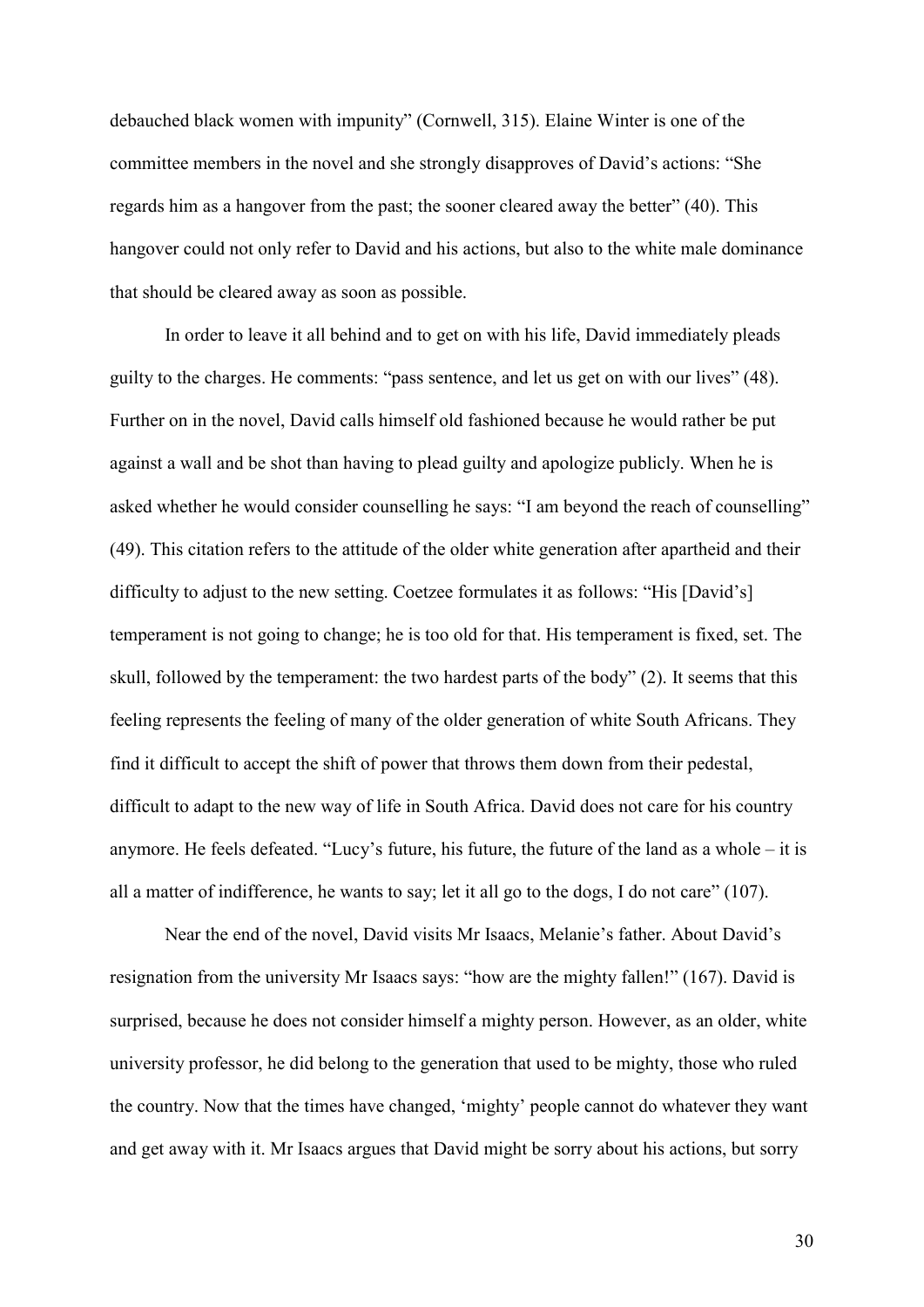is not enough: "The question is not, are we sorry? The question is, what lesson have we learned? The question is, what are we going to do now that we are sorry?" (172). The novel shows how hard it is for David to change his attitude towards South Africa's new power structures. Not because he supported the old racist system, but because he unconsciously got used to it. In the end, he comes to the conclusion that that is why it was possible for him to follow his impulses: in the old system he would not be prosecuted for such actions.

It is only when Lucy gets raped that David realizes what would happen when every man follows his impulses. Within this new power structure those three rapists get away with their crime, like he did in the old days. It is only then that he understands the consequences of his own actions. "It is this sense of self-disgust, uselessness, and superfluity - a loss of authority - that links David's sense of being 'out of place' with the unwanted animals of Bev Shaw's animal refuge" (Kossew, 157). On the last page, David is helping at the clinic putting street dogs down. There is one dog in particular that David has become fond of. However, since the dog is destined to be put down some day, David decides to wait no longer. Bev is surprised by his action: "Are you giving him up?" (220), she asks. "Yes, I am giving him up" (220). This last line of the novel has been discussed by many scholars. Does it mean David gives up the dog in himself, the doggish characteristic that allowed him to follow his impulses? Is Coetzee suggesting this is the only solution in order to create good prospects for South Africa? Or does he suggest that since men are like dogs it is unlikely South Africa will have a future? Is he giving up on South Africa? It remains unclear and for the reader to decide.

**W**hat is Lucy's attitude towards the future of South Africa and how does this differ from David's attitude? Lucy is defined by David as "a solid countrywoman, a boervrou" (60). She is part of the new white generation of South Africa. David wonders where she got this country woman attitude: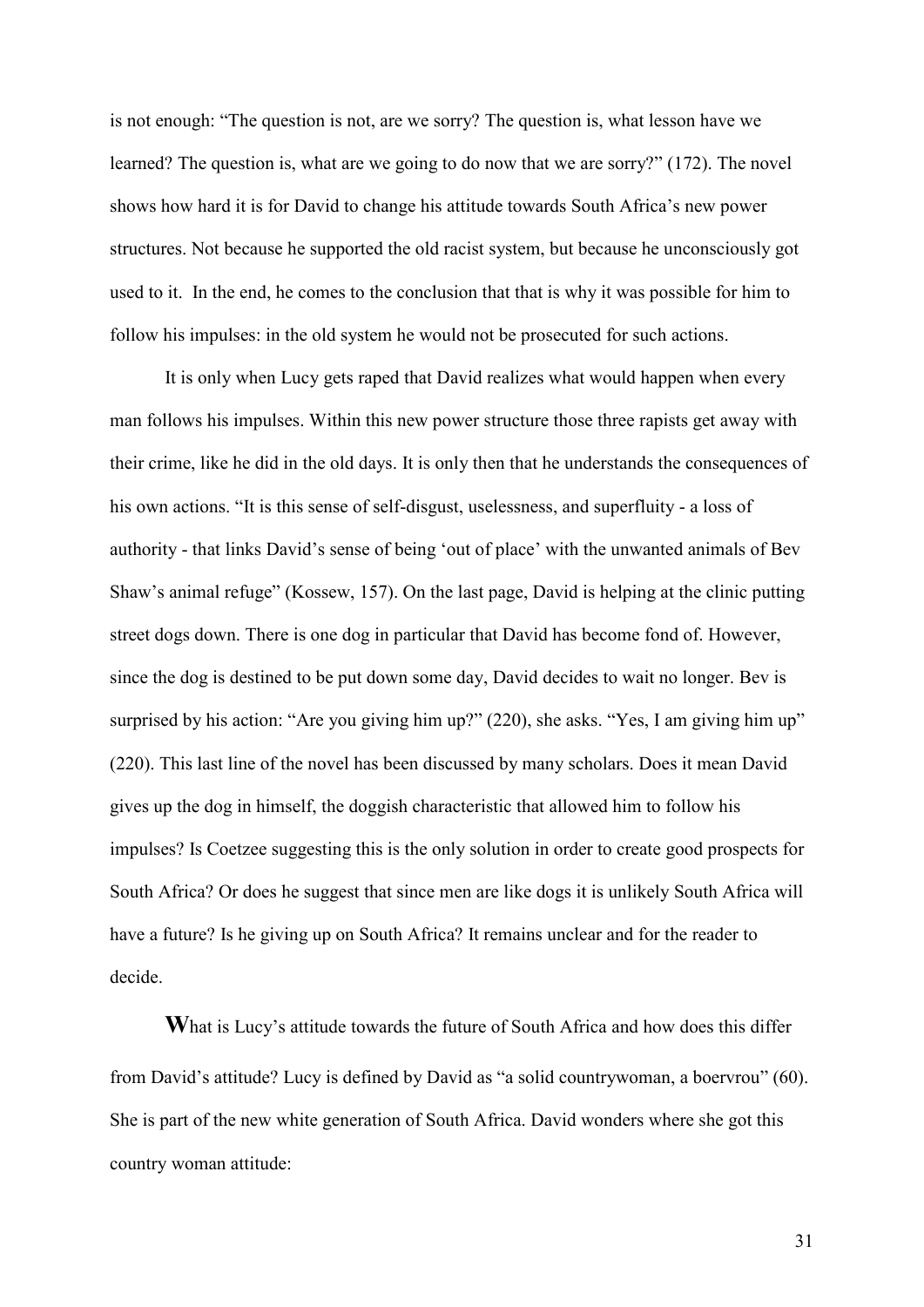Dogs and a gun; bread in the oven and a crop in the earth. Curious that he and her mother, cityfolk, intellectuals, should have produced this throwback, this sturdy young settler. But perhaps it was not they who produced her: perhaps history had the larger share. (60)

This last line alludes to the fact that Lucy belongs to the new white generation of South Africans that averted from the apartheid system even before the abolition. This might explain her way of living and her attitude. When David arrives Lucy is living alone. Before that she lived with a woman with whom she had a relationship. Whether she is really a lesbian or whether she dislikes men remains unclear. David thinks the latter: "The dogs, the gardening, the astrology books, the asexual clothes: in each he recognizes a statement of independence, considered, purposeful. The turn away from men too. Making her own life" (89). One might say that this wish for independence and making her own life is what many young white South Africans wanted even during apartheid. Unlike the older generation, they can adapt to the new setting. Lucy is, for example, willing to help Petrus to establish his lands. David might call it naïve, but Lucy has faith in Petrus and the new South Africa.

This faith in and hope for a new South Africa might be why Lucy refuses to report the rape to the police: "what happened to me is purely a private matter. In another time, in another place it might be held a public matter. But in this place, at this time, it is not" (112). David cannot believe that she does not report the crime to the police. According to David, Lucy does not stand up for herself: "If you fail to stand up for yourself at this moment, you will never be able to hold your head up again. You may as well pack your bags and leave" (133). David has the feeling that Lucy thinks the new generation has to pay for what the old generation has done: "Do you hope you can expiate the crimes of the past by suffering in the present?" (112). It looks as if she does. The worst aspect of the rape, according to Lucy, was the personal hatred she experienced from the rapists. She does not understand how people who did not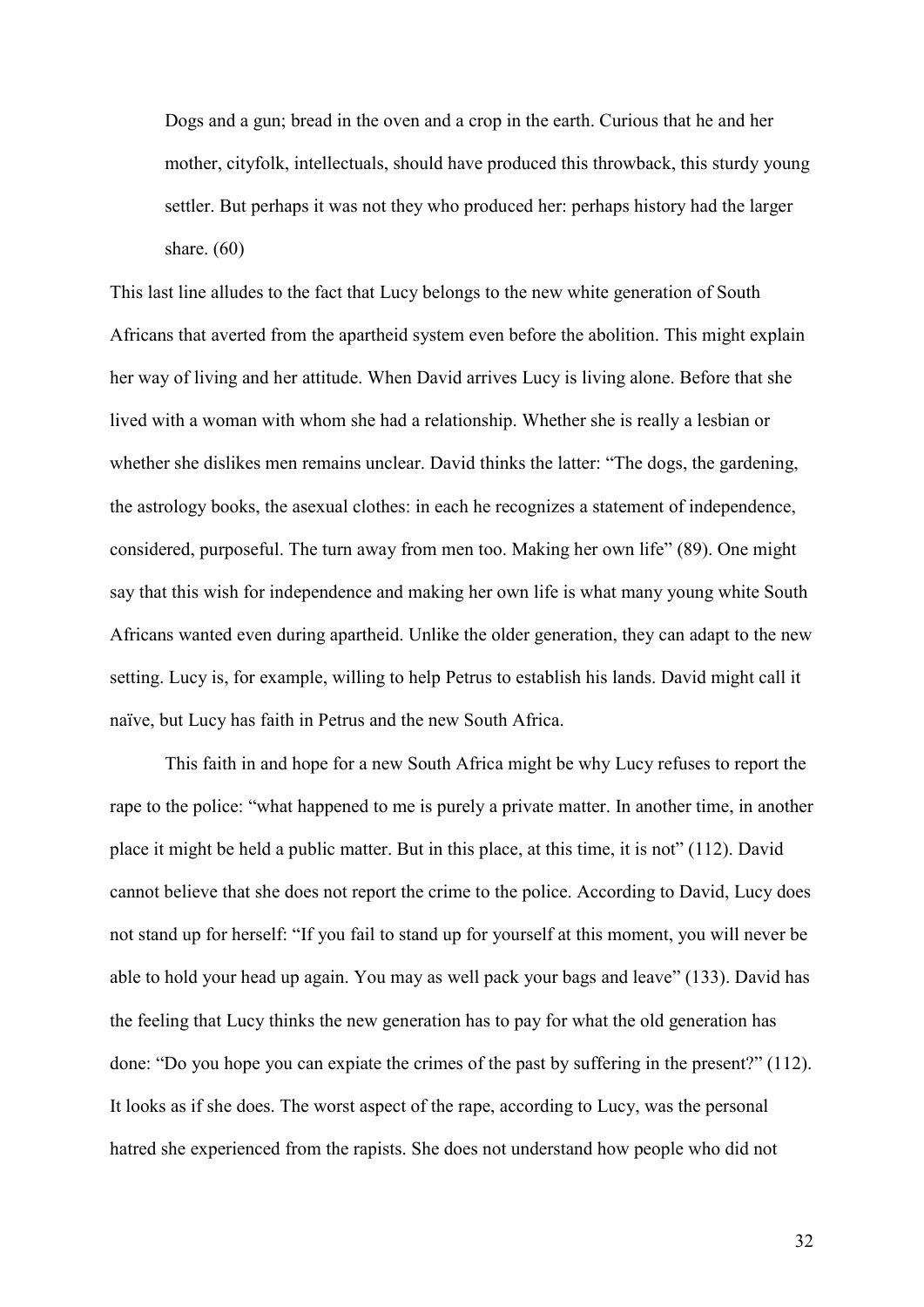know her could feel so much hate towards her. David assures her it was no personal hatred: "It may have seemed personal, but it wasn't. It came down from the ancestors" (156). Lucy is of the opinion that suffering crime is "the price for staying on" (158) and accepts it as her fate.

By focusing on the […] response of a victim rather than on the attack itself, Coetzee appears to be dramatizing just how radical a transformation white South Africans may be required to undergo, as individuals and as a society, to recover a measure of the 'grace' so conspicuously absent in their land. (Cornwell, 314)

Lucy is willing to make concessions in order to maintain her house and life in the country. She is very pragmatic in her decision-making. She accepts Petrus's offer to become his third wife in exchange for protection. This, however, entails that Lucy signs over her land to Petrus. David considers this blackmail, but Lucy considers it her only choice. "By accepting a marriage of convenience with him, as his third wife, she is acknowledging the power of African rather than Western tradition and law" (Kossew, 161). That is not of Lucy's concern: "Lucy's response is that she has no interest in principles: she is simply making a pragmatic arrangement to secure the future well-being of herself and her child" (Cornwell, 316). Lucy's determined attitude might on the one hand be seen as a sign of hope, on the other hand it symbolizes the difficulties the new white generation will have to face if they want to remain living in South Africa. "The image of a pregnant Lucy awaiting the birth of a child conceived during a violent rape, a child who will be of 'mixed race', the symbol of a change in 'tenancy' of the land, is at the very least an ambivalent message of hope and defeat" (Kossew, 160).

**T**he answer to the question of how the black South Africans will respond to a power shift is given through the character of Petrus. Lucy introduces Petrus: "Petrus is my new assistant. In fact, since March, co-proprietor" (62). The first encounter David has with Petrus is when he just arrives at Lucy's. David asks him about his work on the farm. To David Petrus is the man who looks after Lucy's dogs, the dog-man. It is clear that David, more than Lucy,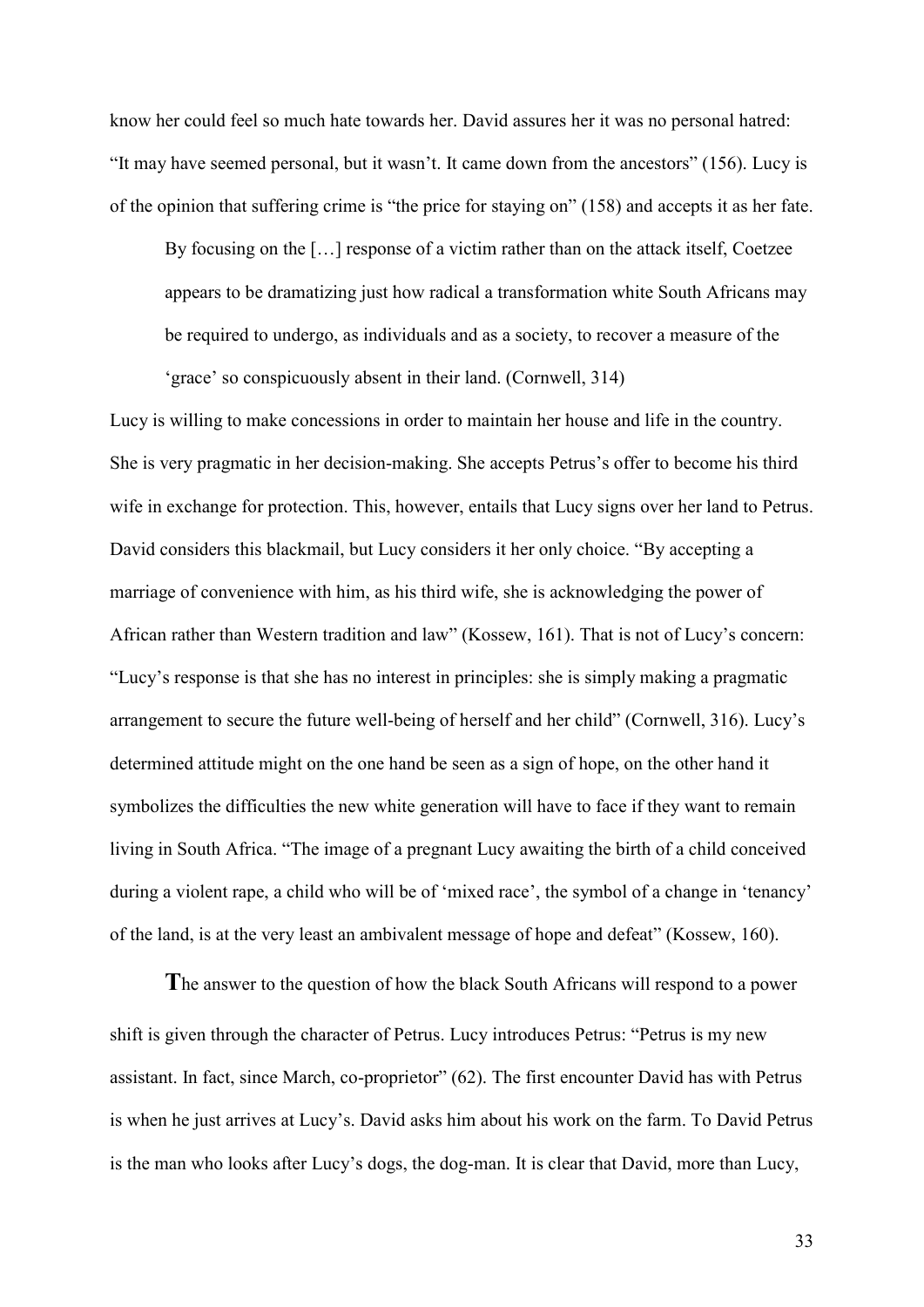has difficulty accepting the new power structures. Petrus is no longer the assistant. He is the one in charge. When Lucy suggests David could give Petrus a hand in establishing his own lands, David cynically says "[…] I like the historical piquancy" (76). He refers to the fact that not only during apartheid, but throughout the history of South Africa white people gradually displaced black South Africans to claim their lands to, for example, start a farm. Often in the same way as Petrus establishes his lands in *Disgrace*. For centuries black people had to assist white people. Now the roles are reversing. Petrus frequently asks David to help him when work has to be done on the farm. "Petrus needs him […] to be his *handlanger*" (136). David says he does not mind being a *handlanger* but he dislikes Petrus' attitude. He becomes "a dominating personality" (137). Again, this is a passage that emphasizes the reversing of the roles. It used to be black people who had to be *handlangers* and white people who were the experts. Now David is not even asked whether he has any knowledge about farming. It is Petrus who is the expert and David becomes his assistant.

Petrus's absence during the attack immediately suggests he knows more about the incident. Of the absent Petrus, Ettinger, Lucy's old white neighbour, remarks darkly: "Not one of them you can trust" (109). David does not trust Petrus either and wonders why those three men came after Lucy and not, for example, after Ettinger. He contemplates on how it is possible those three men arrived the moment Petrus was not there, and how the strangers had come to know Lucy was living there on her own. When Petrus returns and ignores the matter, David is furious. He questions Petrus about the situation, but Petrus keeps aloof from it. It is at this point David comes to understand times have actually changed: "It is a new world they live in, he and Lucy and Petrus. Petrus knows it, and he knows it, and Petrus knows that he knows it" (117). Petrus is the one pulling the strings. A citation supporting this argument can be found near the end when Petrus throws a party to celebrate the establishment of his new house and lands. The first remark Petrus makes when David and Lucy arrive at the party is: "I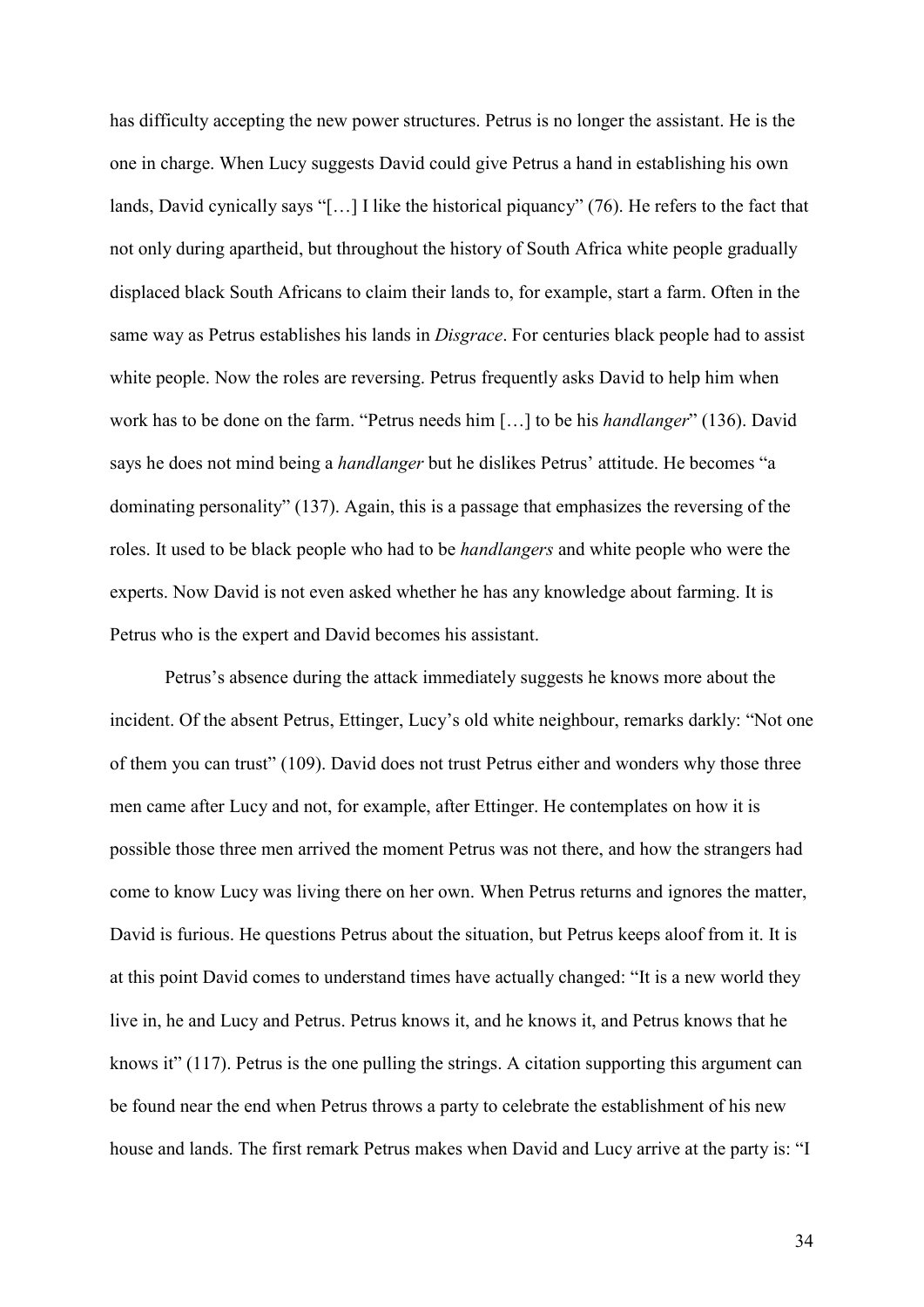am not any more the dog-man" (129). Looking at this from a more general perspective Petrus's character might allude to black South Africans who, after the abolition of apartheid, started behaving like the white dominators did during apartheid: taking power and abusing it for your own personal good.

When one of the rapists turns out to be Petrus's acquaintance, David's presumptions are confirmed: "Petrus is not an innocent party, Petrus is *with* them" (133). Petrus knew about the attack and made sure he was not around at that moment. He might not have been one of the attackers, but he did turn a blind eye or even worse: "Petrus […] has possibly engineered the incident to demonstrate her [Lucy's] vulnerability and the importance of his patronage" (Cornwell, 316). Petrus is trying to chase Lucy away in order to expand his territory. "Petrus has a vision of the future in which people like Lucy have no place" (118). This view on black South Africans is illustrative of the novel. Now that the power is in their hands they will treat white people like white people treated them. It remains a matter of black versus white, no matter the efforts of white people like Lucy. This is clarified on page 201. David asks Petrus how he knows the young rapist. "He is a child. He is my family, my people", Petrus answers. "So that is it. No more lies. *My people*", David thinks. Petrus will protect the young black boy because he is black, and black people are his people. "Against this new Petrus what chance does Lucy stand?" (151). Coetzee shows his concern about the relationship between black and white in post-apartheid South Africa.

**T**he first conclusion to be drawn is that the "novel fails to provide easy answers to 'the ethical minefield of modern South Africa'" (Kossew, 161, quoting Sorensen). In 1994 South Africa's new future officially began. It was then that the power was handed over to black South Africans, who started treating white people the way white people treated them. After all, black South Africans were no longer the dog men.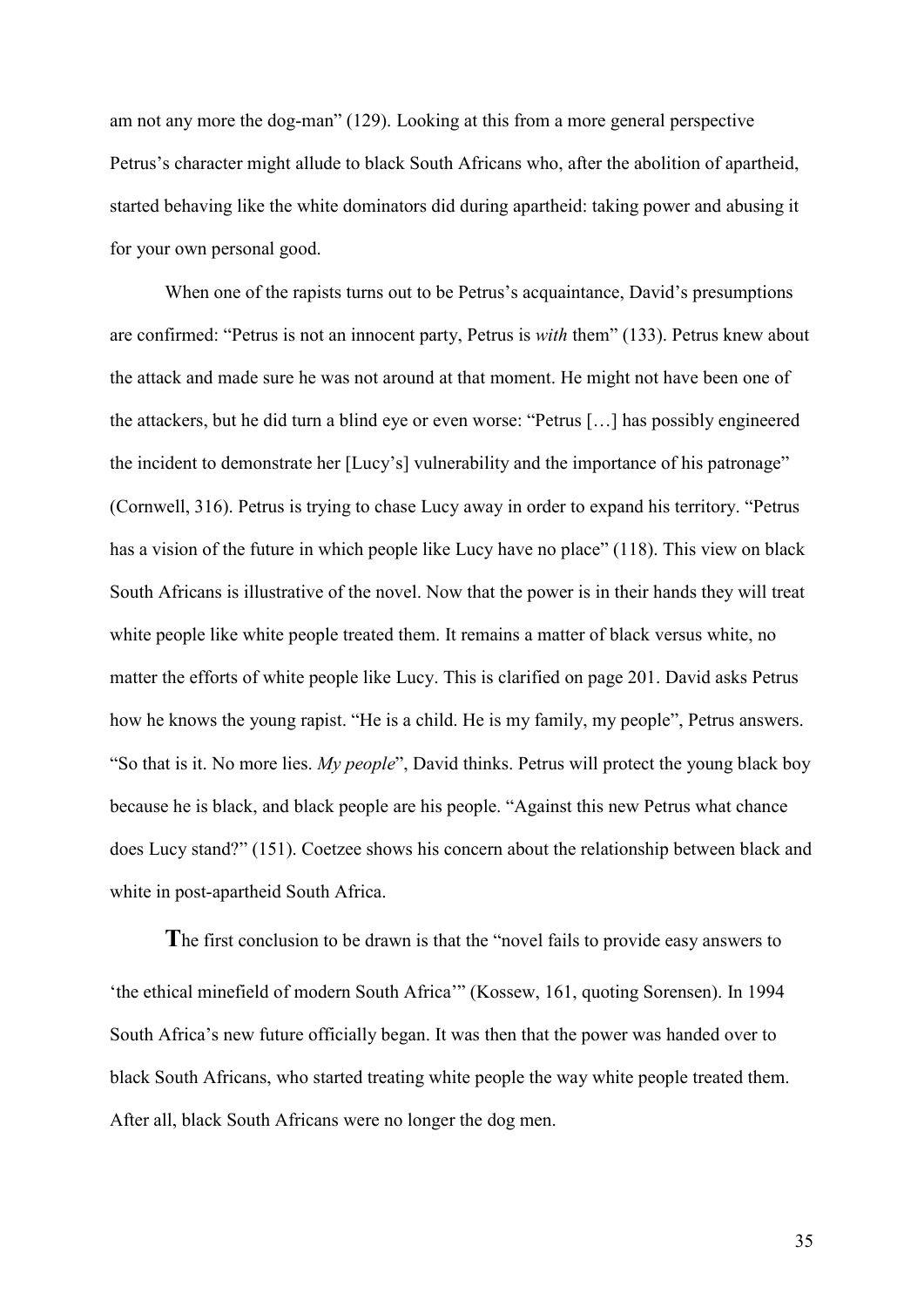It is only when Lucy is raped by three black men that David realizes what he did to Melanie. As Graham puts it in her article "Reading the Unspeakable: Rape in J.M. Coetzee's *Disgrace*": "the two rapes that take place in the novel reveal the power dynamics in each setting" (Graham, 437). While David initially thinks those men behaved like dogs, he comes to the conclusion he behaved like a dog too by raping Melanie. Who is David to tell Petrus he should not behave the way he (David) behaved in the past? If the conclusion is that men with power behave like dogs, the novel seems to convey a pessimistic message for the future of South Africa.

Lucy, as her name already suggests, stands for hope. Although it takes a long time before she mentally recovers from the rape, her persistence and faith makes that she survives. Whether she will be happy again in the new South Africa remains a question.

The question Coetzee seems to raise is: Is there a future for black and white people together in South Africa? Even Lucy, who made a lot of effort to be a good neighbour to Petrus, feels afraid in her own house. And Coetzee himself? He moved to Australia.

What does Serote think of post-apartheid South Africa? Is he of the opinion that black and white people can live together in peace? These questions will be answered in the next chapter, which examines Serote's latest novel *Scatter the Ashes and Go*.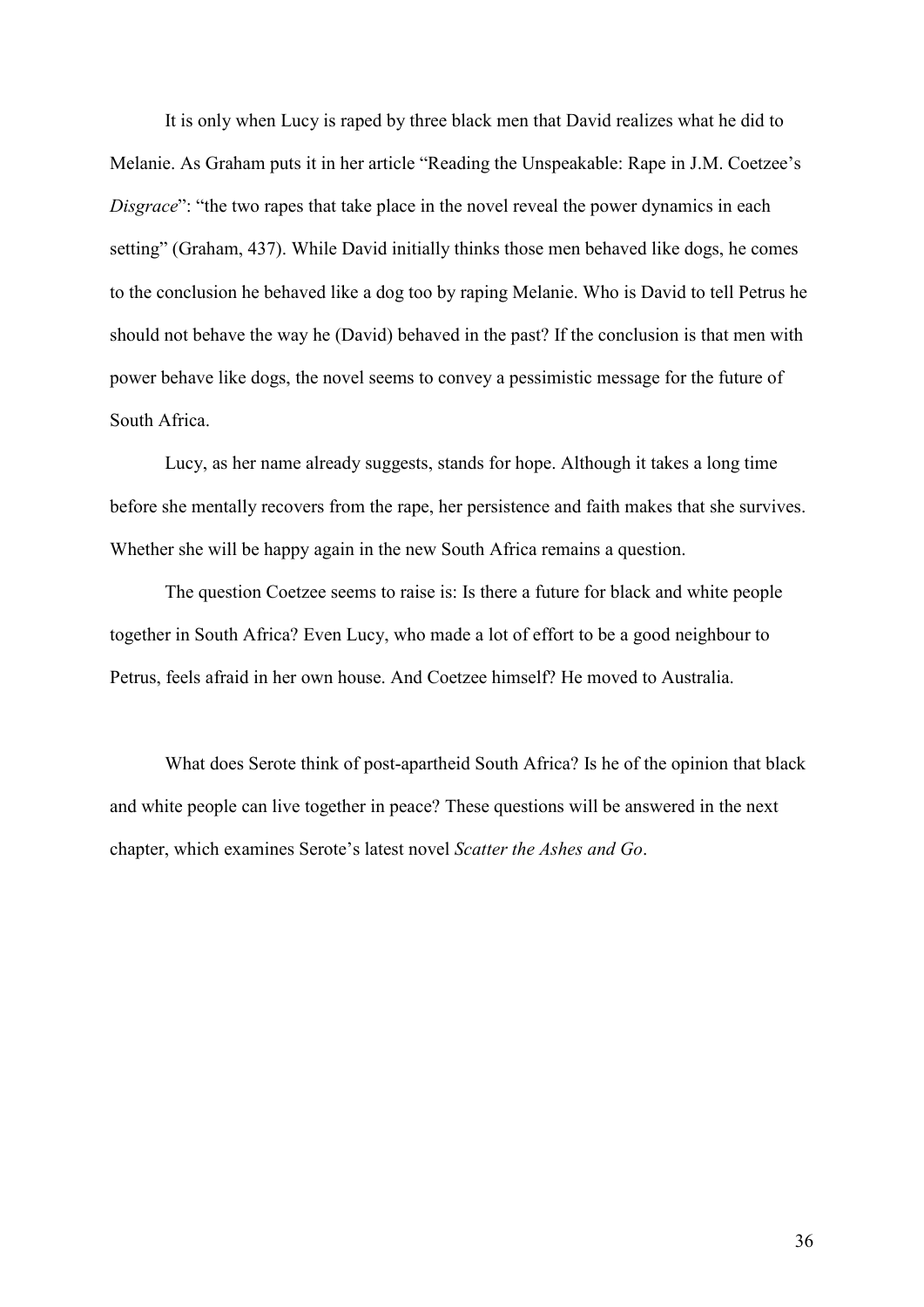#### **Chapter 5** *Scatter the Ashes and Go*

*"There is a battle and war fought in bedrooms by men and women in love" (92).* 

*Scatter the Ashes and Go* was first published in 2002 and is Mongane Wally Serote's third novel. The novel describes the final years of the liberation struggle, even though Serote wrote his third novel almost ten years after the change to post-apartheid South Africa. The story is based on two main themes, love and war. Or as Luc Renders points out aptly in his article "Paradise Regained and Lost Again: South African Literature in the Post-Apartheid Era": *Scatter the Ashes and Go* concerns the question "[...] how to bring about a just South Africa. The striving for justice in society is interwoven with the individual's search for love and happiness" (Renders, par. 22). The novel consists of several opposing principles concerning the themes just mentioned. What is a just society and how can this be obtained? How do individuals deal with being at war? How are women positioned in the novel? And is there room for love in times of war?

**M**uch of the novel is concerned with justifying the war on apartheid. The story starts in Angola, where comrades of the MK are preparing themselves for battles and guerrilla attacks in their home country, South Africa. MK is the abbreviation of the English translation of Umkhonto we Sizwe, which was the active military wing of the ANC. Nelson Mandela is one of the founders of the MK. Moss is the main character and narrator of the story. (Moss bears a great resemblance to Serote and therefore Moss is considered Serote's mouthpiece in this novel.) Moss explains the movement's aim: "The priority of the movement is to abolish the apartheid system, and to create a base for democracy in our country" (124).

The MK was not afraid to use violence to reach its goal. In *Scatter the Ashes and Go* the guerrilla strategies used by the MK are discussed. One of the comrades, Nthabiseng,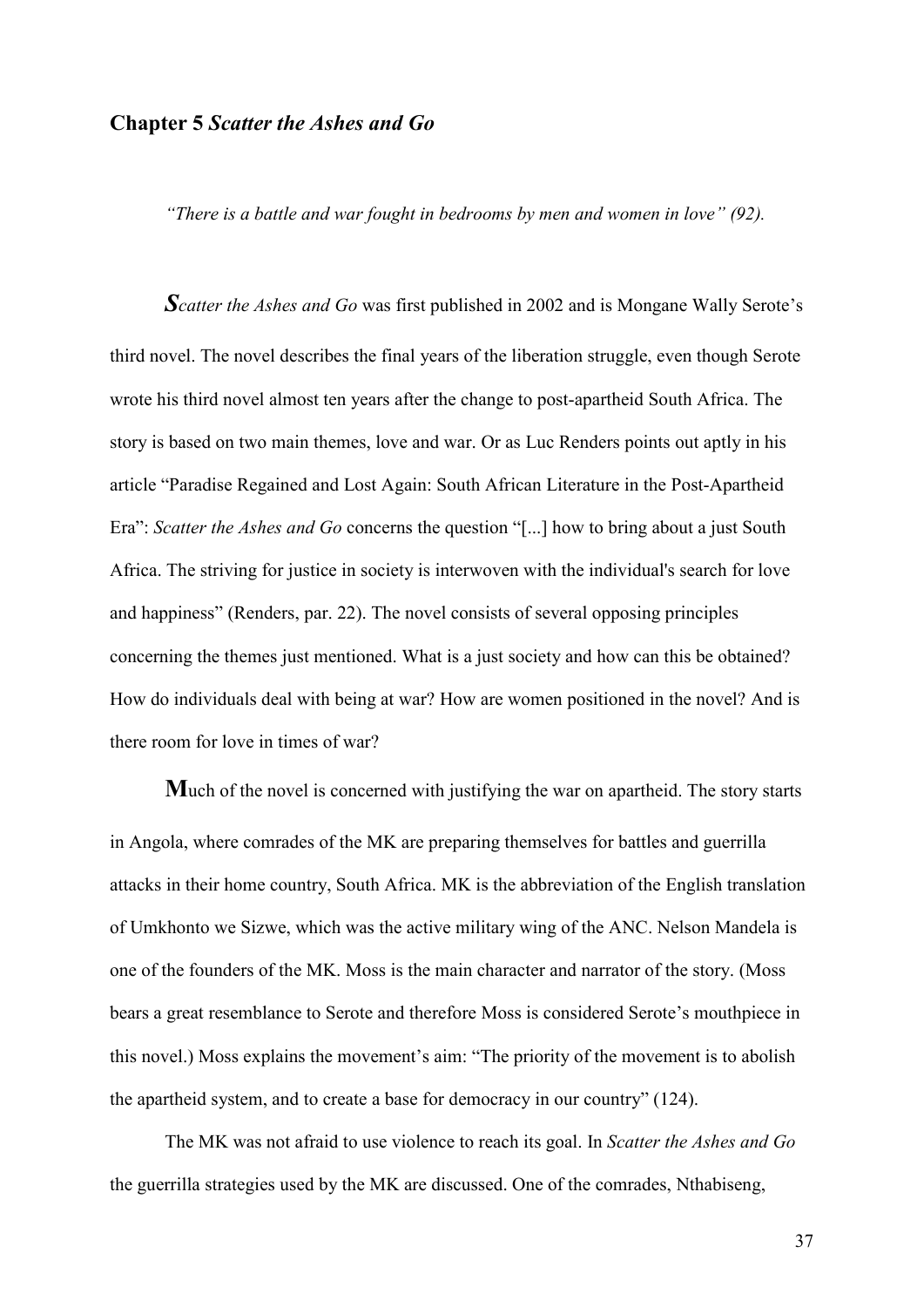argues that the know-how of creating bombs is the advantage of living in the  $20<sup>th</sup>$  century. To reach one's goal one is allowed to use these innovative techniques: "Science is an organised way to gather and compile new knowledge, and technology is an organised manner to apply and be creative and innovative with that new knowledge to create a better world" (292). In other words, the end justifies the means. When the abolition of apartheid is not reached through talking, using violence is the only option left. Consequently, the Afrikaner government classified the MK as a terrorist organisation, while the ANC supported the freedom fighters.

**C**an the MK be classified as a terrorist organization? In her article "Nelson Mandela, the terrorist" Gwynne Dyer explains that freedom fighters are not necessarily terrorists: "Terrorism is a tool, not an ideology" (Dyer, par. 8). Vusi, Moss's friend and comrade, explains how he distances the acts of the MK from terrorism. According to him, there is a difference between nationalism and terrorism. A war driven by nationalism has been declared on the apartheid system and "You cannot become a nation by being terrorists" (11). The argument that violence is only a tool is supported by the MK manifesto:

We of Umkhonto we Sizwe have always sought -as the liberation movement has sought - to achieve liberation without bloodshed and civil clash. We do so still. We hope - even at this late hour - that our first actions will awaken every one to a realisation of the disastrous situation to which the Nationalist policy is leading. (ANC, p.7)

The MK still hope that their first violent attack will wake up the Afrikaner government, so that no more violent actions are needed to attain the abolition of apartheid.

**S**erote states that this new South African nation should be based on the principle of equality and so it should consist of all people living in South Africa. Although there are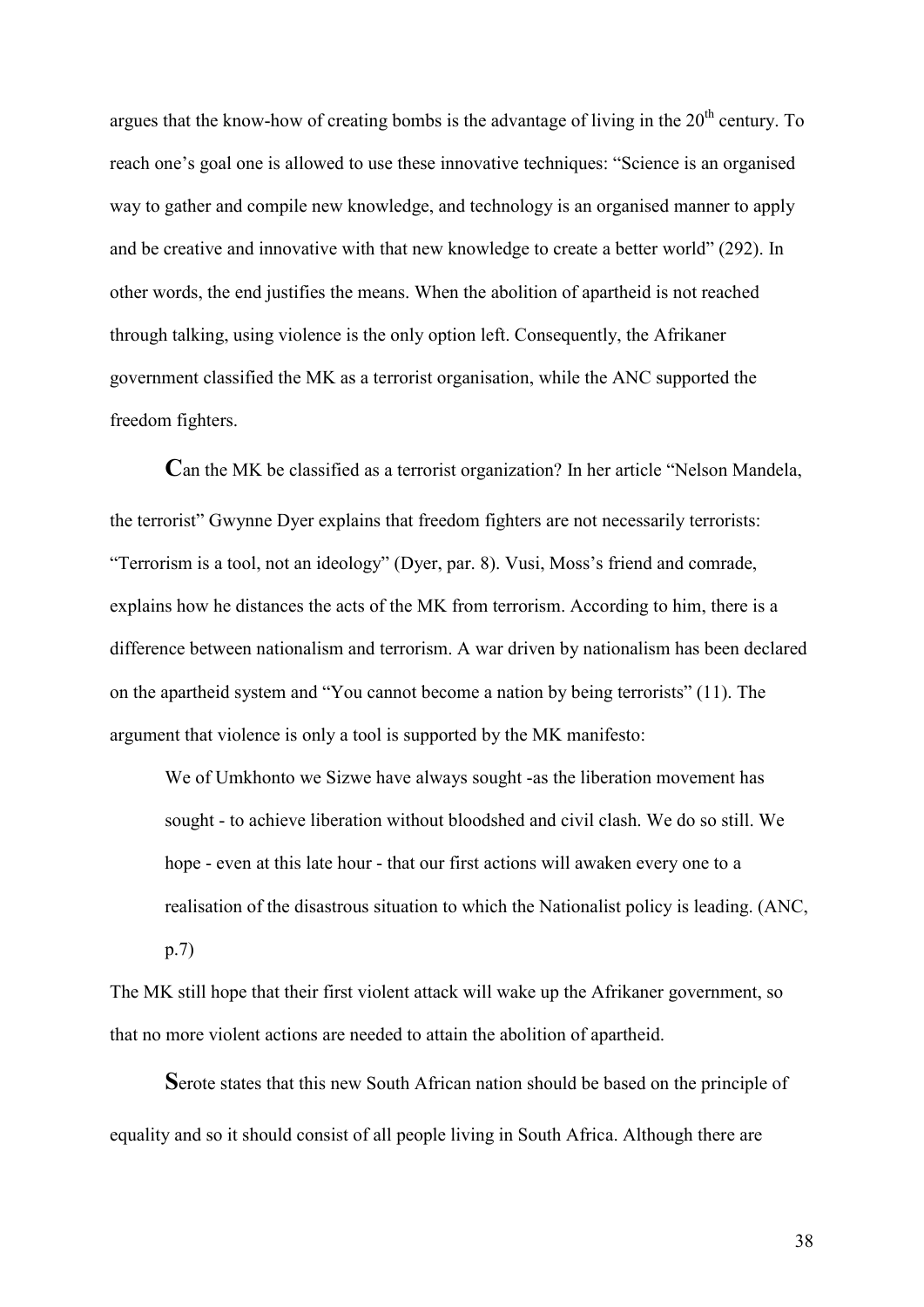dilemmas concerning the creation of a just society, which will be discussed further on in this chapter, Serote has a clear opinion about the basic conditions needed to create a better nation.

First, we have to make it clear to everyone, that every single person alive is born with rights. We have to say because of this, it is also our collective right to protect this individual's rights. […] If we can do this, we will have taken the major steps towards making a democracy and justice possible in our life. (72)

In short, everyone in South Africa is equal and has equal rights, no matter what skin colour one has. Therefore, Serote underlines that: "The first thing we must work out is how to make white South Africans, South Africans" (88). Leaders of a new South Africa should "[...] be committed to fight sexism and tribalism equally, we must cultivate a human rights culture through programmes, processes and institutions" (339).

**S**erote emphasises the different opinions on the use of violence. The following is written down in the manifesto of the MK:

The time comes in the life of any nation when there remain only two choices: submit or fight. That time has now come to South Africa. We shall not submit and we have no choice but to hit back by all means within our power in defence of our people, our future and our freedom. (ANC, par.4)

During a demonstration of young black South Africans, Moss argues exactly the same as the MK manifesto: for the young there are only two options left, fighting or dying. "The old, with anxiety, could do nothing […] We, their children, were once again in the bloodletting they knew would happen but wished away" (279). Logically, the young black South Africans are the ones who join the MK.

Many of them, in those days, when they were students, demanded from their country that they be educated properly; they sang, they danced, they chanted slogans and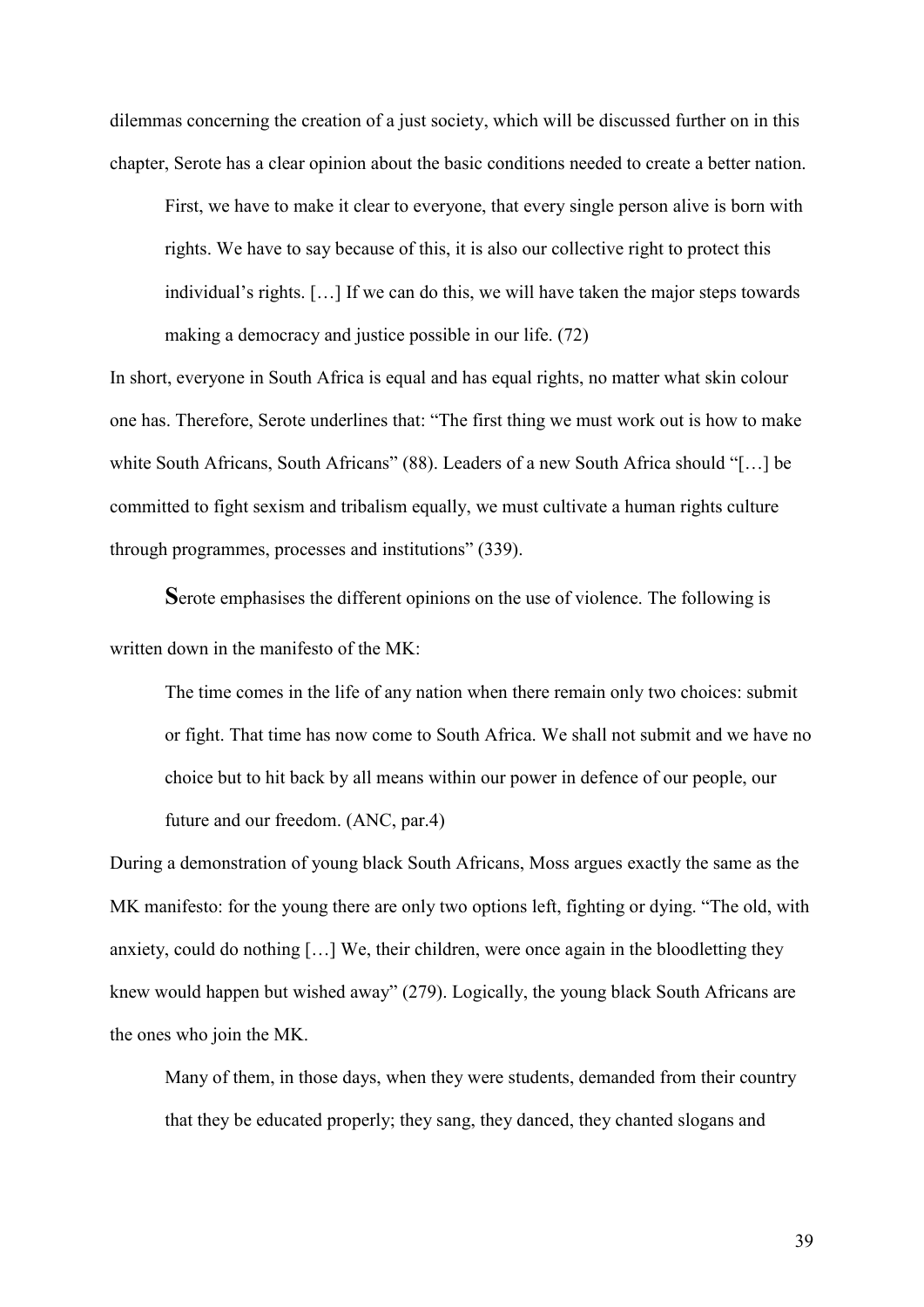raised their fists in the air. They did all this, fired by their youth and by collective

thought of crowds, both of which had an animalness about them. (52)

Those boys and girls were driven by anger. Many of them had been in detention. They had been humiliated, thrashed and assaulted. Their environment was characterised by disease, poverty and killings. When they joined the MK "you had to search and search and search to find the person in them" (53). At the camps in, amongst others, Angola the young freedom fighters regained their hope for a better future. "It is here where you also find the young men and women of South Africa, almost unsheathed from oppression, grow, bloom into new human beings" (54).

**H**owever, despite the positive image about joining the MK, the novel also emphasises the inward conflict of being in exile: "I would like to contribute as a fighter to the freedom of my people, the nation I belong to and my country; I am happy to be here, I am honoured to be here. But the right place to be, is at home" (133). Just like Serote, Moss has been an exile for almost twenty years. He argues that "exile is an assault on one. It destroys one's link with the present and focuses one to live in the past, and the future" (86). When your thoughts are with your home country you either have to live on memories from the past or on dreams for the future. However, being away for almost two decades makes you feel a stranger in your own country. When Moss returns to South Africa he says: "I want to find out how it feels to be a South African" (231). The novel underlines the difficulty of re-entering a society after many years of exile. On the one hand he feels distanced from his comrades of the MK and on the other hand he does not feel at home in South Africa: "I feel somewhat detached, something has distanced me from the body of the ANC. But also, I am not really part of the community"  $(251)$ .

**B**esides the emotional struggle of being in exile there is the emotional conflict of dealing with loss. Throughout a war one loses comrades, one loses friends. During the story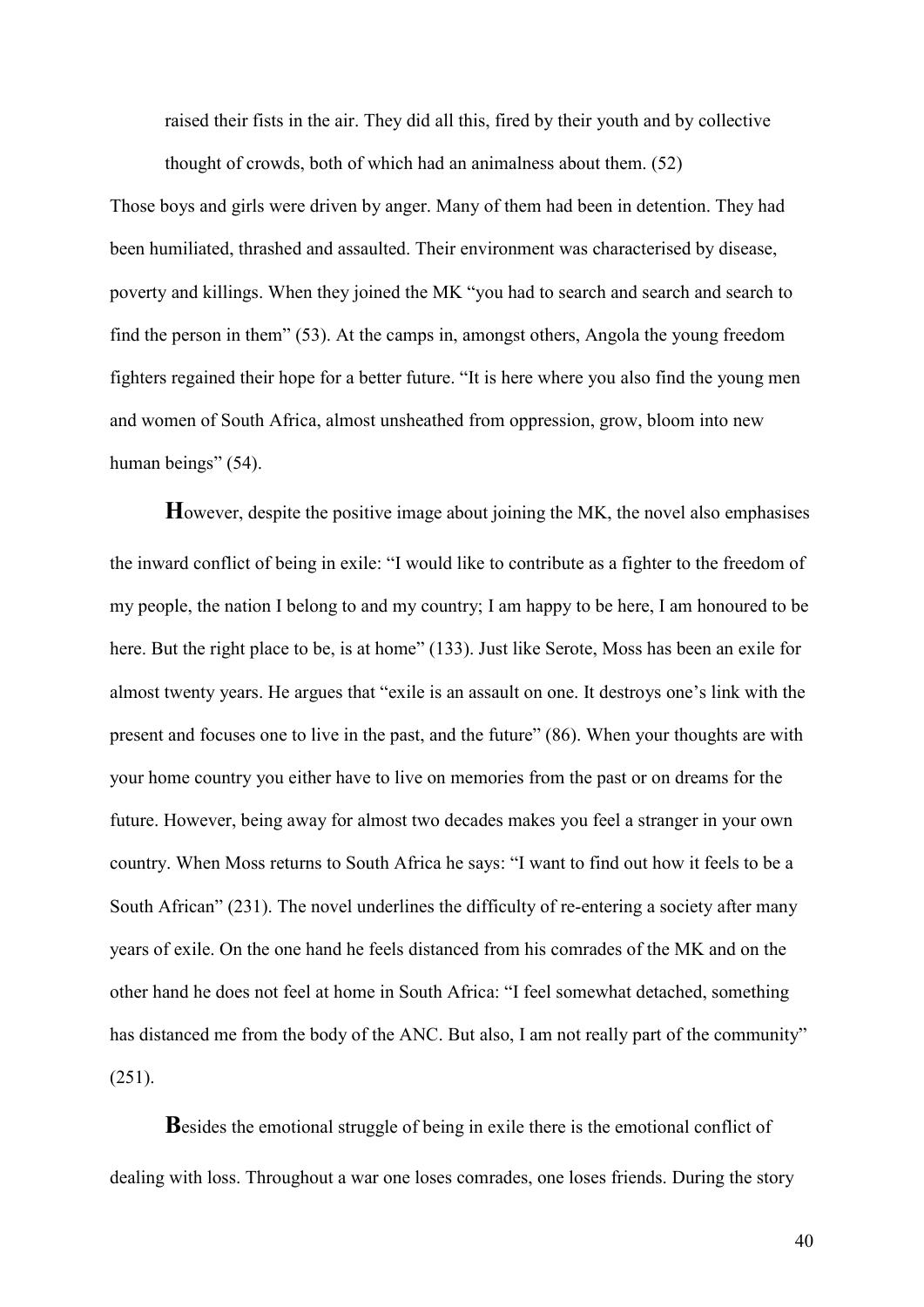Vusi dies of malaria. Moss remembers Vusi's opinion on how to deal with the loss of a comrade:

Vusi told me that our war for freedom is not only justified, but that we must remember that it is for real. It is bloody and we will lose those we love, including our own lives. But that because it is so justified, it is like a brazier in winter, which keeps families and friends together, and which, in the early hours of the morning, when the red hot coals have burnt, we also have to scatter the ashes, it is a duty we have, which we must do, to prepare also, for the new brazier. (168)

This is one of the passages the title *Scatter the Ashes and Go* refers to. Vusi says that one should not mourn for the loss of a comrade because he died for a good cause. It is one's duty to scatter the ashes and keep moving towards the goal. There is no room for mourning. Moss has difficulty holding on to this thought. When Sizakele, a female comrade who was very dear to Moss, dies in a car crash Moss says: "I thought about Vusi and his nonsense about scatter the ashes and go; I wanted to cry but could not" (198).

**A**s mentioned earlier in this chapter, another question raised in the novel is how to bring about a just society, a democracy. First of all, an important step towards achieving this is to recognize and acknowledge the flaws of the existing society. Moss is aware of the problems South Africans have to cope with.

[...] having been closely in touch with all kinds of developments about my country and my people, through my involvement in the underground structures of my movement, I was not surprised to see the low quality of life in the townships, the extremely low quality of life in rural areas, where poverty, disease, illiteracy, were tangible, could be smelt, and in the eyes and manner of people. (28)

Serote not only discusses the South African situation. He is well aware of the political and social situations in other African countries. He uses his novel to make an appeal to the African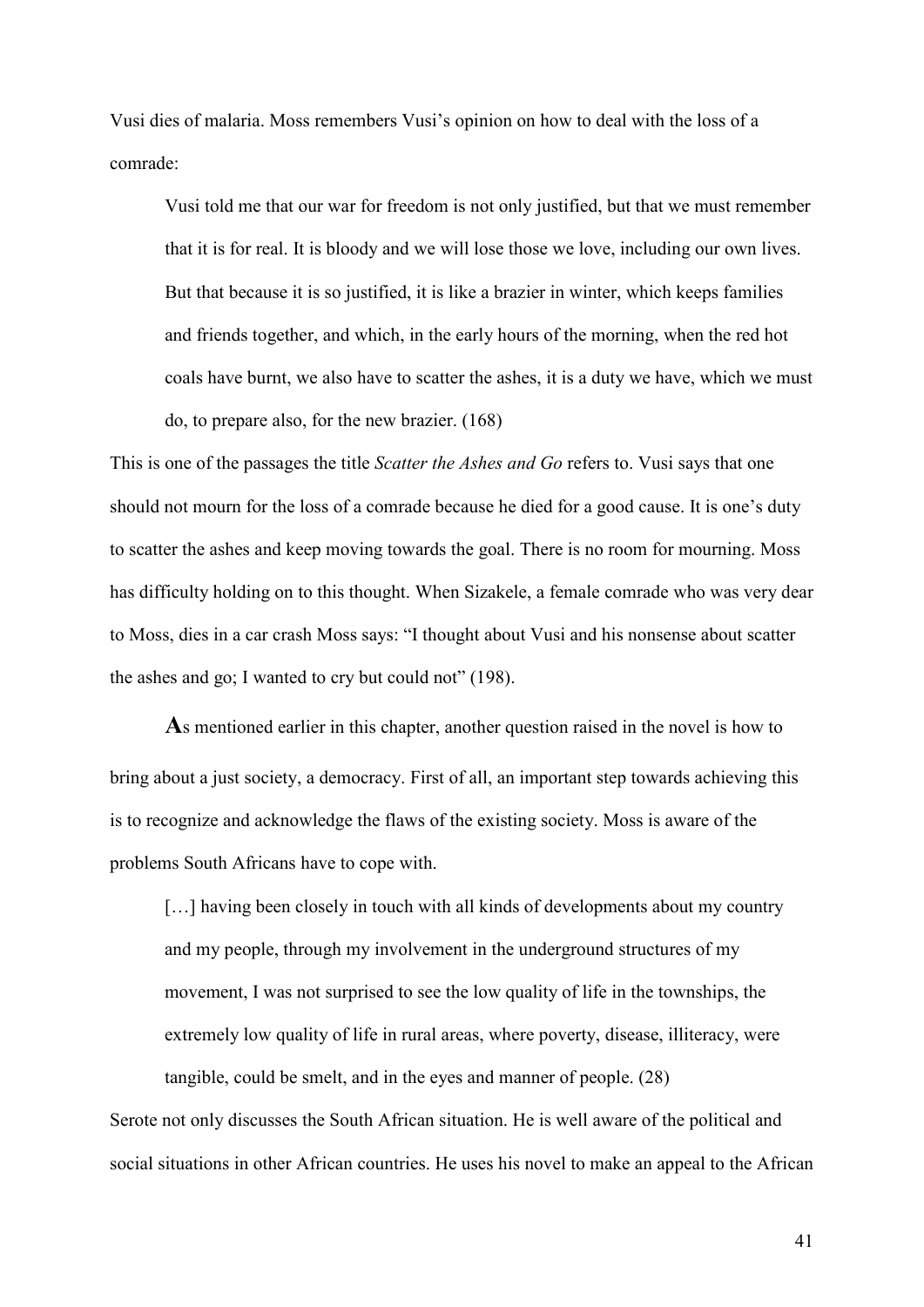leaders. About the civil war in Luanda, Angola, he writes: "Why can't African leaders read this script: enough is enough! How can they call themselves leaders if they have to lead limbless people? Why can't we come to terms with the fact that no matter how much we fight we have to, in the end, talk?" (170). He wonders what went wrong in the African countries: "Why are these towns, these cities so cruel to the citizens? Where are the leaders of these countries? What has slavery, colonialism, neo-colonialism, imperialism, apartheid and the globalisation of the world done to these millions of people?" (201). This quote seems to suggest that Serote blames other countries (the West) for imposing these threats on South Africa. However, the next line "Where are the leaders of this continent?" (201) implies that Serote blames the leaders of African countries for acting irresponsibly. He argues that it should be possible to improve the living conditions in African countries, since several countries in Asia were in the same position and these countries have been able to overcome imperialism and profit from globalisation.

 According to Serote, opportunism and ambition are in the way of creating democracies in Africa. Oil and diamonds are mentioned in the novel as causes of this opportunism. "Because there is no democracy in most African countries, repression is rampant. It is a few opportunists, milking the country, while the majority of the people eat dust" (87). Serote has his doubts about the possibility of creating a democracy in a country where the majority of the people are poor and illiterate and where the army and the private sector are most influential. However, again he concludes that, looking at several countries in Asia, it is not impossible for a country to create a democracy under those circumstances.

 One of the dilemmas concerning the creation of a just society the novel touches upon is how to deal with traitors. Moss's comrades Ndaba, Jackie and Junior are discussing this issue. Since the MK has no jails available, Ndaba argues that all people who have admitted to being betrayers of the MK have to be executed. Jackie, a medical officer of the MK, is of the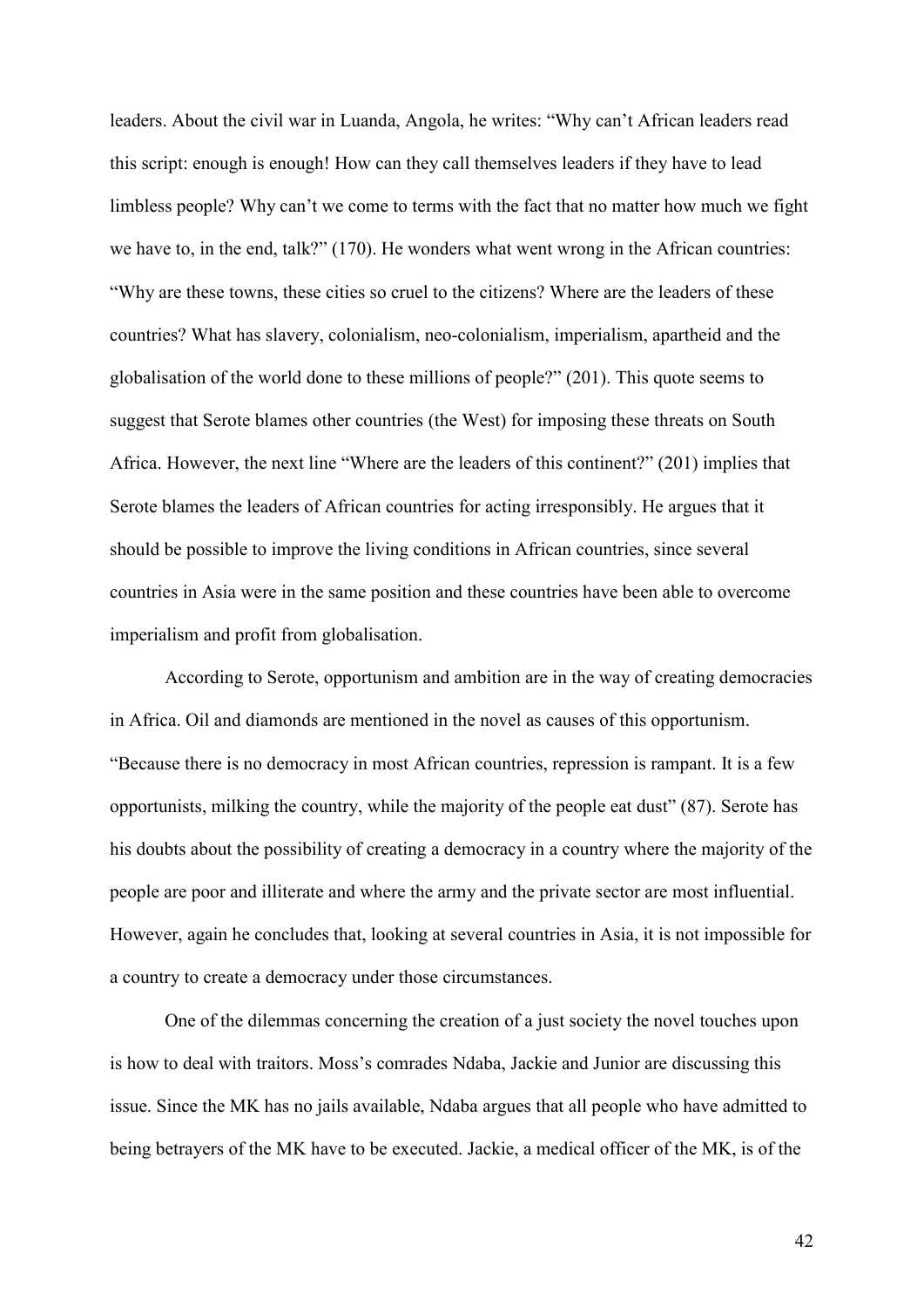opinion that execution contradicts the MK's ideas of a just society: "it is only just, if we ourselves practise justness" (125). Jackie's comrade and lover, Junior, agrees with Ndaba and argues: "I am saying perhaps we should accept that the obstacles we have before us, prevent us from upholding justice" (126). This example underlines the difficulty of upholding justice when your country is in a state of war.

**A** central conflict in the novel is how to combine life as a comrade with life as a lover. Ralph and Lydia, who are married and have a family, illustrate this conflict. Their marriage is on the verge of divorce, because Ralph is an MK comrade. "Lydia was torn between supporting Ralph with his ANC work, while on the other hand she felt, it was an excuse for him not to be a father, as this took much of his time" (89). In the beginning of the novel, Moss and Vusi are discussing whether it is possible to have a family and be an MK comrade. Moss is of the opinion that "you can't run a revolution and run a family, that's all there is to it" (18). Vusi disagrees and argues: "Rubbish, a family is a base for a revolution" (18). Morongwa, an older comrade, underlines the meaning of love between a man and a woman and seems to agree with Moss:

[...] when a man and a woman say they love each other as a man and a woman, they mean, they want to contribute to building a community, a society, a nation. Do you realise that that is precisely what the apartheid system has violated among us as a people? It has broken down families in a systematic manner? (31)

Morongwa, furthermore, argues that despite the liberation of women, men and women have different roles to play in society. Now that the MK is changing society, Lydia and Ralph exemplify the struggle many families go through.

**T**he liberation of women that Morongwa mentions is another issue that is touched upon in the novel. In line with the idea of everyone being born equal, Moss states that: "The liberation of women lies in the fibre of society, which must view people as being equal, of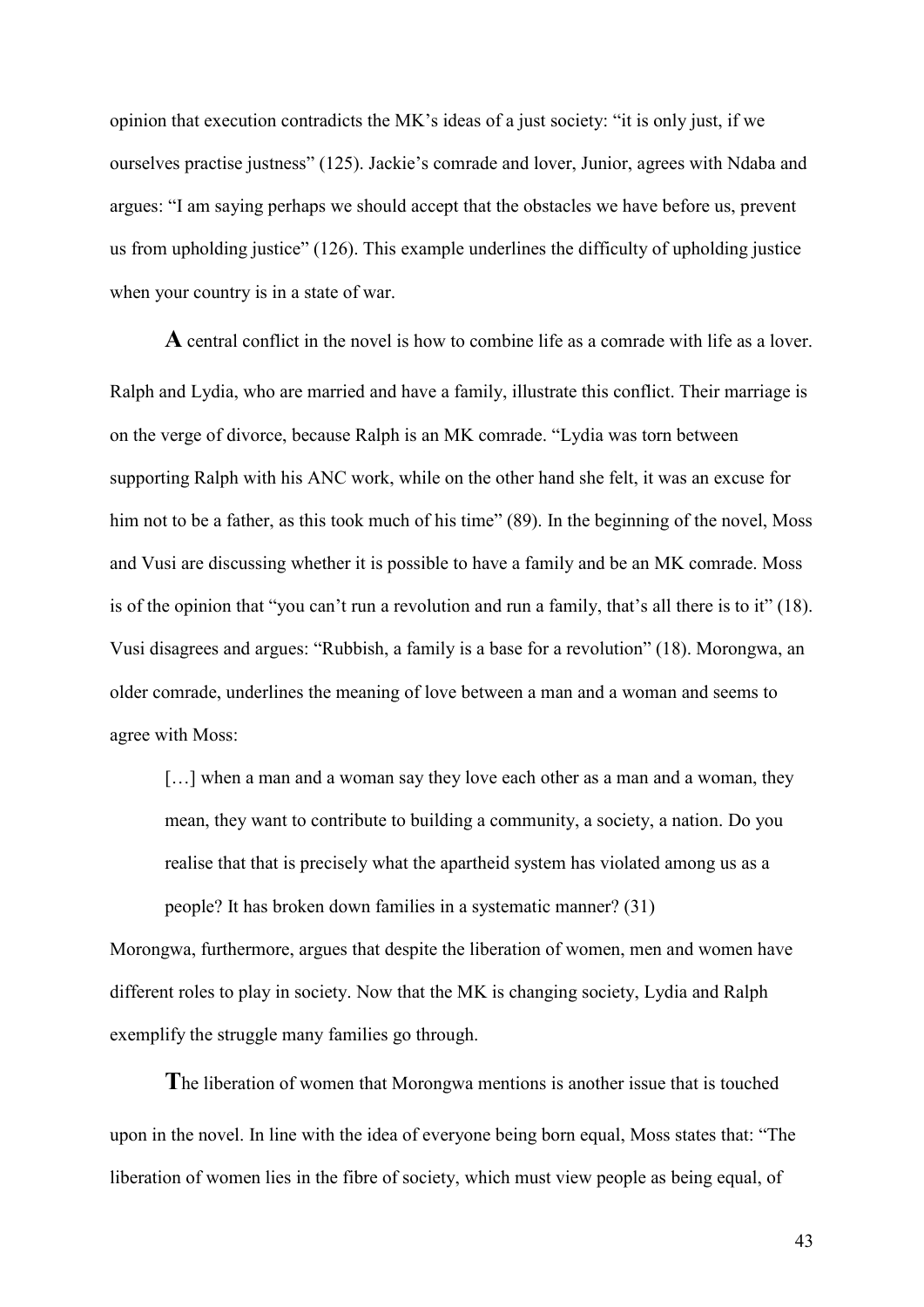different ability, and born with rights" (95). In the MK camps this principle seems hard to uphold. "Comrade Mary, she is a very beautiful woman, a great fighter, came to say she was pregnant" (61). Mary is sent away to give birth to her child, while she had rather remained at the camp to fight alongside her comrades. After a while, several female comrades come up to Moss and say they want Duncan, the father of Mary's child, to go and support Mary. Comrade Tim disagrees and says: "But why then must men also pay for that mistake done by a woman?" (164). From an emancipated point of view both Mary and Duncan are equally responsible for the child and Moss says: "No, Tim, we are asking Duncan to take responsibility for his child" (164). This example underlines that on the one hand, Moss seems to support the liberation of women. On the other hand, the depiction of women in the novel is less emancipated. It seems that Serote is unintentionally sexist. Serote's view of women seems to be a combination of reason and instinct. Of all women mentioned in the novel their physical appearance is described. About Liz, a white woman, Moss says: "She is a beautiful woman, a white, beautiful woman. She is tall. She is strong. And aware of both these, including that she has a large bosom" (294).

**T**he message that seems to be conveyed by the novel is that love (and love-making) is inevitable, it is following your instinct. When Moss has been taken to the beach by Sizakele, he instinctively desires her. He realizes his mind is taken over by lust: "Men are dogs, someone once said! What that is supposed to mean is that men eat everything indiscriminately. […] I did not know what that meant, my wanting her, but certainly it did not mean that I am a dog!" (182). But when Sizakele treats him with food she prepared Moss admits: "[…] maybe, I am a bloody dog, after all" (183).

This need for love can, on the other hand, be explained by the situation the characters are in. They are all away from home, away from their loved ones. Jackie, who has a relationship with Junior, works together with Lungi, who has a relationship with Zinto. Both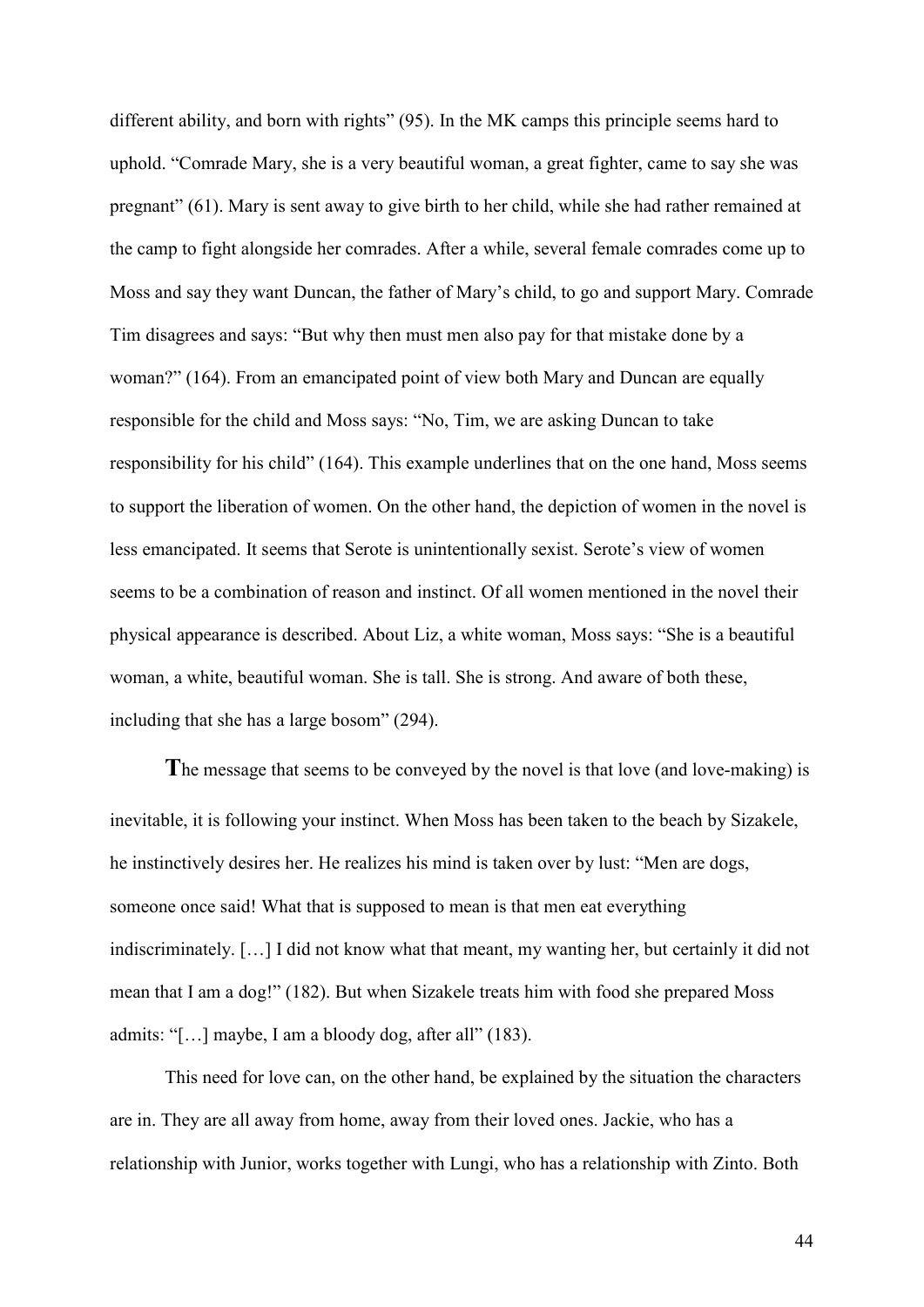Junior and Zinto are away. Jackie and Lungi love their partners, but they are also fond of each other. They have difficulty staying faithful to their partners because: "[…] the sorrow to both, their loneliness, was immense, was so great that it seemed there was nothing else to hold onto" (110). Still, they manage to keep themselves from starting an affair. When Moss has returned to South Africa he is leading the revolution in Alexandra together with Martin. One evening Martin and his girlfriend are dancing in the living room and Moss thinks: "He [Martin] had, maybe, for a while, forgotten about Alexandra and its bloody streets and guns. He was a lover. She was a lover" (302). This underlines the fact that everyone in every situation needs affection. Love makes life worth while.

The instinctive need for sex has a more tragic unforeseen consequence in the novel. AIDS, the leading cause of death in South Africa at the moment, was first reported in 1981 in the US. Only gradually researchers found out more about the disease. The story is set during the 80's, when AIDS was relatively unknown. The lack of women in the camps led to homosexual intercourse. Comrade Tim says to Moss: "It is now difficult to know whether it is malaria or AIDS which is now devastating our comrades" (166).

**I**n order to be able to make some concluding remarks about this novel, one has to keep in mind that this novel was written almost ten years after the abolition of apartheid, in the  $21<sup>st</sup>$ century. Despite this, it solely focuses on South Africa during the second half of the  $20<sup>th</sup>$ century.

*Scatter the Ashes and Go* clarifies the reason for many young blacks to join the fight for freedom, to become part of the MK. Furthermore, it emphasises the difficulty for these young adults to be away from home and their loved ones for years. Not only does this create the dilemma of how to deal with love and relationships during war, it also creates an alienated feeling when one finally returns to one's home country.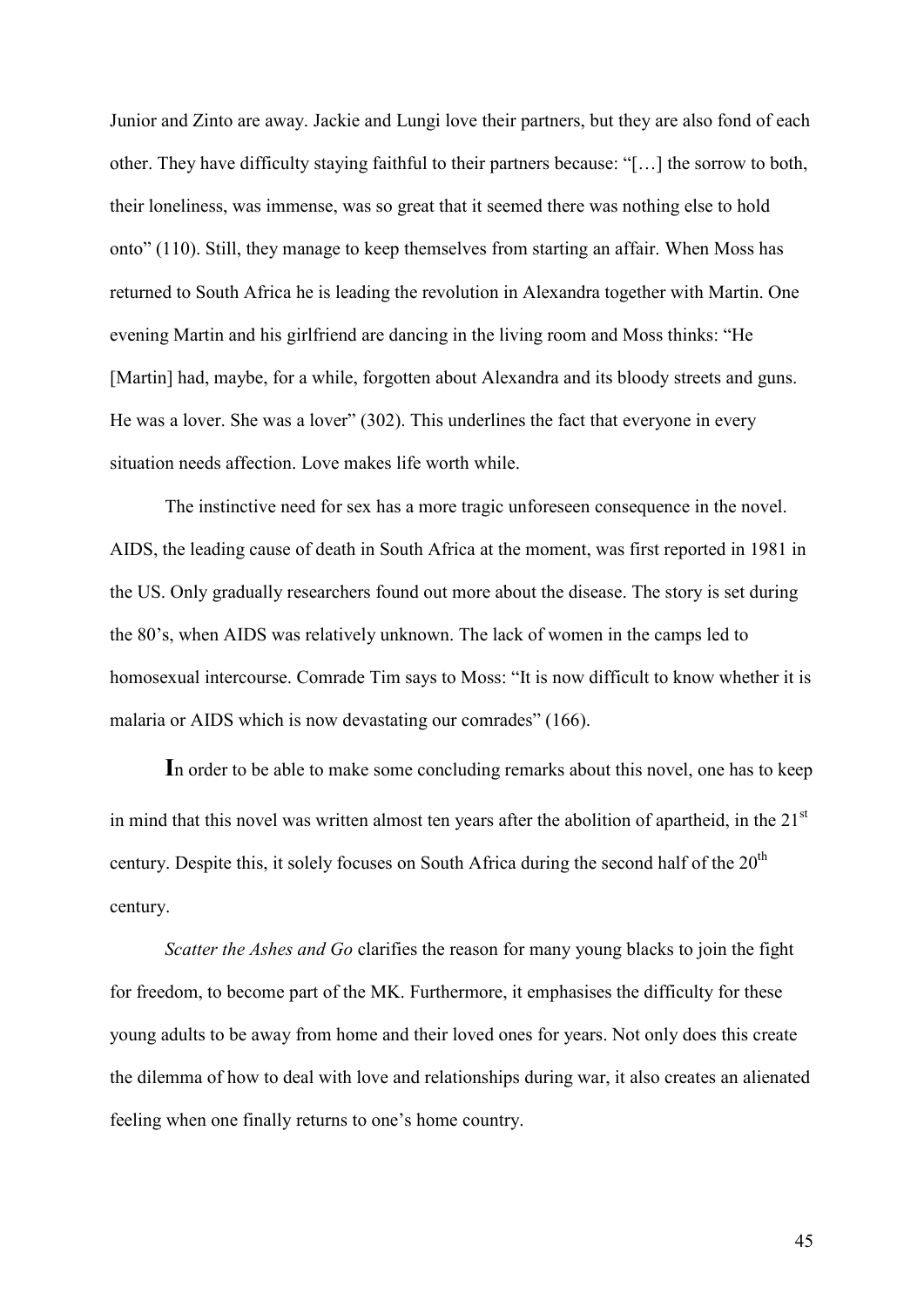Additionally, *Scatter the Ashes and Go* justifies the MK's use of violence in order to reach its goal. However, the novel also underlines the disagreement within the black community on how to create a just society. Serote has a clear opinion on how to create a democracy. A democratic South Africa should be based on equality for all races and genders. The contradictions within the novel illustrate the difficulty of living up to these principles. For example, while Serote encourages the emancipation of women, he does not realise his descriptions of women are sexist.

The difficulty of living up to one's principles is underlined by the fact that the future Serote has in mind for South Africa was not attained at the time of writing. In 2002, after almost ten years of ANC leadership, the living standards of South Africans remained low. The only allusion to the future is at the end of the novel: "And then, she told me that Xaba, her husband, was very ill, he will die anytime now from AIDS, and then she said she, herself, was HIV positive …" (364). The subject of AIDS is only mentioned twice in the whole novel, probably because it was not of importance yet in the eighties. However, since it is the last sentence of the novel, it seems to allude to what is still to come.

In short, *Scatter the Ashes and Go* is about the war against apartheid and the fight for equality and the effect of this war on love and relationships. In 2002 the outlines of a new war become visible, which will also have its effects on love and relationships. This time South Africans have other issues to fight, one of which is AIDS.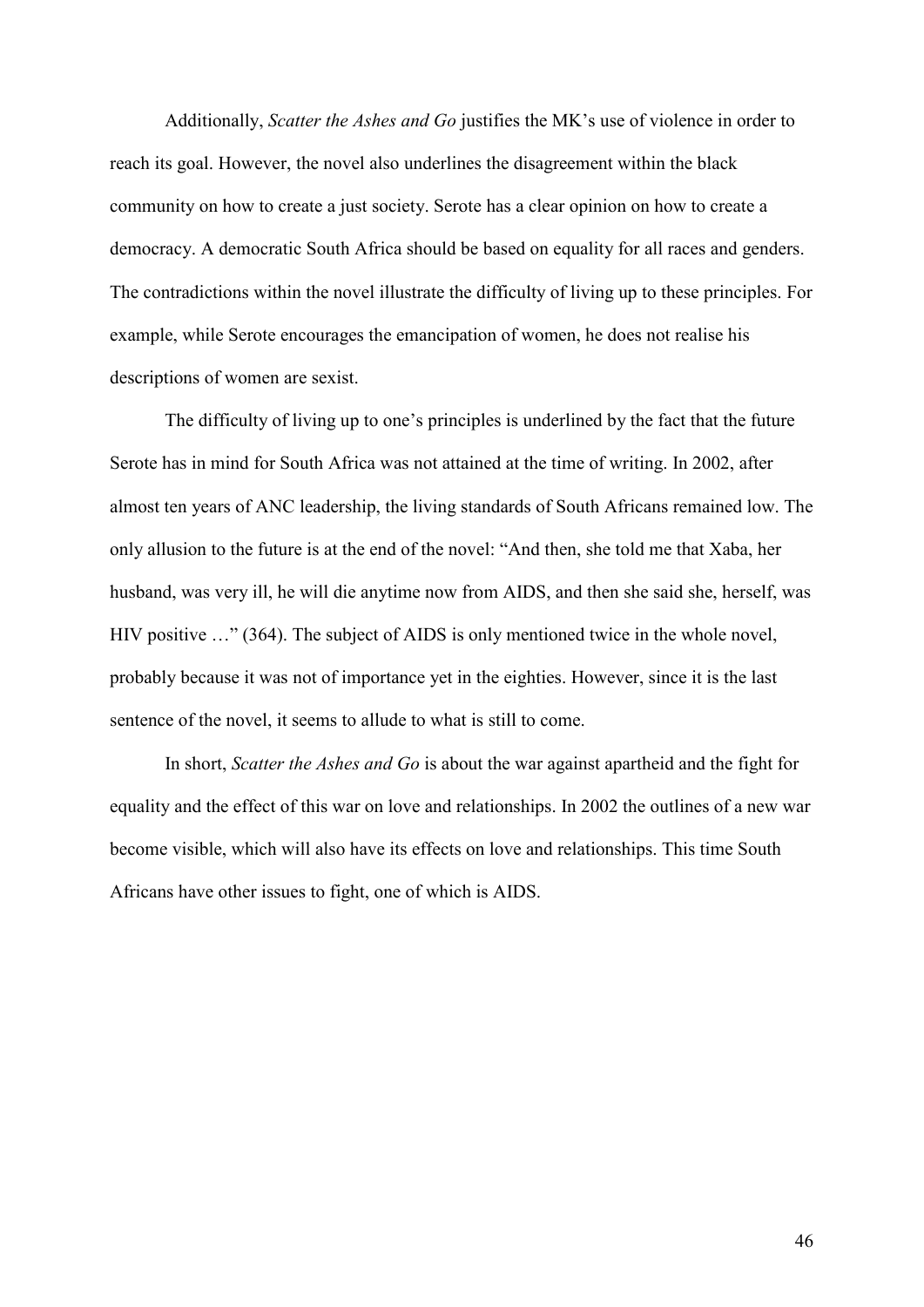# **Chapter 6 Concluding analysis**

**J**.M. Coetzee and Mongane Wally Serote are so-called politically committed writers. Besides his poetry, Serote wrote one novel during apartheid. This novel, *To Every Birth its Blood*, is part of South Africa's protest literature. Coetzee wrote six novels between 1974 and 1994. These six works of fiction are not covered by the protest literature genre because they do not explicitly condemn the apartheid system. However, of these six novels *Age of Iron* is most evidently disapproving of apartheid. At the time that *To Every Birth its Blood* was written (in 1981) the abolition of apartheid was not in sight yet. Even in 1990, when *Age of Iron* was published, the country was still four years away from a new South Africa. The two fellow South Africans write about South African society under apartheid, the rebellious new black generation and the future they hope for. What similarities and what differences are found between Coetzee's *Age of Iron* and Serote's *To Every Birth its Blood*?

Apartheid was finally abolished in 1994 and the ANC (African National Congress) took over from the Afrikaner government. In 1999 Coetzee published his answer to postapartheid South Africa with his novel *Disgrace*. In the same year Serote finished his second novel *Gods of Our Time*, which continues the story of the liberation struggle. Only in 2002 did Serote publish a third novel, *Scatter the Ashes and Go*, in which he recaptures the fight for freedom and contemplates the ideal South African society. Do Serote's and Coetzee's novels hold an opinion on the new South Africa? If so, is it the future the writers feared or hoped for?

Below an analysis is given of the books *Age of Iron*, *To Every Birth its Blood*, *Disgrace* and *Scatter the Ashes and Go* in which the research question "How do the novels of J.M. Coetzee and Mongane Wally Serote depict South Africa under apartheid, the transition period and post-apartheid South Africa?" will be answered**.** The analysis is divided in three parts: apartheid, transition period and post-apartheid.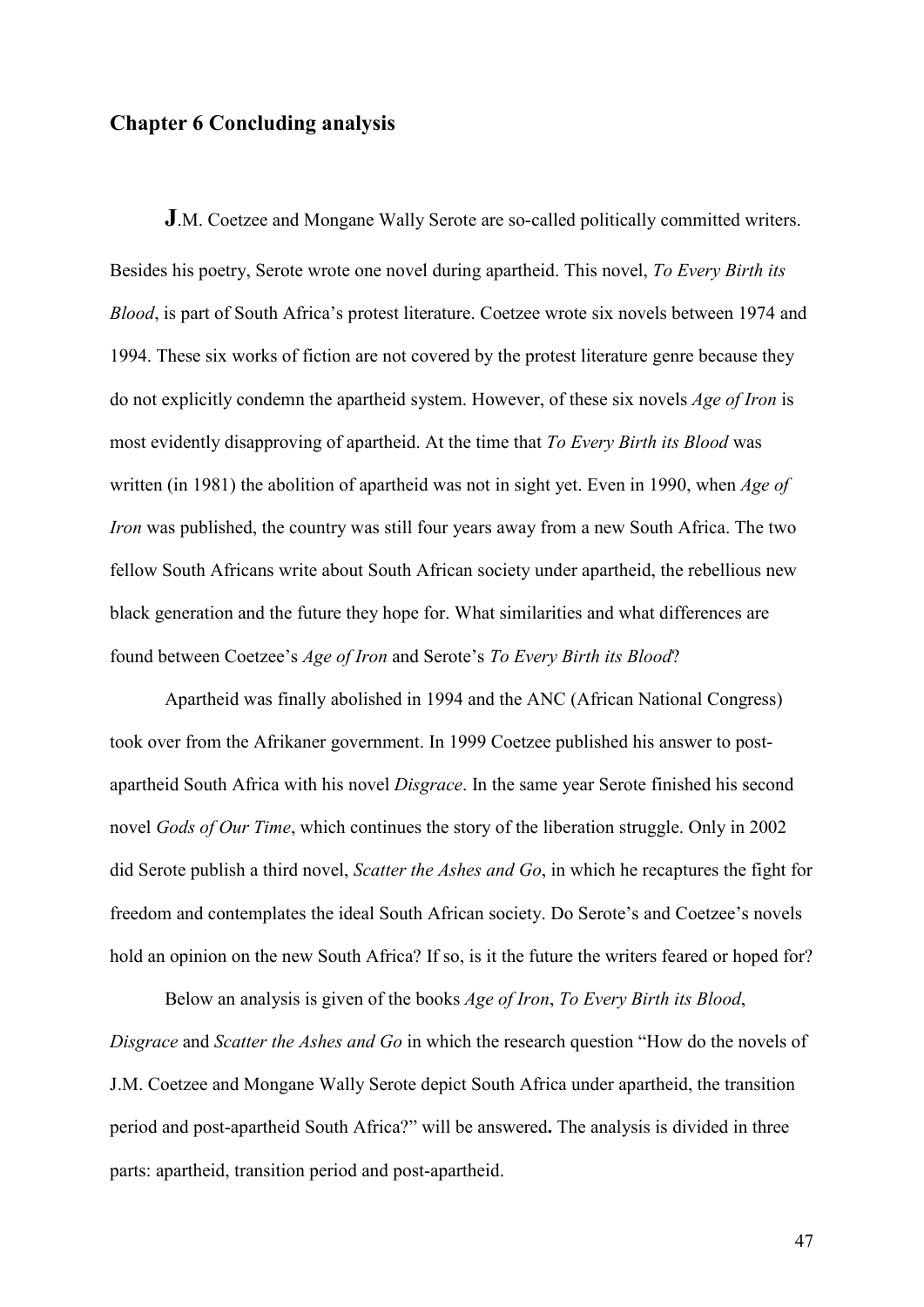## **Apartheid**

**I**n the 1940s, the Afrikaner government of South Africa introduced the apartheid system. Total segregation between black and white people was enforced. Many rights that applied to white people did not hold for black people. Black people were not allowed into white areas, including city centres, without a permit, they could be rejected for jobs at all occasions, they could only take the bus especially for black people, etcetera. White people were the oppressors and black people the oppressed. Of course not all white people agreed with this system.

Coetzee protested, for the first time explicitly, against apartheid through his novel *Age of Iron*. His sixth novel was published during apartheid in 1990. In *Age of Iron* the protagonist faces the truth about apartheid in South Africa. She is completely taken aback by the situation in her country and wonders what the future will be like, whether the age to come will be a softer age than the Age of Iron she is living in now. She detests her fellow white South Africans for their cruelty, but feels powerless.

"[...] the speaker whose language is the language of oppression is as shackled to the system of oppression as is the oppressed" (Bishop, 9). This quote comes from the article "J.M. Coetzee's *Foe*: A Culmination and a Solution to a Problem of White Identity" written by G. Scott Bishop. 'The speaker' in the quote is Magda, the protagonist from the novel *In the Heart of the Country*, written by Coetzee in 1977. Like Magda, Mrs Curren feels shackled to the apartheid system. She feels unable to change the course of affairs in her country and is ashamed of the white South Africans who support apartheid: "Perhaps I should simply accept that that is how one must live from now on: in a state of shame" (*Age of Iron*, 86). Besides this, Mrs Curren, and the rest of the world, is kept ignorant by the government, which creates a feeling of powerlessness. "Of trouble in the schools the radio says nothing, the television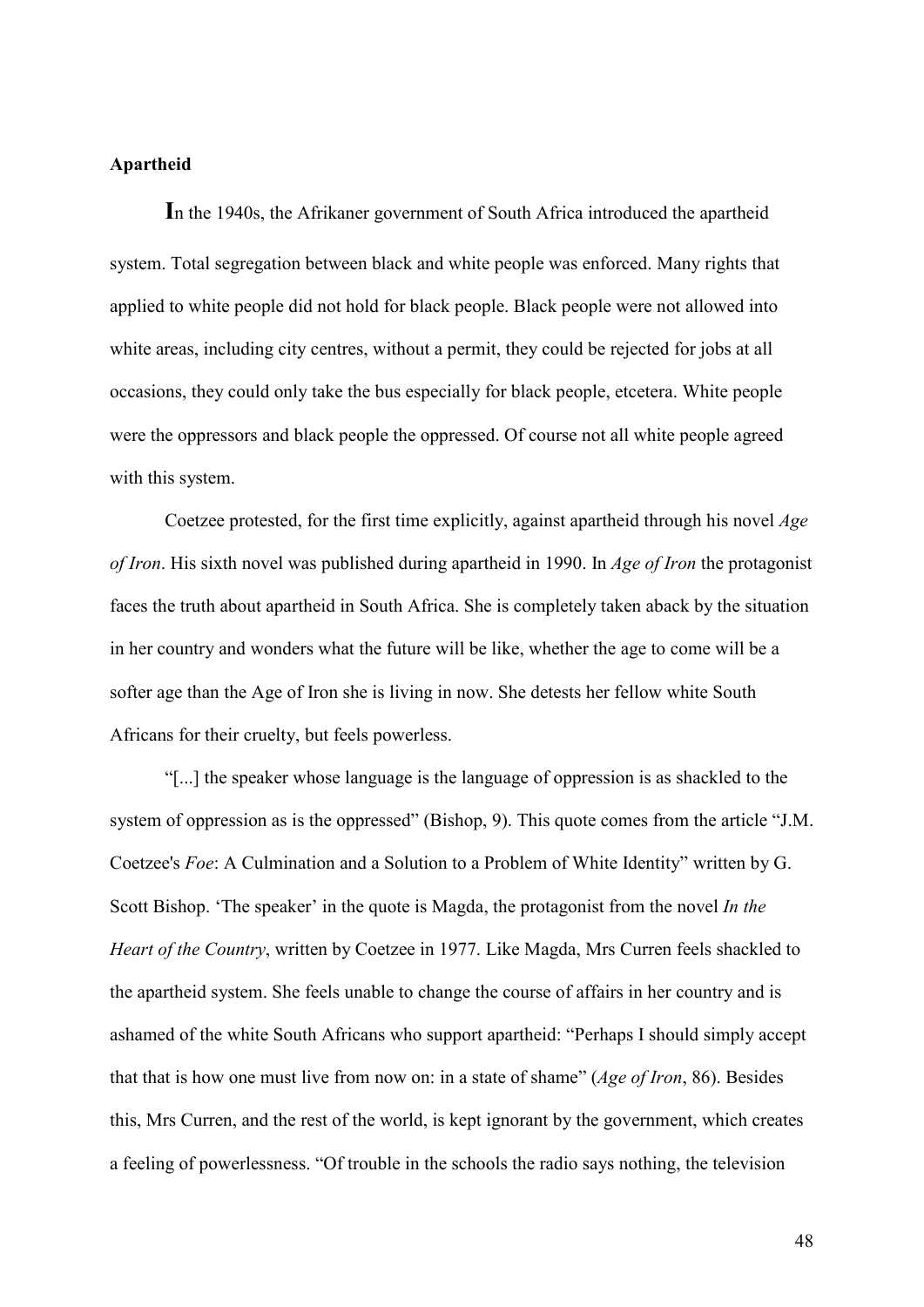says nothing, the newspapers say nothing. In the world they project all the children of the land are sitting happily at their desks" (*Age of Iron*, 39). However, the important difference between Magda and Mrs Curren is that Mrs Curren gradually breaks the shackles that chain her to the apartheid system. On the verge of death Mrs Curren offers more and more (mental) resistance to the regime.

Through the voice of his protagonists Coetzee tries to break the wall of ignorance. He tries to show how quite a few white people feel oppressed by the Afrikaner government as well and how it makes them feel ashamed of their fellow white South Africans.

Also in Serote's *To Every Birth its Blood* an example is found of a white person who disagrees with the government. The white David Horwitz is described as "[…] clever, confident and very polite, almost shy" (*To Every Birth its Blood*, 113). David tries to be friendly and helpful to Dikeledi, a black girl from the township Alexandra, but he cannot escape the feeling of guilt for being white: "Maybe it would be best to move to England. […] They would leave behind them all the bloody problems. […] Guilt of being white" (*To Every Birth its Blood*, 114).

Just like David Mrs Curren's daughter had had enough of the situation in South Africa and moved to America. Although Mrs Curren herself did not move she understands her daughter's decision and does not ask her to return: "She is like iron. I am not going to ask her to come back on her vows" (*Age of Iron*, 75). Several white people in both Coetzee's and Serote's novels are not positive about South Africa's future. Serote's black protagonist in *To Every Birth its Blood*, Tsi, is pessimistic about the future as well. In the beginning of the novel Tsi's father asks him whether he will have children, to which Tsi answers: "You ask me if you will have grandchildren. What for? Where is the future they will take in their hands?" (*To Every Birth its Blood*, 39).

Mrs Curren speculates a lot about the future of her country. She longs for a softer age.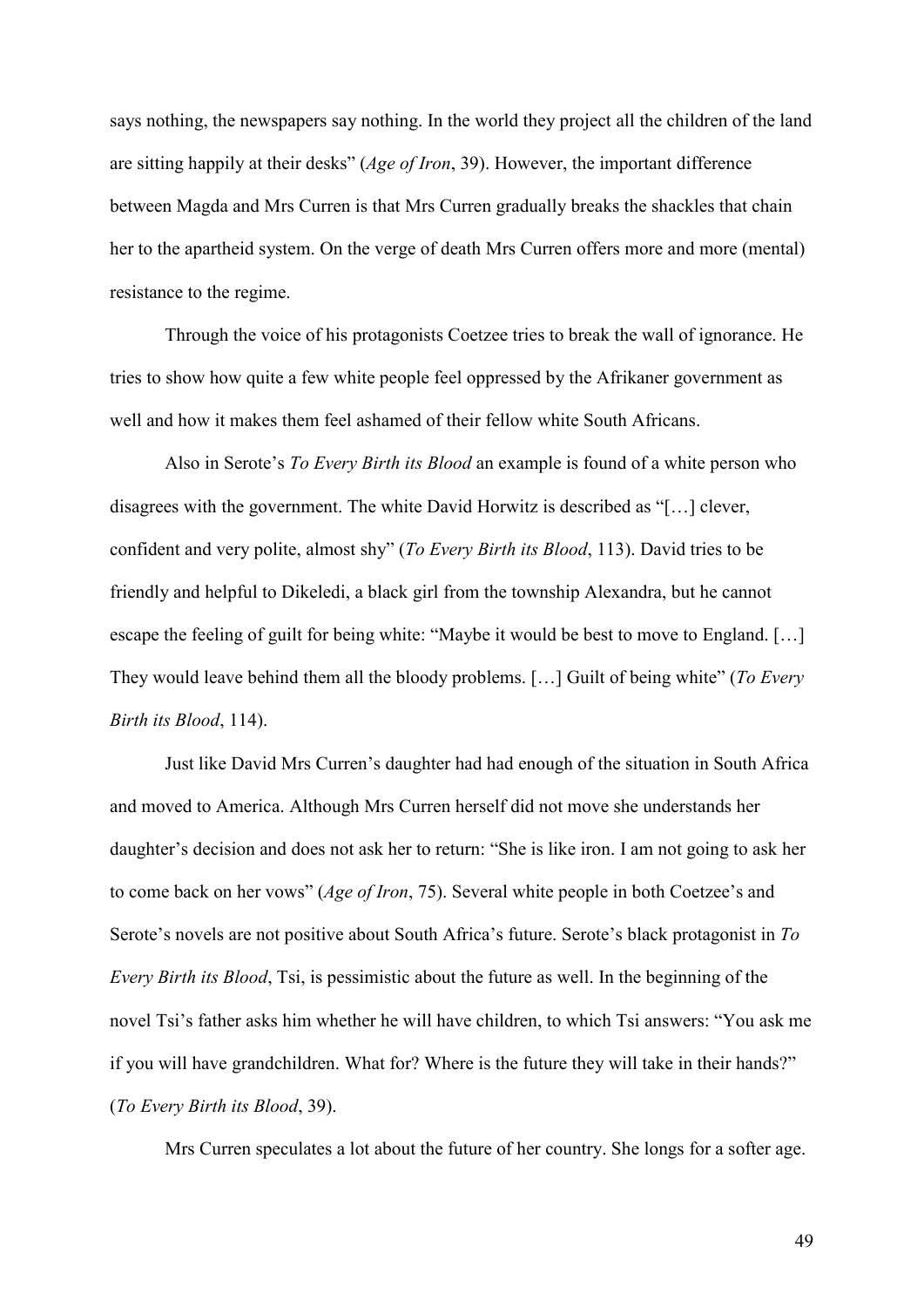She refers to this softer age as an age of clay or earth (*Age of Iron*, 50). Like Coetzee speculates about the future of South Africa in his novel *Age of Iron*, Serote does as well in his novel *To Every Birth its Blood*. In fact, one of the passages of *To Every Birth its Blood* has a lot in common with Coetzee's remarks about an age of clay. John, one of the characters of part two of *To Every Birth its Blood*, says the following about South Africa:

The people of this country are locked in a tight embrace which is going to destroy them. The white people. The black people. The gold. The diamonds. The guns. The bombs. South Africa, such a beautiful country. The bright sun, the warm days and nights, the rainy days, the mountains, trees, rivers, such a unique country. (*To Every Birth its Blood*, 107)

This passage can be divided in two. The first part "The people of this country are locked in a tight embrace which is going to destroy them. The white people. The black people. The gold. The diamonds. The guns. The bombs" (*To Every Birth its Blood*, 107) includes the elements that create the so called age of iron. The last part of the passage "South Africa, such a beautiful country. The bright sun, the warm days and nights, the rainy days, the mountains, trees, rivers, such a unique country" (*To Every Birth its Blood*, 107) are positive characteristics of South Africa. These represent the elements that need to be emphasized in order to create a softer age. In *Scatter the Ashes and Go* the protagonist, Moss, remarks: "[…] this is a very beautiful country, but its people are not" (*Scatter the Ashes and Go*, 255). Both Serote and Coetzee are aware of the beauty of the country and the elements needed to bring about a change. However, this is only a depiction of the future they hope for. Whereas Serote, regarding his first novel, is concerned with attaining freedom and the future he hopes for, Coetzee is convinced that freedom for black South Africans will be attained. He is more concerned about the period after the transition. The pessimism present in Serote's first novel has disappeared in *Scatter the Ashes and Go*. The black South Africans are convinced of their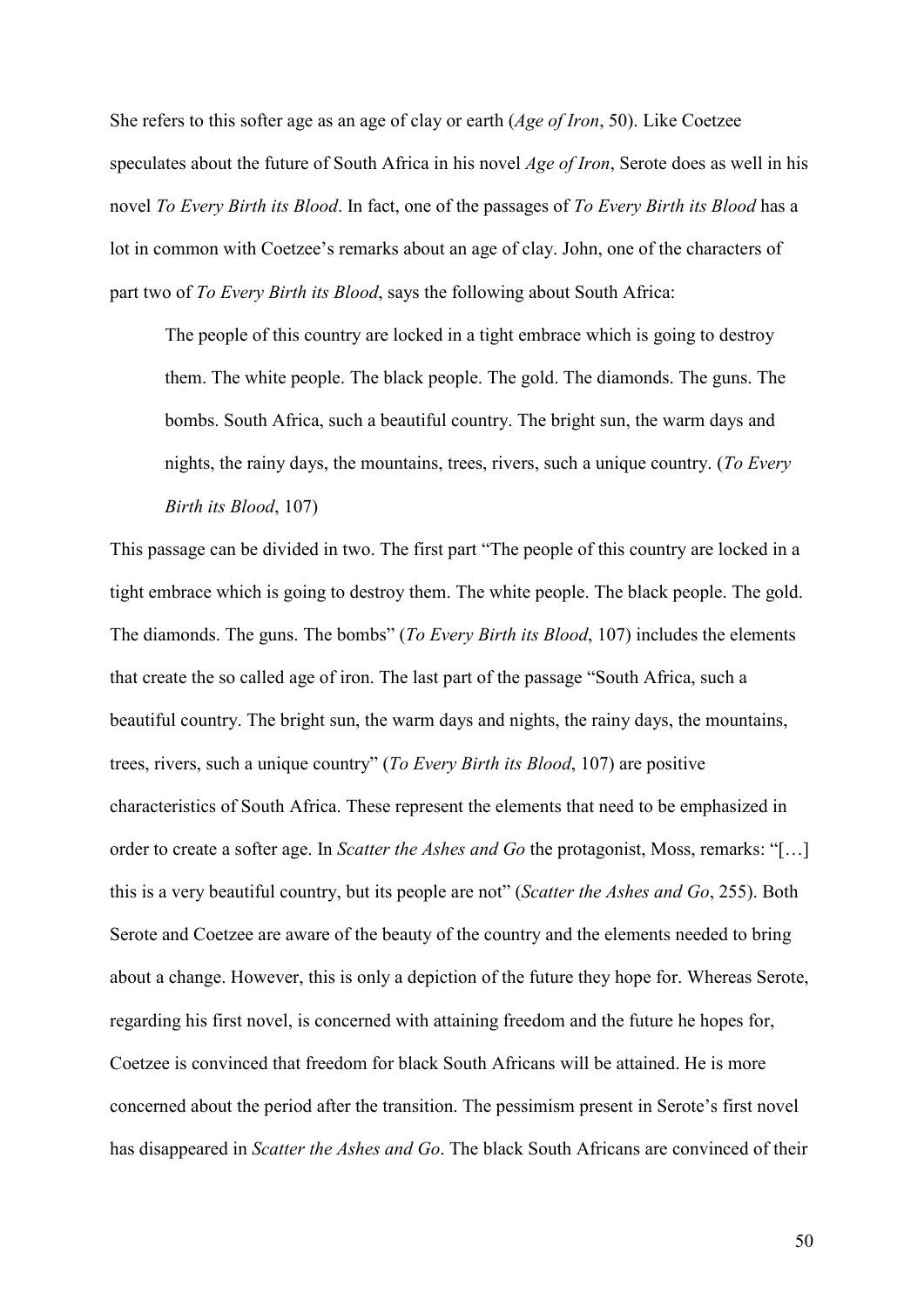victory. They are discussing democracy and how to create a just society when apartheid is abolished: "[…] what is democracy? How do we engage and engrave it in our society and make it flourish as a culture of our people?" (*Scatter the Ashes and Go*, 73). Whether it will turn out to be a future of clay and earth remains a question in *Age of Iron*, *To Every Birth its Blood* and *Scatter the Ashes and Go*.

#### **Transition period**

**T**he transition from apartheid to post-apartheid is alluded to with the symbol of birth by both Coetzee and Serote. However, they do not use the symbol of birth in the same way. The title *To Every Birth its Blood* obviously refers to a birth. The title is explained most clearly on the last page of the novel: "Her vagina, open like the lip of the earth, the lip of the sky when the sun pours out, was red with blood" (*To Every Birth its Blood*, 206). This line alludes to the birth of a new South African society. Both this passage and the novel's title specifically stress that no birth is without bloodshed, with which Serote implies that no society can be changed without people giving their lives for it.

 Coetzee's allusion to birth is found in *Disgrace*: "The image of a pregnant Lucy awaiting the birth of a child conceived during a violent rape, a child who will be of 'mixed race'" (Kossew, 2003, p.160). David's daughter Lucy appears to be pregnant of the black men who raped her. She is determined to keep the baby, even though she did not ask for it. This birth has several negative connotations. First of all, it is born of rape. Besides this, the baby might be carrying the genes of dim-witted Pollux. And finally, the child might be HIVpositive. There is, however, one aspect of hope to Lucy's pregnancy. The birth of this baby will bring into the world a child of mixed race, like the birth of a new South African society should bring into the world a mixed society. This allusion links up with Serote's words about a mixed society: "Yet, while we are not trying to deny the difference, we also want to look at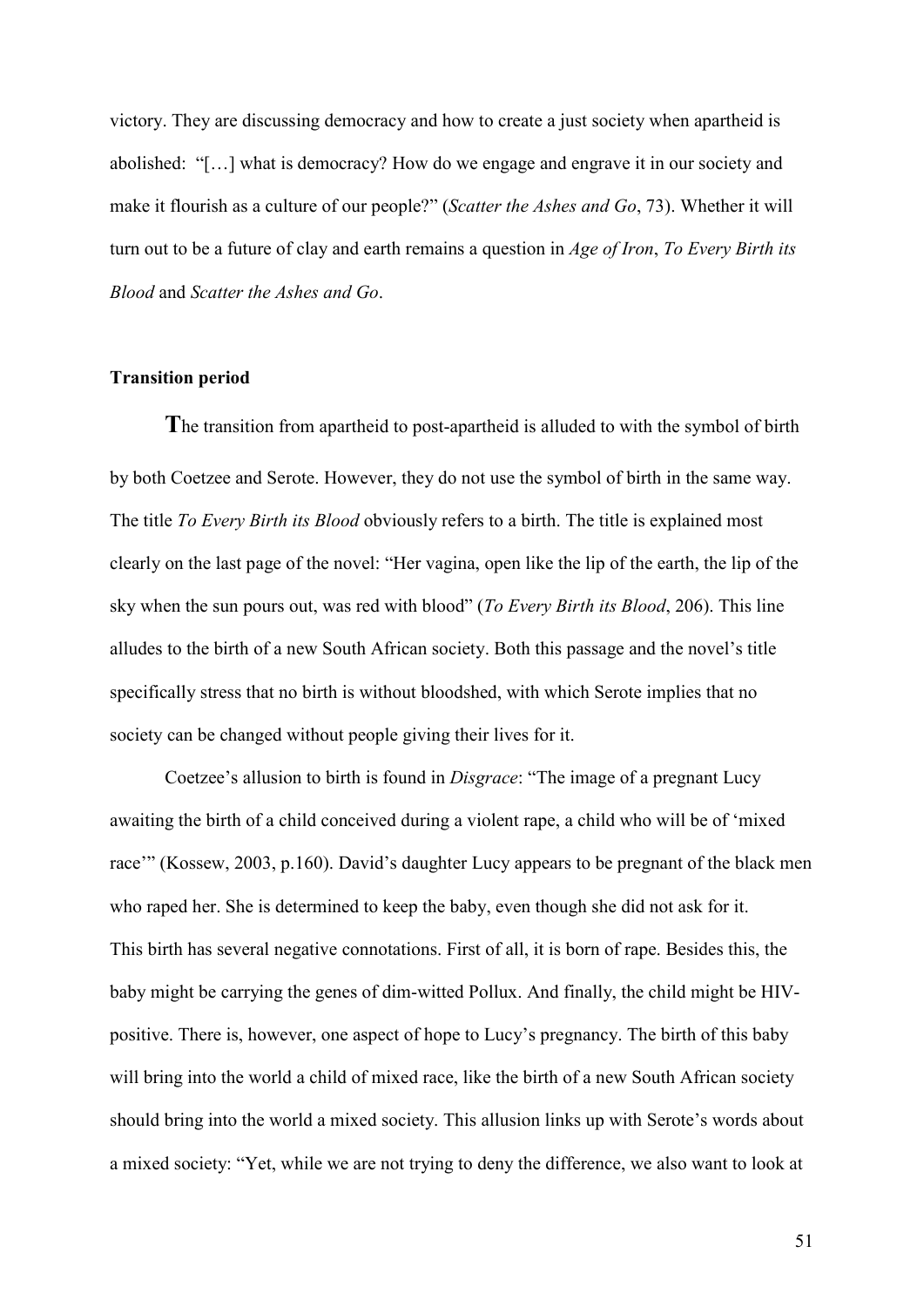the common elements of these cultures. We are doing all this to help a nation emerge out of these things" (McCord, 184).

The realization of this new nation was attended by a violent struggle. *Age of Iron, To Every Birth its Blood* and *Scatter the Ashes and Go* go into this struggle.

Whereas Coetzee in *Age of Iron* only touches upon the subject of the black rioters, Serote's *To Every Birth its Blood* and *Scatter the Ashes and Go* focus completely on the struggle. Part two of *To Every Birth its Blood* emphasizes the determination of the young black South Africans. They are convinced that using violence is the only way to freedom. Serote's first novel also provides the reader with a detailed description of the horrors of the apartheid regime and the fate of black freedom fighters, from humiliations and imprisonment to severe torture and murder. An example of such a detailed description is found near the end of the novel when Tsi talks about Oupa's death: "You think I don't know that when he [Oupa] got into the hands of those people he had everything a person has, and that when he was put into his box he was toothless, he had no nails, there were parts of him missing?" (*To Every Birth its Blood*, 200). Consciously or unconsciously, for the reader Serote's insertion of these passages justify the violent actions against the regime. In *Scatter the Ashes and Go* the violent actions of the MK are justified by the argument that the MK comrades act out of nationalism. Therefore they should be considered freedom fighters not terrorists.

In *Age of Iron* the protagonist faces the horror of black people's struggle when she drives Florence to the place where a riot has raged in order to find her son Bheki. They find Bheki dead. It is only when Mrs Curren sees Bheki's dead body that she realizes the horror of it all: "And I thought: Now my eyes are open and I can never close them again" (*Age of Iron*, 103). Although initially Mrs Curren rejects the violence used by the black rioters, later on she understands the need for action.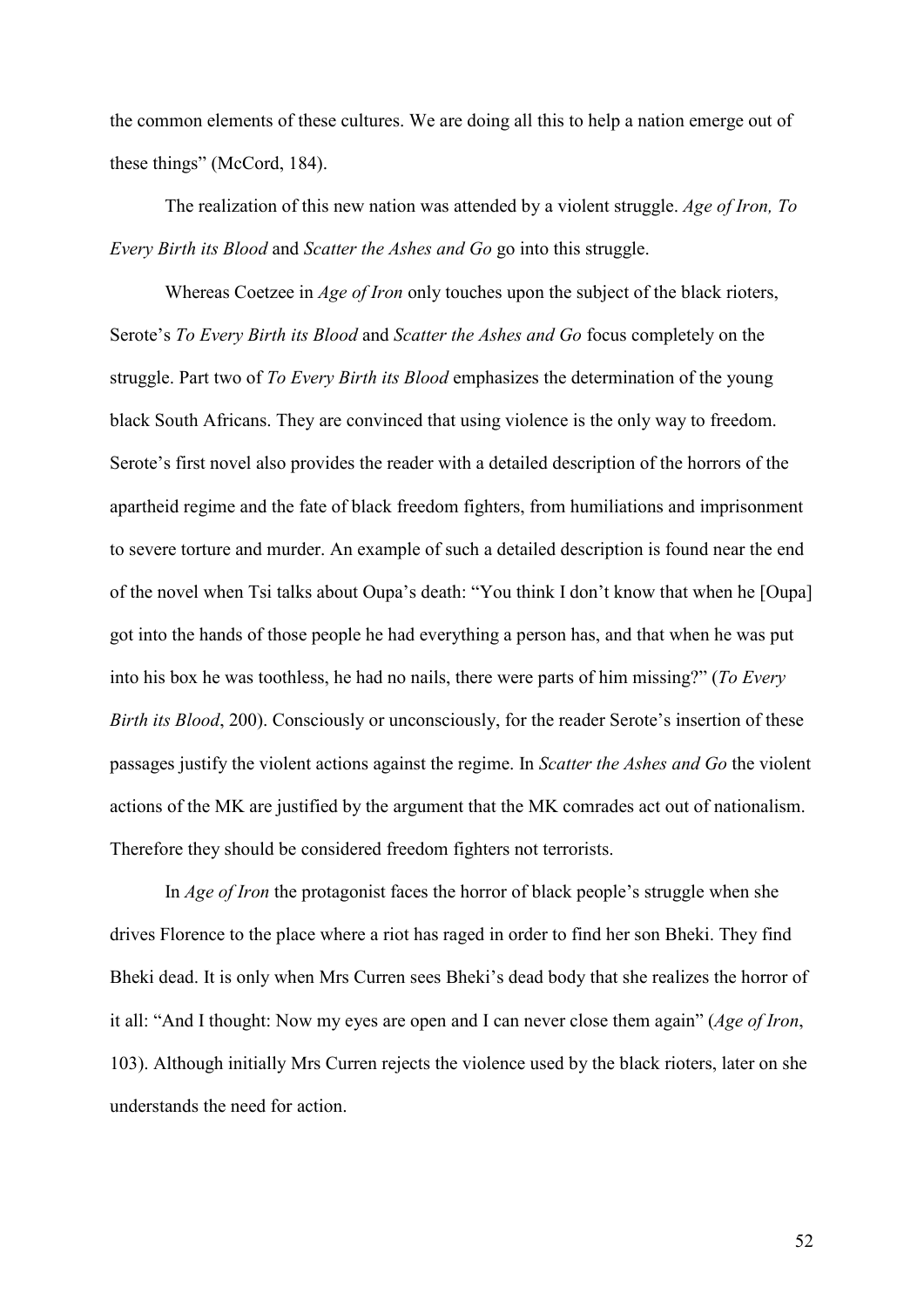As a white man Coetzee never pretended to completely understand the feelings of black people during apartheid. He describes part of the struggle of black people when he has Mrs Curren witness the dead body of Bheki, but when Mrs Curren is asked to comment on the situation she says: "These are terrible sights […] They are to be condemned. But I cannot denounce them in other people's words. I must find my own words, from myself. Otherwise it is not the truth" (*Age of Iron*, 99). That is of course the most important difference between Coetzee and Serote, their racial difference creates their literary differences. Where Serote describes the full horror of the struggle, Coetzee's characters only witness it from the sideline.

However, in an interview with Andrew McCord Serote argues that white people are not affected by the violence and deaths:

If you look at the South African situation, we are absolutely amazed bewildered by the violence that is raging in our country. But the fact is that this violence is not affecting any of the white areas even in an indirect manner. It is claiming hundreds of lives the length and breadth of the country among blacks. (McCord, 187)

Coetzee's novel *Age of Iron* includes a line that argues the contrary. When Bheki and John are deliberately hit by a police car Mrs Curren goes to the police to tell what she saw. According to the police Mrs Curren was not affected, so they do not understand her problem. Mrs Curren replies: "But I am affected, very directly affected. Do you understand what I'm saying?" (*Age of Iron*, 86). Although Coetzee might not exactly feel the black man's burden, he is affected by the situation and the acts of 'his people'. His protest literature supports this argument.

Both *Age of Iron* and *To Every Birth its Blood* convey the message of the need for change. Both novels support the black freedom fighters. Although Serote's protagonists are more devoted to the violent struggle than Coetzee's protagonist, even in *To Every Birth its Blood* the voice that questions the use of violence is present. Tsi's father criticizes the young generation and thinks the country should be freed by reason instead of violence. In *Scatter the*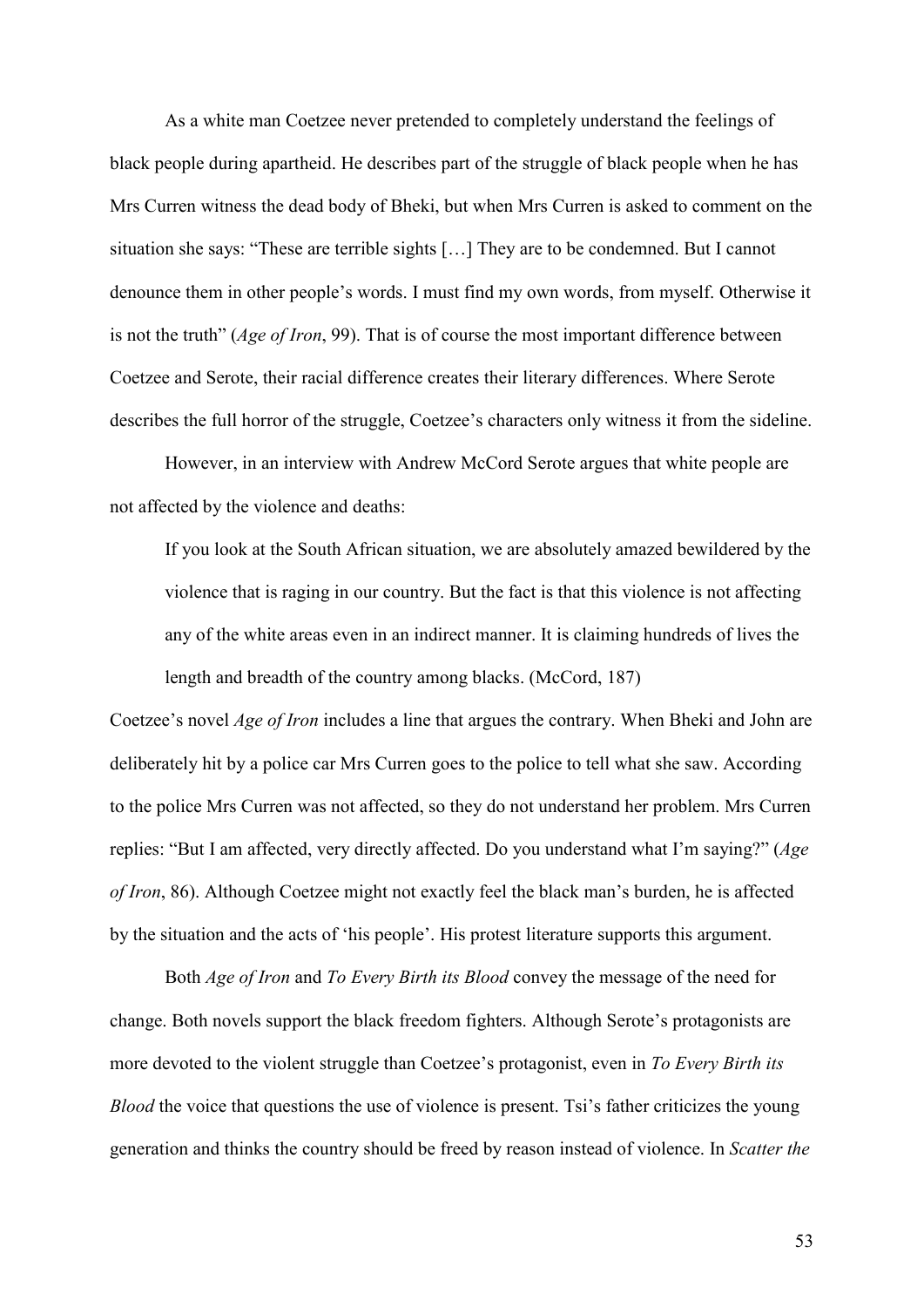*Ashes and Go* a similar situation occurs. Again the older generation is unable to stand up against the repressor, while for the young people fighting back is the only option: "The old, with anxiety, could do nothing [...] We, their children, were once again in the bloodletting they knew would happen but wished away" (*Scatter the Ashes and Go*, 279). As mentioned before, Mrs Curren questions the use of violence, just like the older generation in Serote's novels. Still, in the end Serote justifies the use of violence and argues that blood has to be shed to regain freedom. Coetzee is less convinced about the righteousness of the coming about of the new South Africa. He questions whether this violent generation can lead South Africa towards a peaceful nation after the transition.

#### **Post-apartheid**

**H**ow do a white and a black South African writer view and describe post-apartheid South Africa? The doubts about the future voiced in Coetzee's *Age of Iron* are confirmed in his post-apartheid novel *Disgrace*. The first four years of post-apartheid endorsed the fear Coetzee had before the abolition. The new South Africa did not start as an age of clay or earth. In Coetzee's opinion the roles have reversed, the oppressed has become the oppressor. The black generation that used violence to attain freedom has tasted power and it tasted good. He does also admit that for white men becoming powerless after decades of being in power is a difficult thing to cope with.

In Serote's *To Every Birth its Blood* Oni compares the Afrikaner government to dogs: "the people who run this country are selfish, dogs in the manger, making everyone miserable to satisfy their avarice and greed" (*To Every Birth its Blood*, 162). Coincidentally, in *Disgrace* Coetzee refers to men as dogs. He implicitly refers to the same men Oni refers to, but he puts his allusion in a more general perspective. Men who follow their impulses without questioning the consequences are like dogs that instinctively follow their impulses. No dog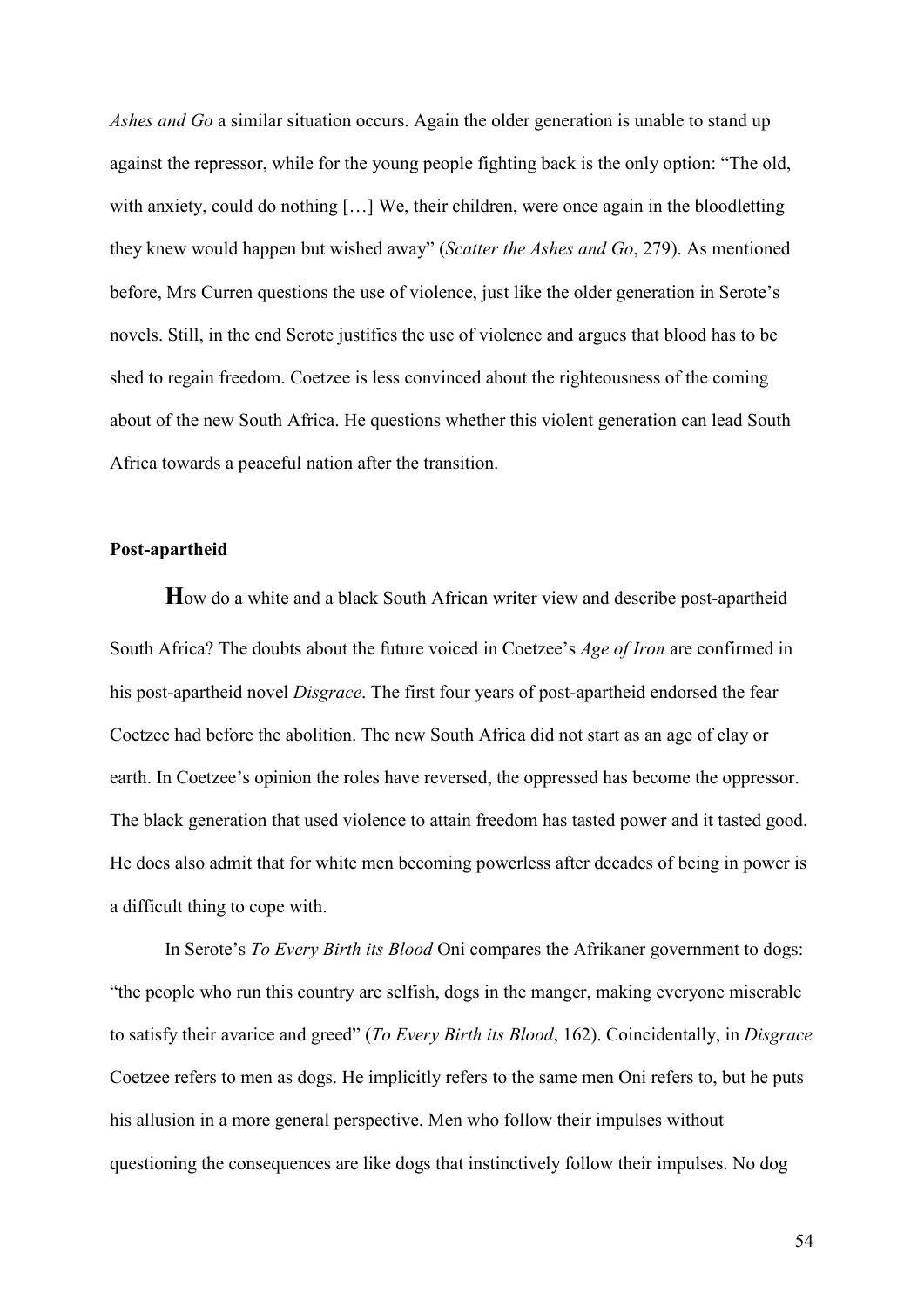can be punished for following its instinct. David in *Disgrace* compares himself to a dog, but in the end he symbolically kills the dog in him. He will try to think of the other before he acts.

In the same way Moss, in *Scatter the Ashes and Go*, compares himself to a dog. He has been taken to the beach by Sizakele and he instinctively desires her. He realizes his mind is taken over by lust: "Men are dogs, someone once said! What that is supposed to mean is that men eat everything indiscriminately. […] I did not know what that meant, my wanting her, but certainly it did not mean that I am a dog!" (*Scatter the Ashes and Go*, 182). But when Sizakele treats him with some food she prepared Moss admits: "[…] maybe, I am a bloody dog, after all" (*Scatter the Ashes and Go*, 183). This remark seems to contradict Moss's idea on the emancipation of women. In his ideal civilised society men and women are equal. In that case men cannot follow their instincts, as Coetzee points out. This underlines the difficulty of acting upon one's principles. Would this difficulty be the reason why postapartheid South Africa did not turn out to be the just society Serote hoped for?

Another remark about dogs in *Disgrace* is made by Petrus, who in the end says "I am not any more the dog-man" (*Disgrace*, 129). Meaning he is not the white men's assistant any longer. On the one hand, Petrus is no longer the dog man, on the other hand Coetzee contradicts this by suggesting that Petrus's behaviour has changed for the bad. He starts behaving like the white oppressor did, like a dog.

In his novel *Disgrace* Coetzee clearly voices his ideas on the new South Africa. He is pessimistic and raises doubts about the well-being of white South Africans in South Africa, and about the well-being of the country on the whole. While he, as a white man, finally kills the dog in himself, the black Petrus starts behaving like one. The social roles have reversed and the oppressed have become the oppressors.

It is impossible to articulate Serote's thoughts on post-apartheid South Africa. He has written two books after 1994, but both are set before 1994. The question remains whether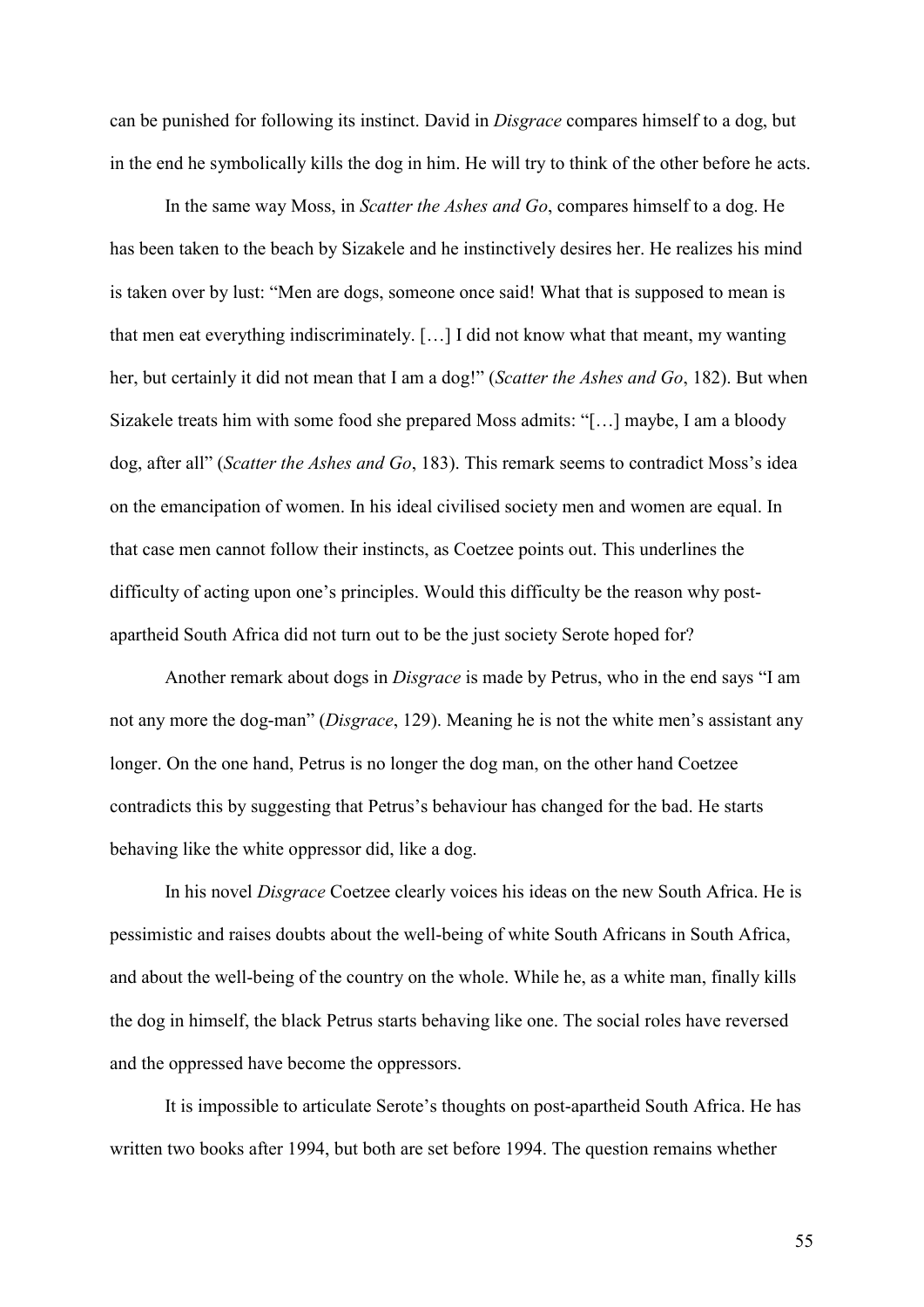Serote wrote *Scatter the Ashes and Go* just after the time it is set in, which means he wrote it in the beginning of the nineties. Or did he write the novel after he published his second novel in 1999 and thus at the beginning of the  $21<sup>st</sup>$  century? The latter seems more likely, although the only allusion to the present is the final line of the novel which refers to AIDS. But why would Serote, at the beginning of a new century, write about the past and not about the present? Imaginably, being in exile and fighting against apartheid was so traumatic that it must take years to deal with such experiences. Writing about all that has happened might be a therapeutic way of coping with it. Besides, Serote might purposely write about the past in order to provide readers (and the leaders of South Africa) with the ideals of the ANC and the MK in order to remind them of what they had in mind for post-apartheid South Africa. Serote's ideas for a new South Africa correspond with the ideals written down in the manifesto of the MK, which amongst others states:

[...] we are working in the best interests of all the people of this country - black, brown and white - whose future happiness and well-being cannot be attained without the overthrow of the Nationalist government, the abolition of white supremacy and the winning of liberty, democracy and full national rights and equality for all the people of this country. (ANC, par.8)

However, in 2002, when Serote publishes *Scatter the Ashes and Go*, little of these ideals have been realized in South Africa: "In this unstable present, the country is tottering under the compound threats of searing poverty, HIV/AIDS, gender violence, xenophobia, ecological crisis, corruption […]" (Jobson, par.15).

 Another conclusion might also be drawn. Serote wrote the novel at the beginning of a new century and is one of the South African writers who cannot escape from protest literature. Zakes Mda comments: "the landscape of South Africa is strewn with the corpses of authors who were not able to survive liberation" (Bulcaen, par. 3). If this is the case, then it might be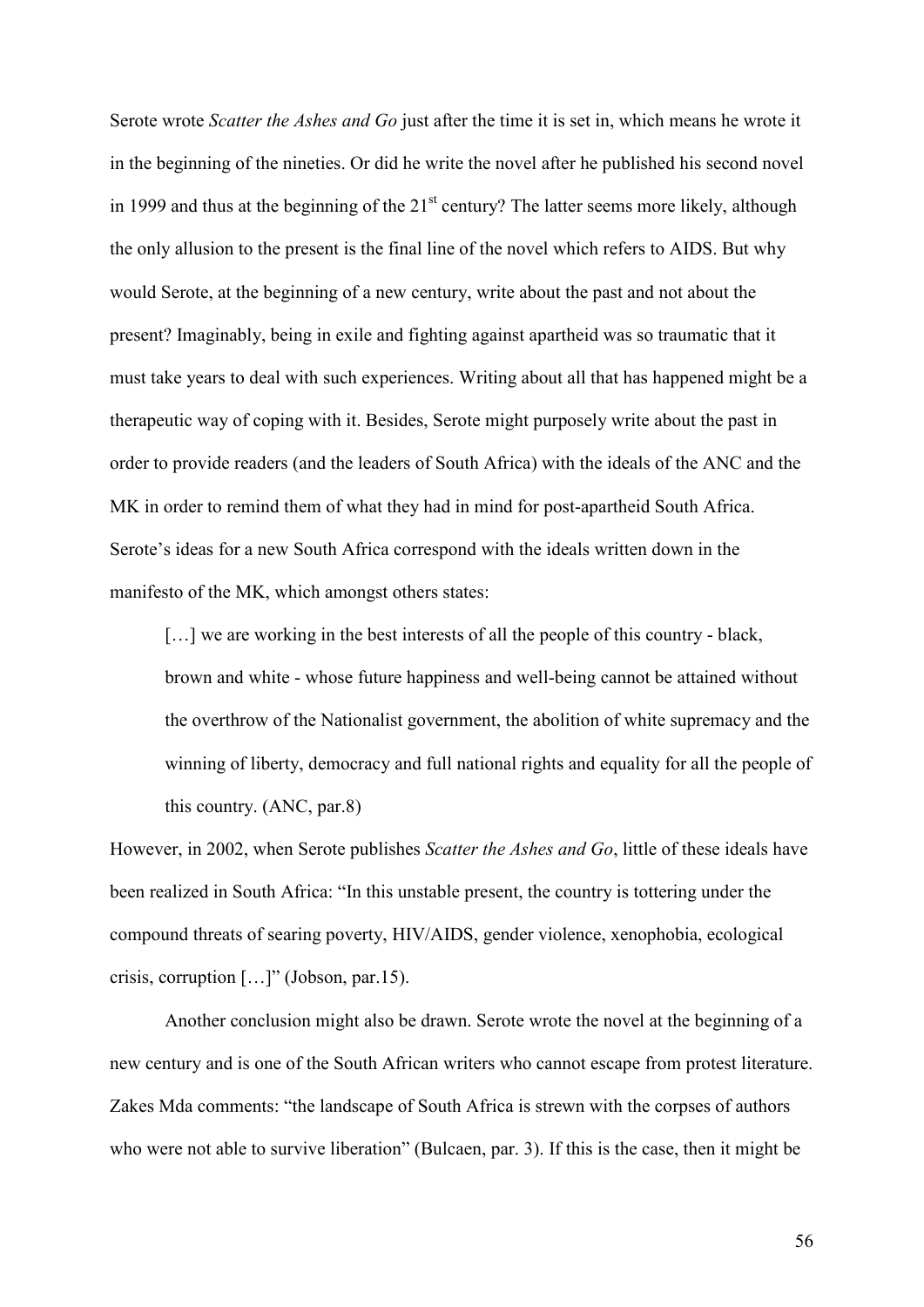that Serote is still in the fuddle of victory and has buried his head in the sand for the social abuses in post-apartheid South Africa. This is not likely, however, since in his novel Serote mentions the risk for South Africa to end up like other African countries, like Angola and Zimbabwe. He is well aware of the possible dangers for South Africa.

**T**o conclude, in *Disgrace* Coetzee witnesses a reversal of the roles of the oppressors and the oppressed. Post-apartheid South Africa turned out as the future Coetzee had feared but expected. It did not appear to be the future he had hoped for in *Age of Iron*. It would be interesting to know Serote's opinion on post-apartheid South Africa. Perhaps Serote agrees with Coetzee, since Serote's ideals for a new South Africa, which he clearly articulated in both *To Every Birth its Blood* and *Scatter the Ashes and Go*, have been far from realised.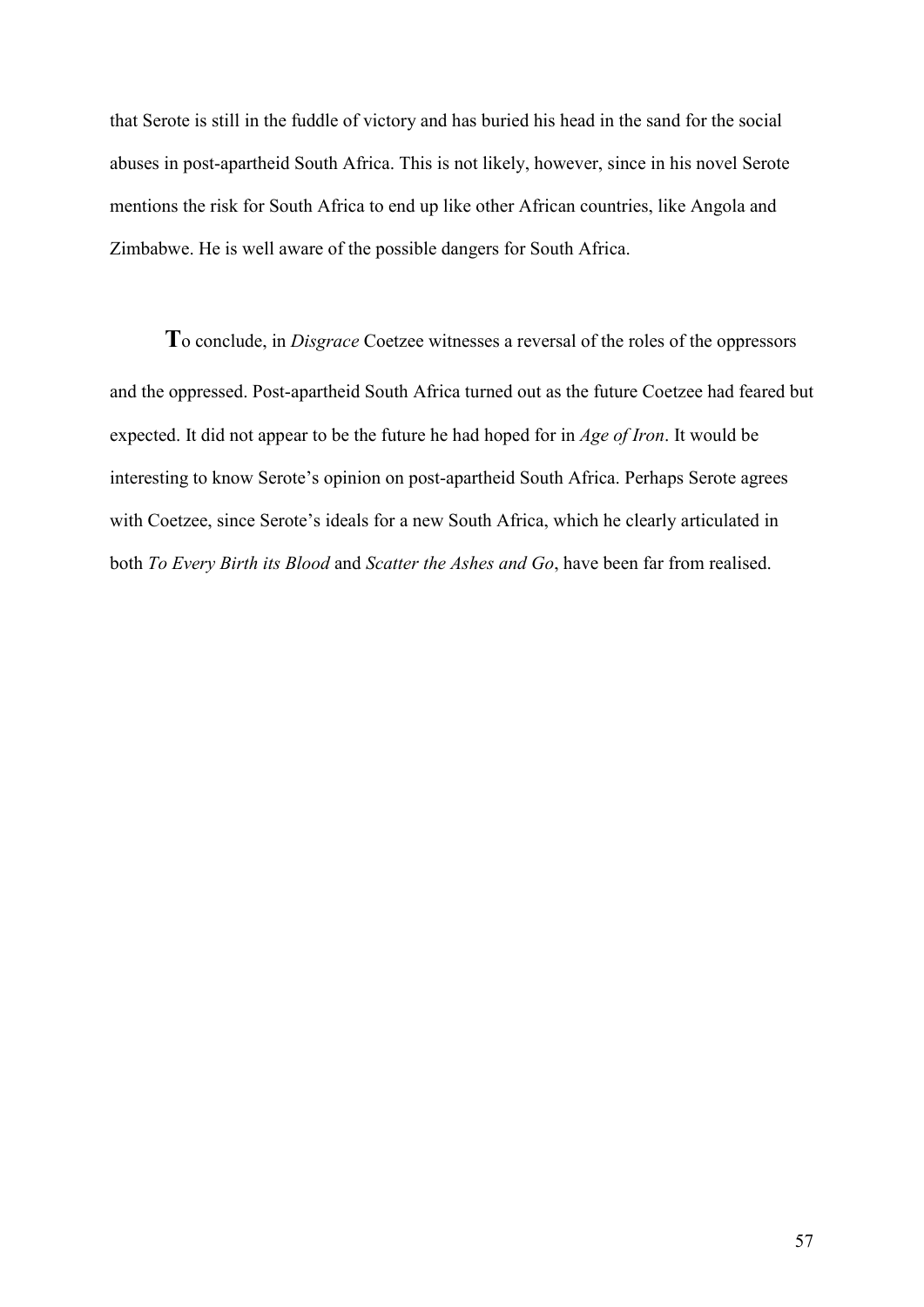# **Works cited**

- ANC. "Manifesto of Umkhonto we Sizwe: Leaflet Issued by the Command of Umkhonto we Sizwe." *ANC.org.za* 16 Dec. 1961. <http://www.anc.org.za/ancdocs/history/mk/manifesto-mk.html>.
- Attridge, Derek. "Coetzee in Context." *Novel : A Forum on Fiction* 26.3 (Mar. 1993): 321-24.
- Attwel, David. "Mongane Wally Serote." *Dictionary of Literary Biography 125*, ed. Matthew J. Bruccoli and Richard Layman. Detroit: Gale Research Inc., 1993: 291-97.
- Barnett, Clive. "Constructions of Apartheid in the International Reception of the Novels of J.M. Coetzee." *Journal of South African Studies* 25.2 (June 1999): 287-301.
- Baxter, Peter. "South African Literature." *Southafricalogue.com* 6 June 2008. <http://www.southafricalogue.com/travel-tips/south-african-literature.html>.
- BBC. "South Africa Country Profile." *BBCnews.co.uk* 20 Jan. 2010. <http://news.bbc.co.uk/2/hi/africa/country\_profiles/1071886.stm>.
- Bishop, G. Scott. "J.M. Coetzee's *Foe*: A Culmination and a Solution to a Problem of White Identity." *World Literature Today* 64.1 (Jan. 1990): 54-57.
- Bulcaen, Chris. "De Nieuwe Zwarte Zuid-Afrikaanse Literatuur." *A.V.R.U.G: Afrika-Vereniging van de Universiteit Gent* 2003. <http://cas1.elis.ugent.be/avrug/ chris04.htm>.
- Coetzee, J.M. *Age of Iron*. New York: Penguin Group, 1990.
- Coetzee, J.M. *Disgrace*. London: Vintage, 2000.
- Cornwell, Gareth. "Realism, Rape and J.M. Coetzee's *Disgrace*." *Critique: Studies in Contemporary Fiction* 43.4 (June 2002): 307-22.
- Desmond, Cosmas. *Het Afgedankte Volk*. Baarn: In den Toren, 1972.
- Dyer, Gwynne. "Nelson Mandela, the Terrorist." *North Country Times* 9 July 2006. <http://www.nctimes.com/news/opinion/perspective/article\_e364ebc8-5d11-5bf7 ab43-0eb6b72cd158.html>.
- Graham, Lucy Valerie. "Reading the Unspeakable: Rape in J.M. Coetzee's *Disgrace.*" *Journal of Southern African Studies* 29.2 (June 2003): 432-44.
- Finnegan, William. "A Distant Rumbling in the Township." *New York Times* 7 May 1989. <http://www.nytimes.com/1989/05/07/books/a-distant-rumbling-in-thetownship.html?pagewanted=1>.
- Frängsmyr, Tore, ed. "J. M. Coetzee: The Nobel Prize in Literature 2003." *Nobelprize.org*  2003. <http://nobelprize.org/nobel\_prizes/literature/laureates/2003/coetzee-bio.html>.